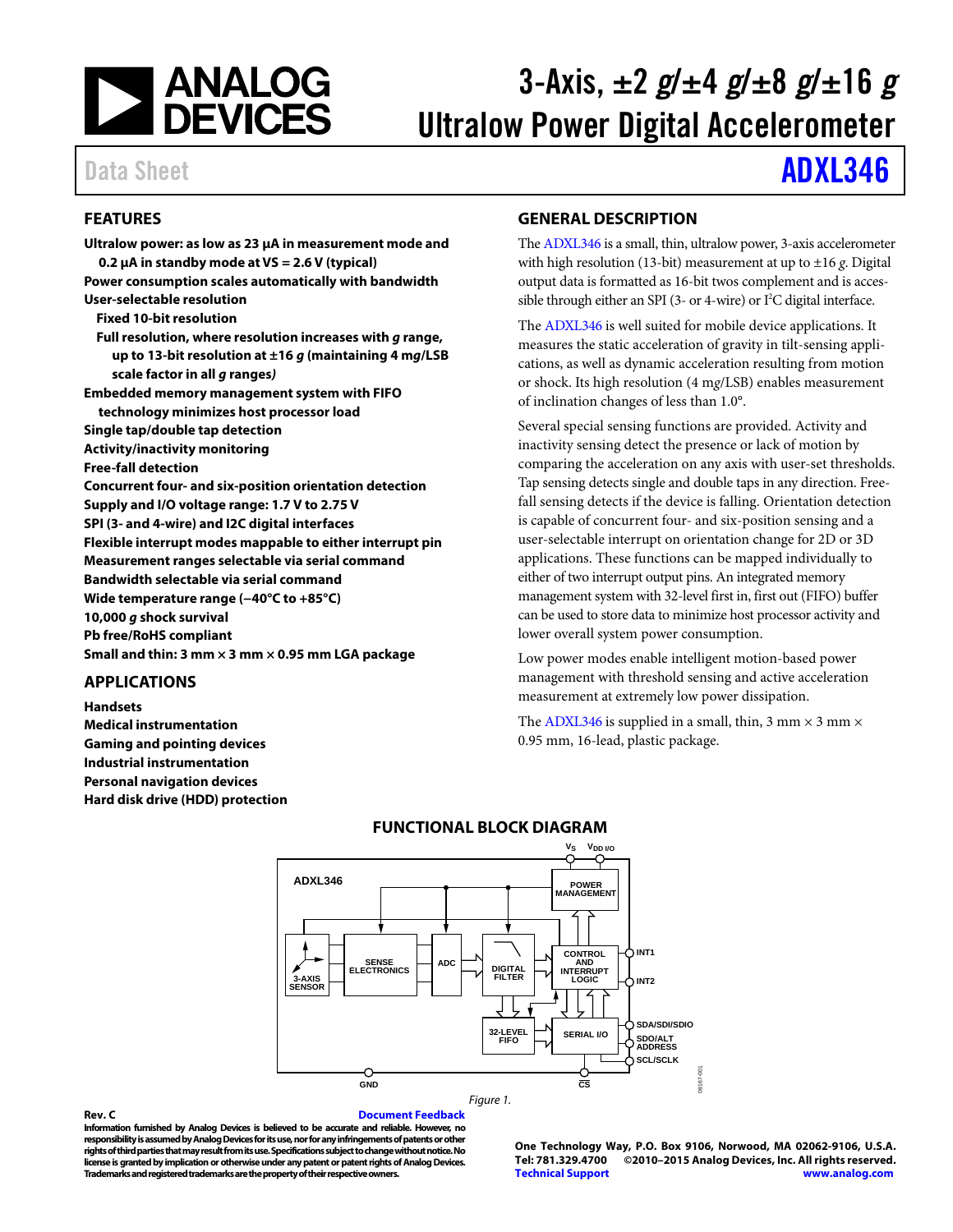# **ADXL346\* Product Page Quick Links**

Last Content Update: 08/30/2016

# [Comparable Parts](http://www.analog.com/parametricsearch/en/11175?doc=adxl346.pdf&p0=1&lsrc=pst)<sup>[1]</sup>

View a parametric search of comparable parts

# [Evaluation Kits](http://www.analog.com/adxl346/evalkits?doc=adxl346.pdf&p0=1&lsrc=ek)<sup>ID</sup>

- ADXL346 Datalogger / Development Board
- ADXL346Z Breakout Board
- Real Time Eval System for Digital Output Sensor

# [Documentation](http://www.analog.com/adxl346/documentation?doc=adxl346.pdf&p0=1&lsrc=doc)  $\Box$

# **Application Notes**

- AN-1025: Utilization of the First In, First Out (FIFO) Buffer in Analog Devices, Inc. Digital Accelerometers
- AN-1057: Using an Accelerometer for Inclination Sensing
- AN-1063: Oversampling Technique to Improve ADXL345 Output Resolution
- AN-1078: ADXL346 Quick Start Guide
- AN-688: Phase and Frequency Response of iMEMS® Accelerometers and Gyros

## **Data Sheet**

• ADXL346: 3-Axis,  $\pm 2$  g/ $\pm 4$  g/ $\pm 8$  g/ $\pm 16$  g Ultralow Power Digital Accelerometer Data Sheet

## **User Guides**

• UG-012: *i*MEMS ADXL346 Inertial Sensor Evaluation System User Guide

# [Software and Systems Requirements](http://www.analog.com/adxl346/softwarerequirements?doc=adxl346.pdf&p0=1&lsrc=swreq)

• ADXL345 Input 3-Axis Digital Accelerometer Linux Driver

# [Tools and Simulations](http://www.analog.com/adxl346/tools?doc=adxl346.pdf&p0=1&lsrc=tools)<sup>[C]</sup>

• ADXL345/6 Accelerometer FIFO Over-sampling Calculator

# [Reference Materials](http://www.analog.com/adxl346/referencematerials?doc=adxl346.pdf&p0=1&lsrc=rm)<sup>ID</sup>

# **Analog Dialogue**

- Detecting Human Falls with a 3-Axis Digital Accelerometer
- Full-Featured Pedometer Design Realized with 3-Axis Digital Accelerometer

## **Technical Articles**

• Human Fall Detection Using New MEMS Accelerometer Technology

# [Design Resources](http://www.analog.com/adxl346/designsources?doc=adxl346.pdf&p0=1&lsrc=dr)<sup>[D]</sup>

- ADXL346 Material Declaration
- PCN-PDN Information
- Quality And Reliability
- Symbols and Footprints

# [Discussions](http://www.analog.com/adxl346/discussions?doc=adxl346.pdf&p0=1&lsrc=disc)<sup>[D]</sup>

View all ADXL346 EngineerZone Discussions

# [Sample and Buy](http://www.analog.com/adxl346/sampleandbuy?doc=adxl346.pdf&p0=1&lsrc=sb)  $\Box$

Visit the product page to see pricing options

# [Technical Support](http://www.analog.com/support/technical-support.html?doc=adxl346.pdf&p0=1&lsrc=techs)<sup>[1]</sup>

Submit a technical question or find your regional support number

<sup>\*</sup> This page was dynamically generated by Analog Devices, Inc. and inserted into this data sheet. Note: Dynamic changes to the content on this page does not constitute a change to the revision number of the product data sheet. This content may be frequently modified.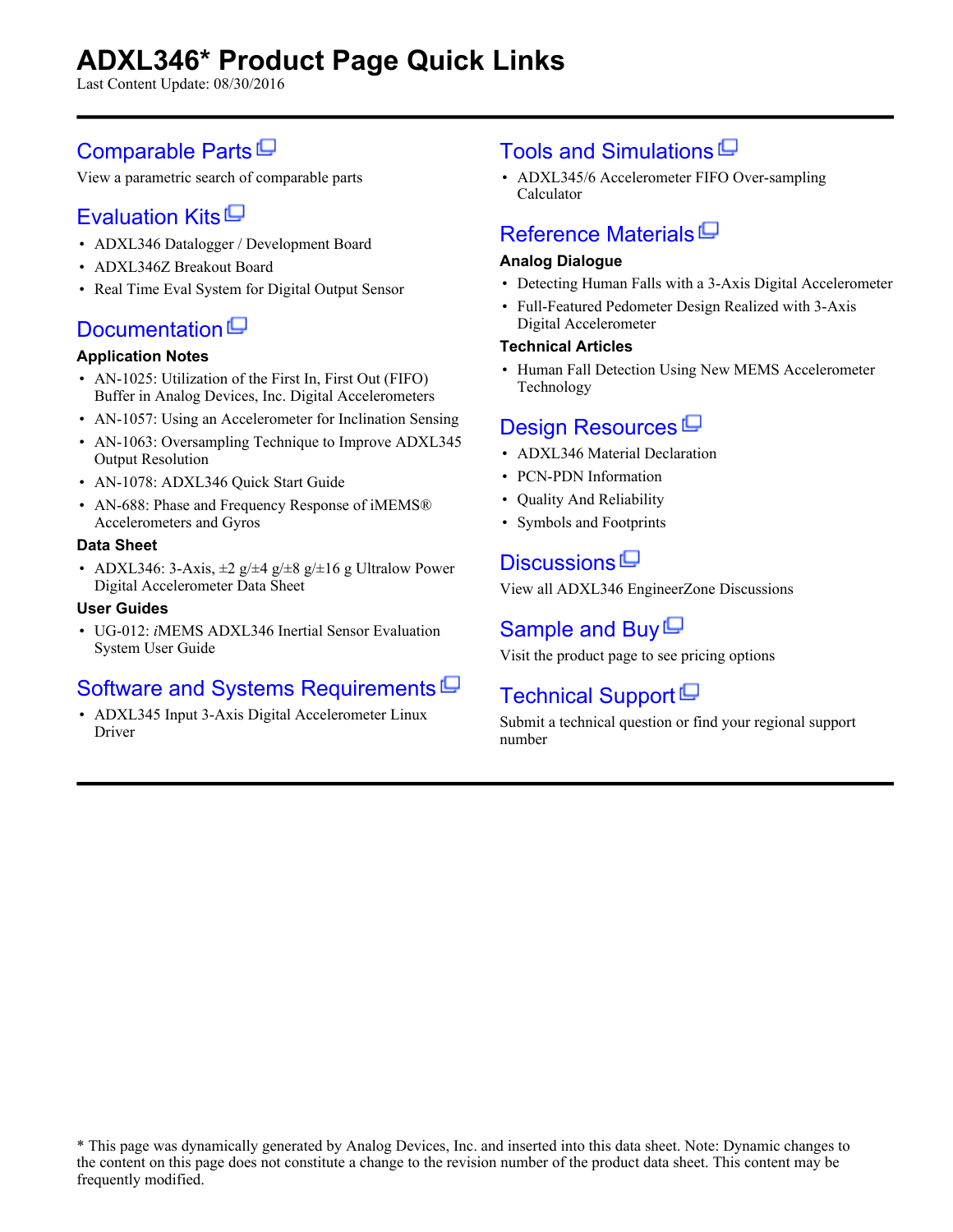# **TABLE OF CONTENTS**

# <span id="page-2-0"></span>**REVISION HISTORY**

| $6/15$ —Rev. B to Rev. C                |  |
|-----------------------------------------|--|
| Changes to Features Section and General |  |
|                                         |  |
|                                         |  |
|                                         |  |

### $5/11$ -Rev. A to Rev. B

| Added Preventing Bus Traffic Errors Section 14         |  |
|--------------------------------------------------------|--|
|                                                        |  |
|                                                        |  |
|                                                        |  |
| Changes to Axes of Acceleration Sensitivity Section 37 |  |

#### 11/10-Rev. 0 to Rev. A

### 5/10-Revision 0: Initial Version

| Offset Performance at Lowest Data Rates 36 |  |
|--------------------------------------------|--|
|                                            |  |
|                                            |  |
|                                            |  |
|                                            |  |
|                                            |  |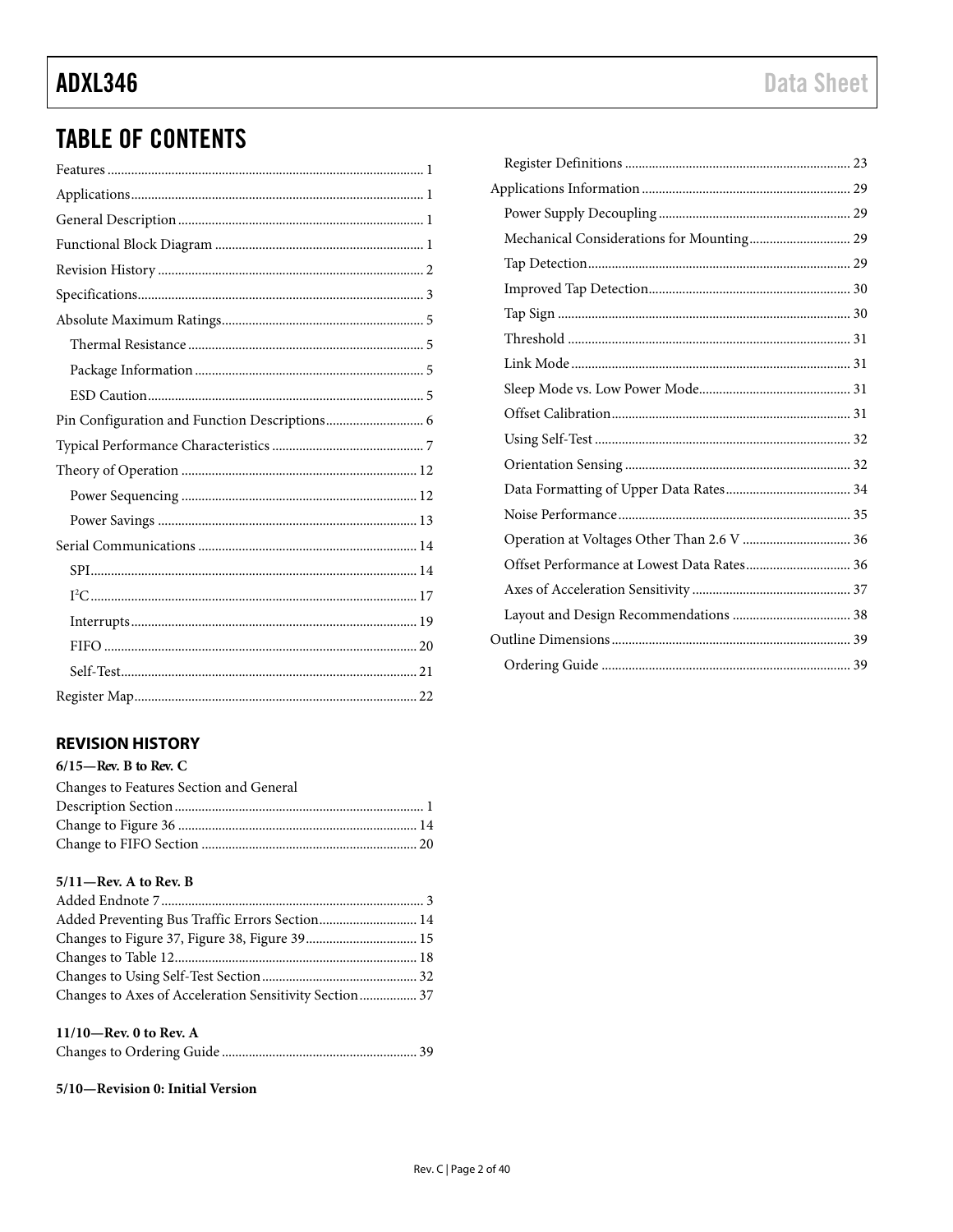# <span id="page-3-0"></span>**SPECIFICATIONS**

 $T_A = 25$ °C,  $V_S = 2.6$  V,  $V_{DD\,IO} = 1.8$  V, acceleration = 0 *g*, C<sub>S</sub> = 10 μF tantalum, C<sub>I/O</sub> = 0.1 μF, ODR = 800 Hz, unless otherwise noted.

<span id="page-3-1"></span>

| <b>Parameter</b>                             | <b>Test Conditions</b>                                                 | Min <sup>1</sup> | Type <sup>2</sup>             | Max <sup>1</sup>          | Unit             |
|----------------------------------------------|------------------------------------------------------------------------|------------------|-------------------------------|---------------------------|------------------|
| <b>SENSOR INPUT</b>                          | Each axis                                                              |                  |                               |                           |                  |
| <b>Measurement Range</b>                     | User selectable                                                        |                  | $\pm 2, \pm 4, \pm 8, \pm 16$ |                           | $\boldsymbol{g}$ |
| Nonlinearity                                 | Percentage of full scale                                               |                  | ±0.5                          |                           | $\frac{0}{0}$    |
| Inter-Axis Alignment Error                   |                                                                        |                  | ±0.1                          |                           | Degrees          |
| Cross-Axis Sensitivity <sup>3</sup>          |                                                                        |                  | ±1                            |                           | %                |
| <b>OUTPUT RESOLUTION</b>                     | Each axis                                                              |                  |                               |                           |                  |
| All g Ranges                                 | 10-bit resolution                                                      |                  | 10                            |                           | <b>Bits</b>      |
| $±2 g$ Range                                 | Full resolution                                                        |                  | 10                            |                           | <b>Bits</b>      |
| $±4 g$ Range                                 | <b>Full resolution</b>                                                 |                  | 11                            |                           | <b>Bits</b>      |
| $\pm 8$ g Range                              | Full resolution                                                        |                  | 12                            |                           | <b>Bits</b>      |
| $±16 g$ Range                                | Full resolution                                                        |                  | 13                            |                           | <b>Bits</b>      |
| SENSITIVITY                                  | Each axis                                                              |                  |                               |                           |                  |
| Sensitivity at XOUT, YOUT, ZOUT              | All $g$ ranges, full resolution                                        | 230              | 256                           | 282                       | LSB/g            |
|                                              | $\pm$ 2 g, 10-bit resolution                                           | 230              | 256                           | 282                       | LSB/q            |
|                                              | $\pm 4$ g, 10-bit resolution                                           | 115              | 128                           | 141                       | LSB/g            |
|                                              | $\pm 8$ g, 10-bit resolution                                           | 57               | 64                            | 71                        | LSB/g            |
|                                              | $\pm 16$ g, 10-bit resolution                                          | 29               | 32                            | 35                        | LSB/g            |
| Sensitivity Deviation from Ideal             | All g ranges                                                           |                  | ±1.0                          |                           | $\%$             |
| Scale Factor at XOUT, YOUT, ZOUT             | All $g$ ranges, full resolution                                        | 3.5              | 3.9                           | 4.3                       | mg/LSB           |
|                                              | $\pm$ 2 g, 10-bit resolution                                           | 3.5              | 3.9                           | 4.3                       | mg/LSB           |
|                                              | $\pm 4$ g, 10-bit resolution                                           | 7.1              | 7.8                           | 8.7                       | mg/LSB           |
|                                              | $\pm 8$ g, 10-bit resolution                                           | 14.1             | 15.6                          | 17.5                      | mg/LSB           |
|                                              | $\pm 16$ g, 10-bit resolution                                          | 28.6             | 31.2                          | 34.5                      | mg/LSB           |
| Sensitivity Change Due to Temperature        |                                                                        |                  | ±0.02                         |                           | $\%$ /°C         |
| 0 g OFFSET                                   | Each axis                                                              |                  |                               |                           |                  |
| O g Output for XOUT, YOUT, ZOUT              |                                                                        | $-150$           | 0                             | $+150$                    | mg               |
| 0 g Output Deviation from Ideal              |                                                                        |                  | ±35                           |                           | mq               |
| 0 g Offset vs. Temperature for X-, Y-Axes    |                                                                        |                  | ±0.7                          |                           | mg/C             |
| 0 g Offset vs. Temperature for Z-Axis        |                                                                        |                  | ±1.3                          |                           | mg/C             |
| <b>NOISE</b>                                 |                                                                        |                  |                               |                           |                  |
| X-, Y-Axes                                   | ODR = 100 Hz for $\pm 2$ g, 10-bit                                     |                  | 1.1                           |                           | LSB rms          |
|                                              | resolution or all $g$ ranges, full<br>resolution                       |                  |                               |                           |                  |
| Z-Axis                                       |                                                                        |                  |                               |                           |                  |
|                                              | ODR = 100 Hz for $\pm 2$ g, 10-bit<br>resolution or all g ranges, full |                  | 1.5                           |                           | LSB rms          |
|                                              | resolution                                                             |                  |                               |                           |                  |
| OUTPUT DATA RATE AND BANDWIDTH               | User selectable                                                        |                  |                               |                           |                  |
| Output Data Rate (ODR) <sup>4, 5, 6, 7</sup> |                                                                        | 0.10             |                               | 3200                      | Hz               |
| SELF-TEST <sup>8</sup>                       |                                                                        |                  |                               |                           |                  |
| Output Change in X-Axis                      |                                                                        | 0.27             |                               | 1.55                      | g                |
| Output Change in Y-Axis                      |                                                                        | $-1.55$          |                               | $-0.27$                   | g                |
| Output Change in Z-Axis                      |                                                                        | 0.40             |                               | 1.95                      | $\boldsymbol{g}$ |
| POWER SUPPLY                                 |                                                                        |                  |                               |                           |                  |
| Operating Voltage Range (V <sub>s</sub> )    |                                                                        | 1.7              | 2.6                           | 2.75                      | $\mathsf{V}$     |
| Interface Voltage Range (VDDI/O)             |                                                                        | 1.7              | 1.8                           | $\mathsf{V}_{\mathsf{S}}$ | V                |
| <b>Measurement Mode Supply Current</b>       | $ODR \ge 100 Hz$                                                       |                  | 140                           |                           | μA               |
|                                              | ODR < 10 Hz                                                            |                  | 30                            |                           | μA               |
| <b>Standby Mode Supply Current</b>           |                                                                        |                  | 0.2                           |                           | μA               |
| Turn-On and Wake-Up Time <sup>9</sup>        | $ODR = 3200 Hz$                                                        |                  | 1.4                           |                           | ms               |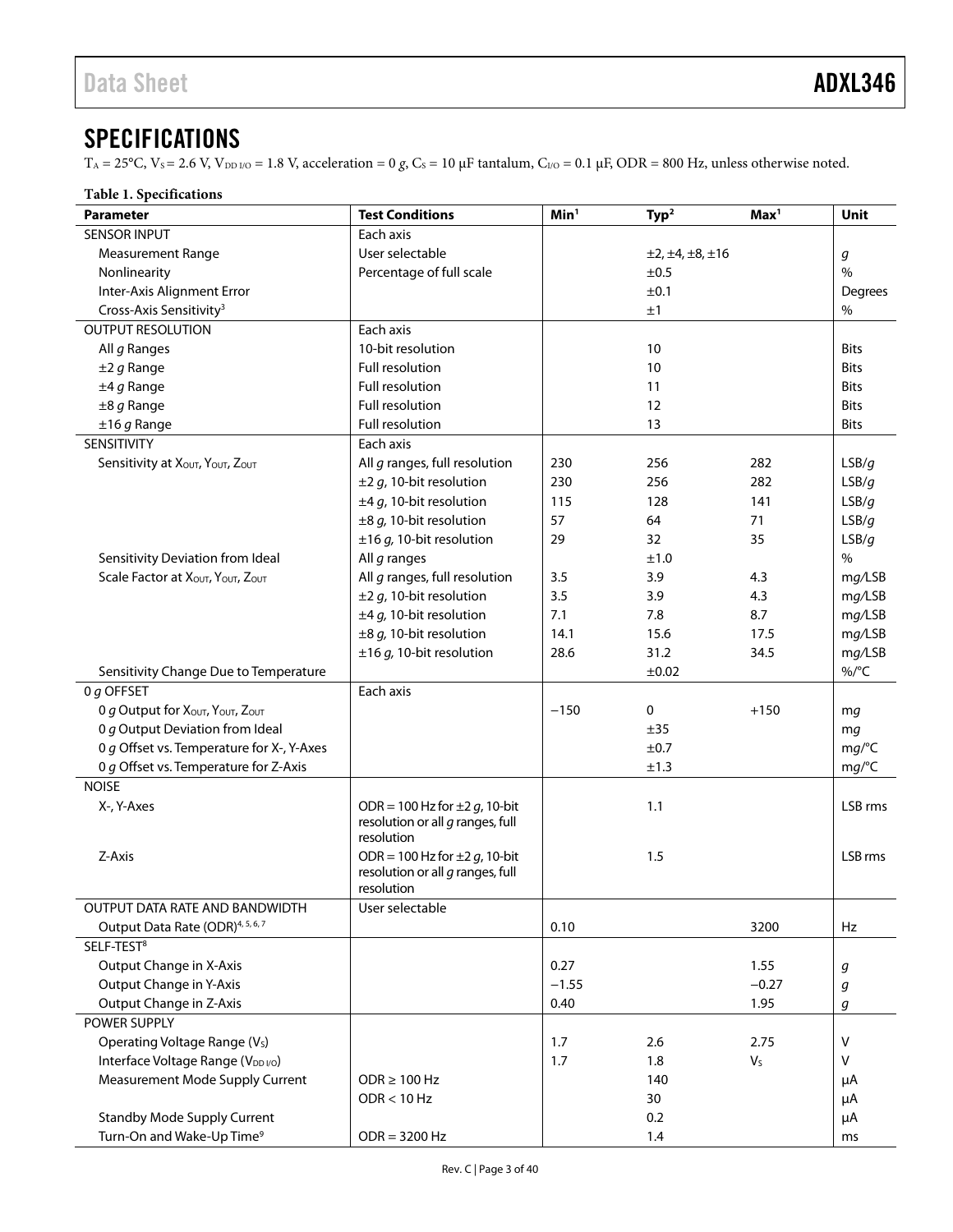| <b>Parameter</b>                   | <b>Test Conditions</b> | Min <sup>1</sup> | $T$ vp <sup>2</sup> | $\mathbf{Max}^1$ | Unit   |
|------------------------------------|------------------------|------------------|---------------------|------------------|--------|
| TEMPERATURE                        |                        |                  |                     |                  |        |
| <b>Operating Temperature Range</b> |                        | $-40$            |                     | $+85$            | $\sim$ |
| <b>WEIGHT</b>                      |                        |                  |                     |                  |        |
| Device Weight                      |                        |                  | 18                  |                  | mg     |

<span id="page-4-0"></span><sup>1</sup> All minimum and maximum specifications are guaranteed. Typical specifications are not guaranteed.

<span id="page-4-1"></span><sup>2</sup> The typical specifications shown are for at least 68% of the population of parts and are based on the worst case of mean ±1 σ except for 0 g output and sensitivity, which represents the target value. For 0 *g* offset and sensitivity, the deviation from the ideal describes the worst case of mean ±1 σ.

<span id="page-4-2"></span><sup>3</sup> Cross-axis sensitivity is defined as coupling between any two axes.

<span id="page-4-3"></span><sup>4</sup> Bandwidth is the −3 dB frequency and is half the output data rate bandwidth = ODR/2.

<span id="page-4-4"></span><sup>5</sup> The output format for the 3200 Hz and 1600 Hz ODRs is different from the output format for the remaining ODRs. This difference is described in the Data Formatting of [Upper Data Rates](#page-34-0) section.

<span id="page-4-5"></span><sup>6</sup> Output data rates below 6.25 Hz exhibit additional offset shift with increased temperature, depending on selected output data rate. Refer to th[e Offset Performance at](#page-36-0)  [Lowest Data Rates](#page-36-0) section for details.

<span id="page-4-6"></span> $7$  These are typical values for the lowest and highest output data rate settings.

<span id="page-4-7"></span><sup>8</sup> Self-test change is defined as the output (*g*) when the SELF\_TEST bit = 1 (in the DATA\_FORMAT register, Address 0x31) minus the output (*g*) when the SELF\_TEST bit = 0. Due to device filtering, the output reaches its final value after 4 × τ when enabling or disabling self-test, where τ = 1/(data rate). The part must be in normal power operation (LOW\_POWER bit = 0 in the BW\_RATE register, Address 0x2C) for self-test to operate correctly.

<span id="page-4-8"></span><sup>9</sup> Turn-on and wake-up times are determined by the user-defined bandwidth. At a 100 Hz data rate, the turn-on and wake-up times are each approximately 11.1 ms. For other data rates, the turn-on and wake-up times are each approximately  $\tau$  + 1.1 in milliseconds, where  $\tau$  = 1/(data rate).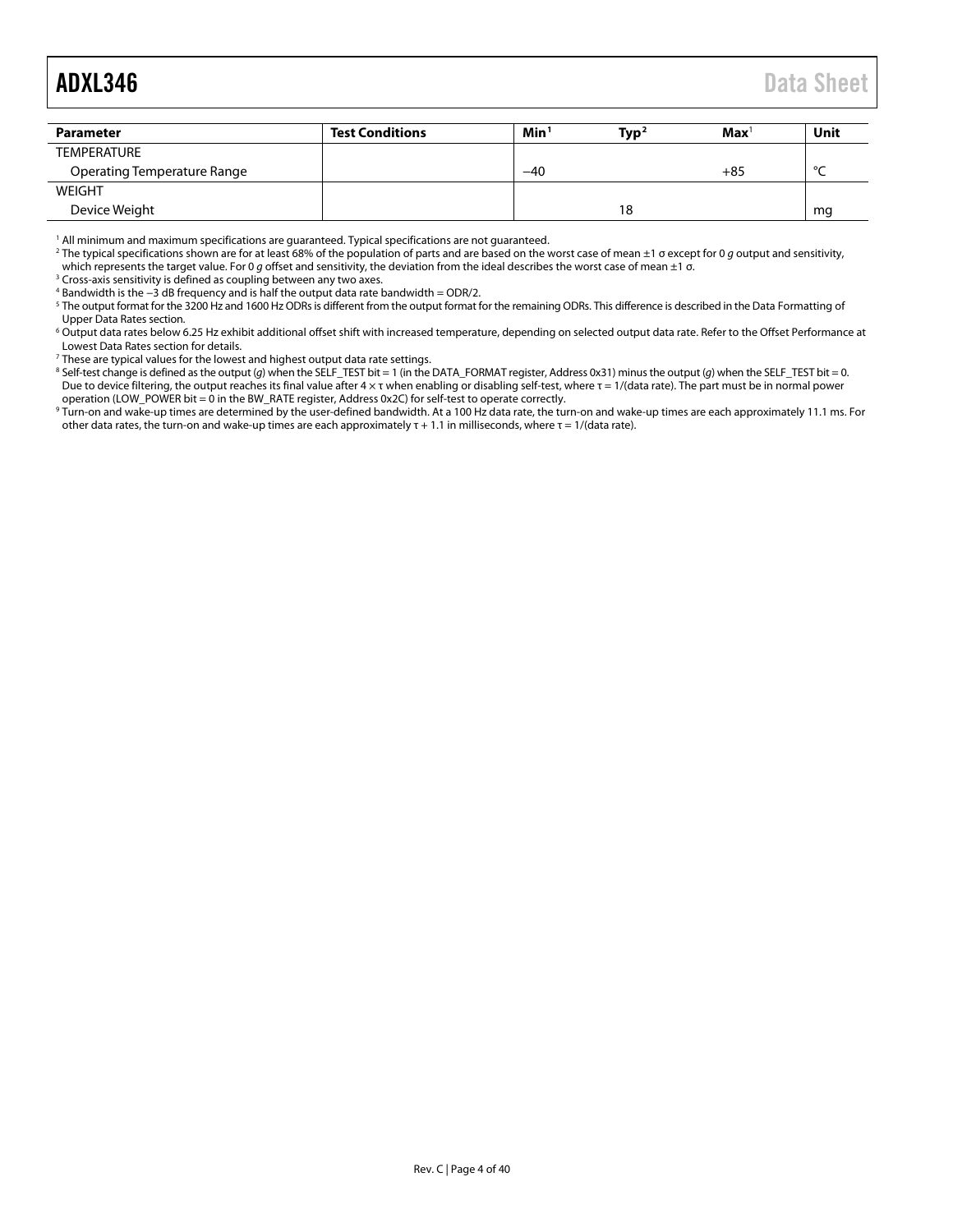# <span id="page-5-0"></span>ABSOLUTE MAXIMUM RATINGS

#### **Table 2.**

| Parameter                                                   | Rating                                                                 |
|-------------------------------------------------------------|------------------------------------------------------------------------|
| Acceleration                                                |                                                                        |
| Any Axis, Unpowered                                         | 10,000 $q$                                                             |
| Any Axis, Powered                                           | 10,000 $q$                                                             |
| V٢                                                          | $-0.3$ V to $+3.0$ V                                                   |
| V <sub>DD I/O</sub>                                         | $-0.3$ V to $+3.0$ V                                                   |
| <b>Digital Pins</b>                                         | $-0.3$ V to V <sub>DD VO</sub> $+0.3$ V or<br>3.0 V, whichever is less |
| All Other Pins                                              | $-0.3$ V to $+3.0$ V                                                   |
| <b>Output Short-Circuit Duration</b><br>(Any Pin to Ground) | Indefinite                                                             |
| Temperature Range                                           |                                                                        |
| Powered                                                     | $-40^{\circ}$ C to $+105^{\circ}$ C                                    |
| Storage                                                     | –40°C to +105°C                                                        |

Stresses at or above those listed under Absolute Maximum Ratings may cause permanent damage to the product. This is a stress rating only; functional operation of the product at these or any other conditions above those indicated in the operational section of this specification is not implied. Operation beyond the maximum operating conditions for extended periods may affect product reliability.

## <span id="page-5-1"></span>**THERMAL RESISTANCE**

#### **Table 3. Package Characteristics**

| Package Type     | $\theta$ JA       | θıο    | Device Weight    |
|------------------|-------------------|--------|------------------|
| 16-Terminal I GA | $150^{\circ}$ C/W | 85°C/W | 18 <sub>mq</sub> |

# <span id="page-5-2"></span>**PACKAGE INFORMATION**

The information in [Figure 2](#page-5-4) an[d Table 4](#page-5-5) provide details about the package branding fo[r ADXL346.](http://analog.com/ADXL346?doc=ADXL346.pdf) For a complete listing of product availability, see the [Ordering Guide](#page-39-1) section.



*Figure 2. Product Information on Package (Top View)*

#### <span id="page-5-5"></span><span id="page-5-4"></span>**Table 4. Package Branding Information**

| <b>Branding Key</b> | <b>Field Description</b>    |
|---------------------|-----------------------------|
| Y27                 | Part identifier for ADXL346 |
| <b>VVVV</b>         | Factory lot code            |

## <span id="page-5-3"></span>**ESD CAUTION**



ESD (electrostatic discharge) sensitive device. Charged devices and circuit boards can discharge without detection. Although this product features patented or proprietary protection circuitry, damage may occur on devices subjected to high energy ESD. Therefore, proper ESD precautions should be taken to avoid performance degradation or loss of functionality.

08167-047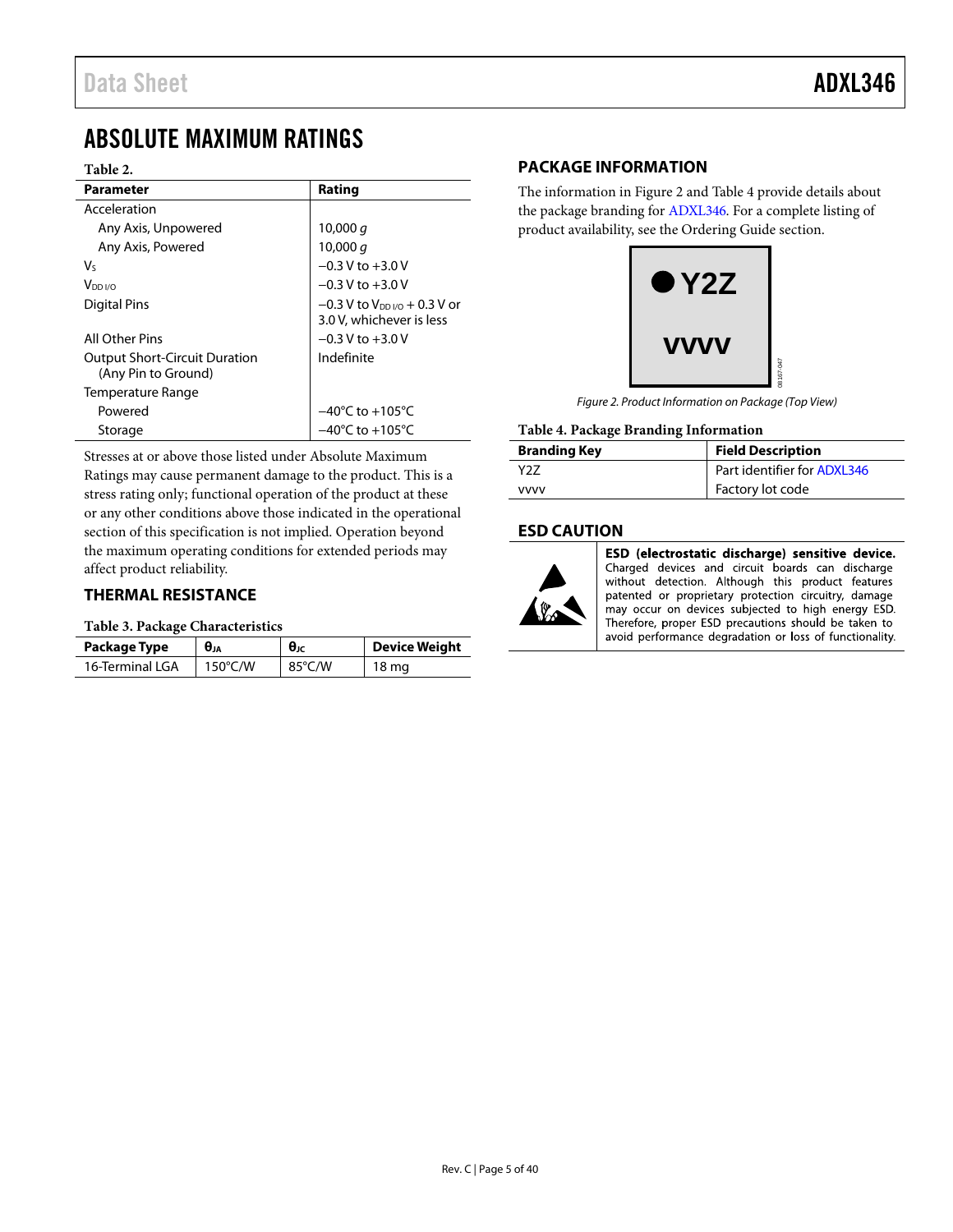# <span id="page-6-0"></span>PIN CONFIGURATION AND FUNCTION DESCRIPTIONS



*Figure 3. Pin Configuration (Top View)*

#### **Table 5. Pin Function Descriptions**

| Pin No. | Mnemonic            | <b>Description</b>                                                                                       |
|---------|---------------------|----------------------------------------------------------------------------------------------------------|
|         | V <sub>DD I/O</sub> | Digital Interface Supply Voltage.                                                                        |
|         | <b>NC</b>           | Not Internally Connected.                                                                                |
| 3       | <b>NC</b>           | Not Internally Connected.                                                                                |
| 4       | <b>SCL/SCLK</b>     | Serial Communications Clock.                                                                             |
| 5       | <b>NC</b>           | Not Internally Connected.                                                                                |
| 6       | SDA/SDI/SDIO        | Serial Data (I <sup>2</sup> C)/Serial Data Input (SPI 4-Wire)/Serial Data Input and Output (SPI 3-Wire). |
|         | SDO/ALT ADDRESS     | Serial Data Output (SPI 4-Wire)/Alternate I <sup>2</sup> C Address Select (I <sup>2</sup> C).            |
| 8       | <b>CS</b>           | Chip Select.                                                                                             |
| 9       | INT <sub>2</sub>    | Interrupt 2 Output.                                                                                      |
| 10      | <b>NC</b>           | Not Internally Connected.                                                                                |
| 11      | INT <sub>1</sub>    | Interrupt 1 Output.                                                                                      |
| 12      | <b>GND</b>          | Must be connected to ground.                                                                             |
| 13      | <b>GND</b>          | Must be connected to ground.                                                                             |
| 14      | V٢                  | Supply Voltage.                                                                                          |
| 15      | <b>RESERVED</b>     | Reserved. This pin must be connected to V <sub>s</sub> .                                                 |
| 16      | <b>GND</b>          | Must be connected to ground.                                                                             |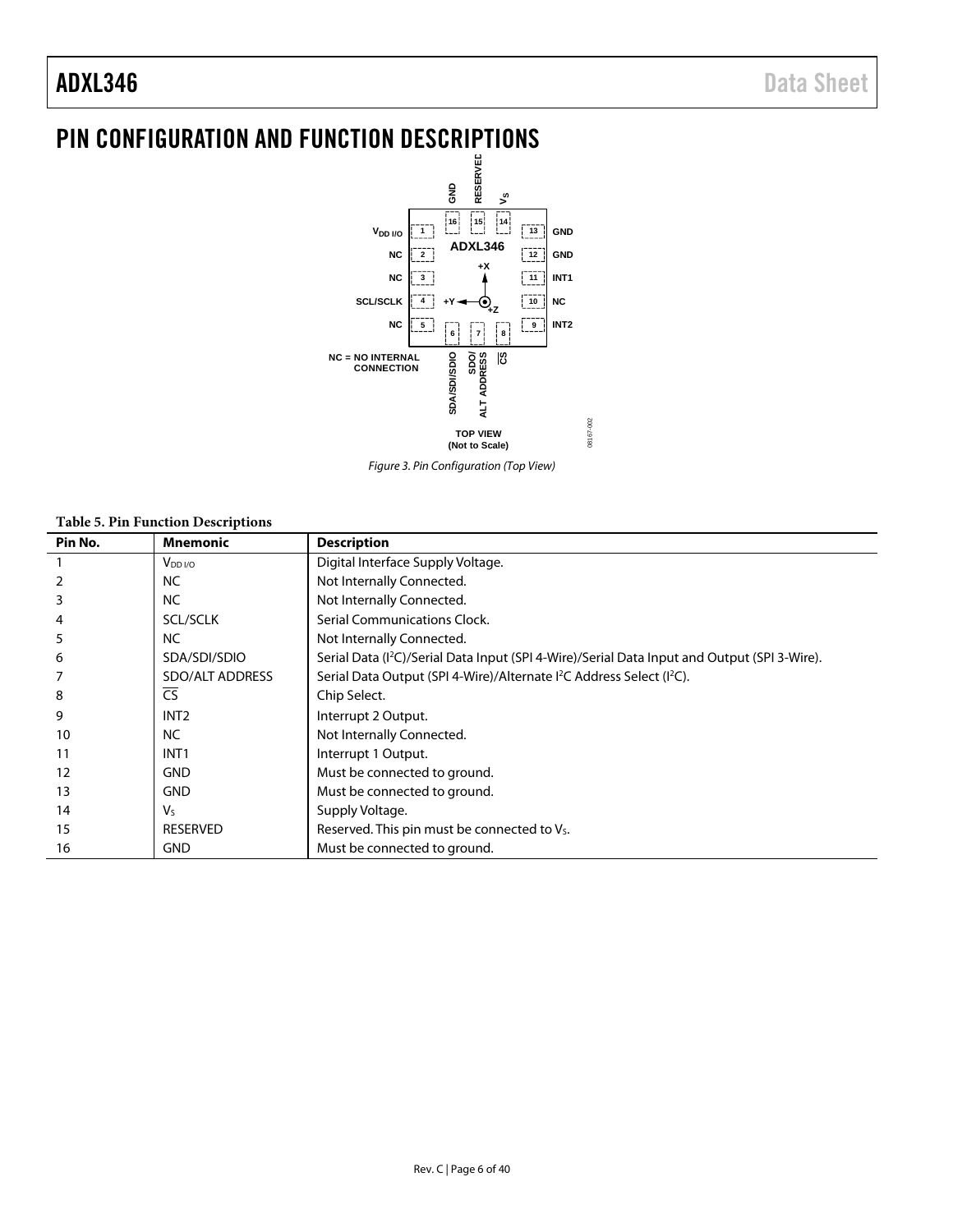# <span id="page-7-0"></span>TYPICAL PERFORMANCE CHARACTERISTICS





*Figure 5. Y-Axis Zero* g *Offset at 25°C, V<sub>S</sub> = 2.6 V* 





**30 25** PERCENT OF POPULATION (%) **PERCENT OF POPULATION (%) 20 15 10 5** 08167-105 **0 –150 –100 –50 0 50 100 150 ZERO** *g* **OFFSET (m***g***)** *Figure 8. Y-Axis Zero* g *Offset at 25°C, V<sub>S</sub> = 1.8 V* 



*Figure 9. Z-Axis Zero* g *Offset at 25°C, V<sub>S</sub> = 1.8 V*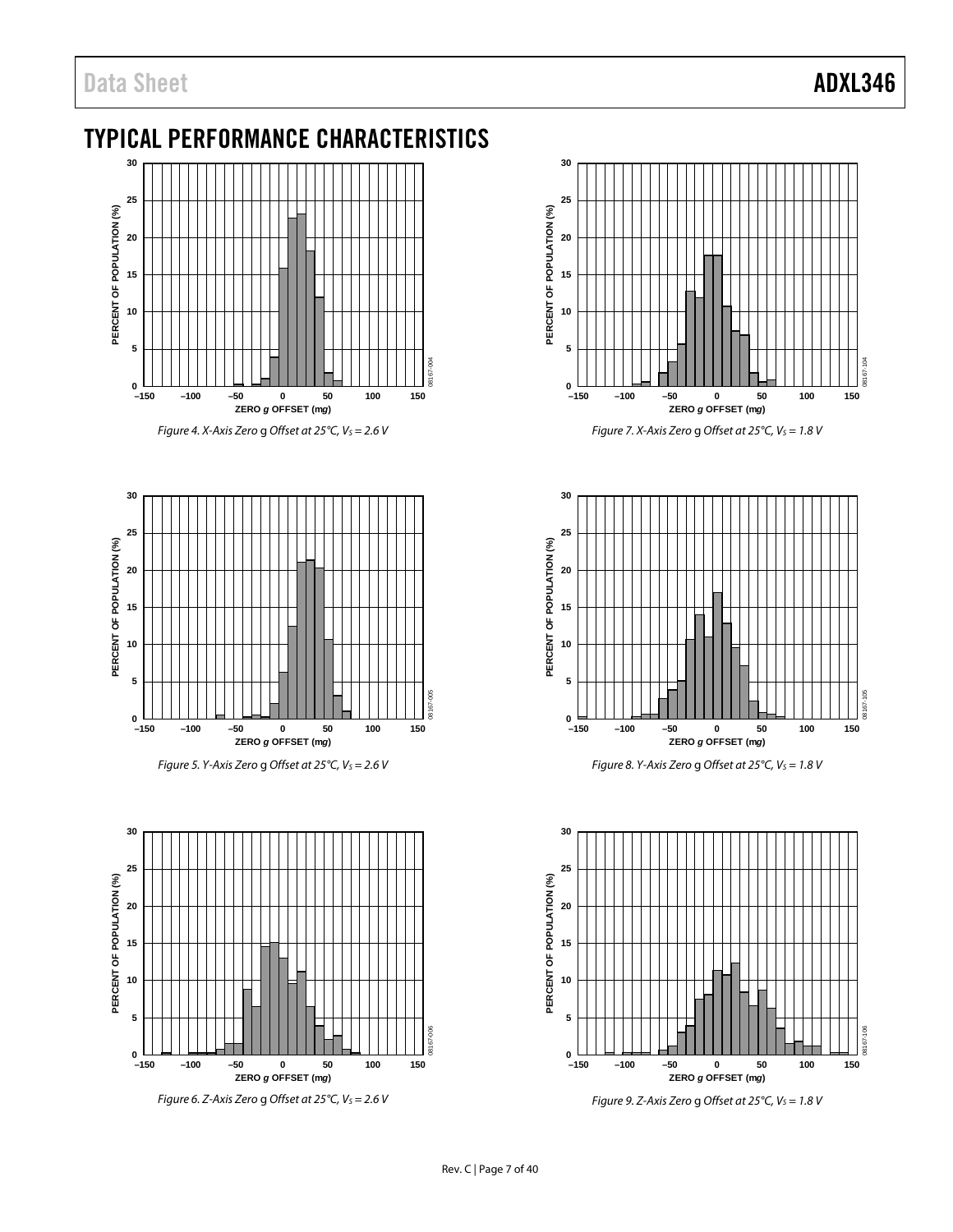



*Figure 11. Y-Axis Zero g Offset Temperature Coefficient, Vs* = 2.6 V



*Figure 12. Z-Axis Zero g Offset Temperature Coefficient, Vs* = 2.6 V



*Figure 13. X-Axis Zero* g *Offset vs. Temperature— Eight Parts Soldered to PCB, V<sub>S</sub> = 2.6 V* 



*Figure 14. Y-Axis Zero* g *Offset vs. Temperature— Eight Parts Soldered to PCB, V<sub>S</sub> = 2.6 V* 



*Figure 15. Z-Axis Zero* g *Offset vs. Temperature— Eight Parts Soldered to PCB, V<sub>S</sub> = 2.6 V*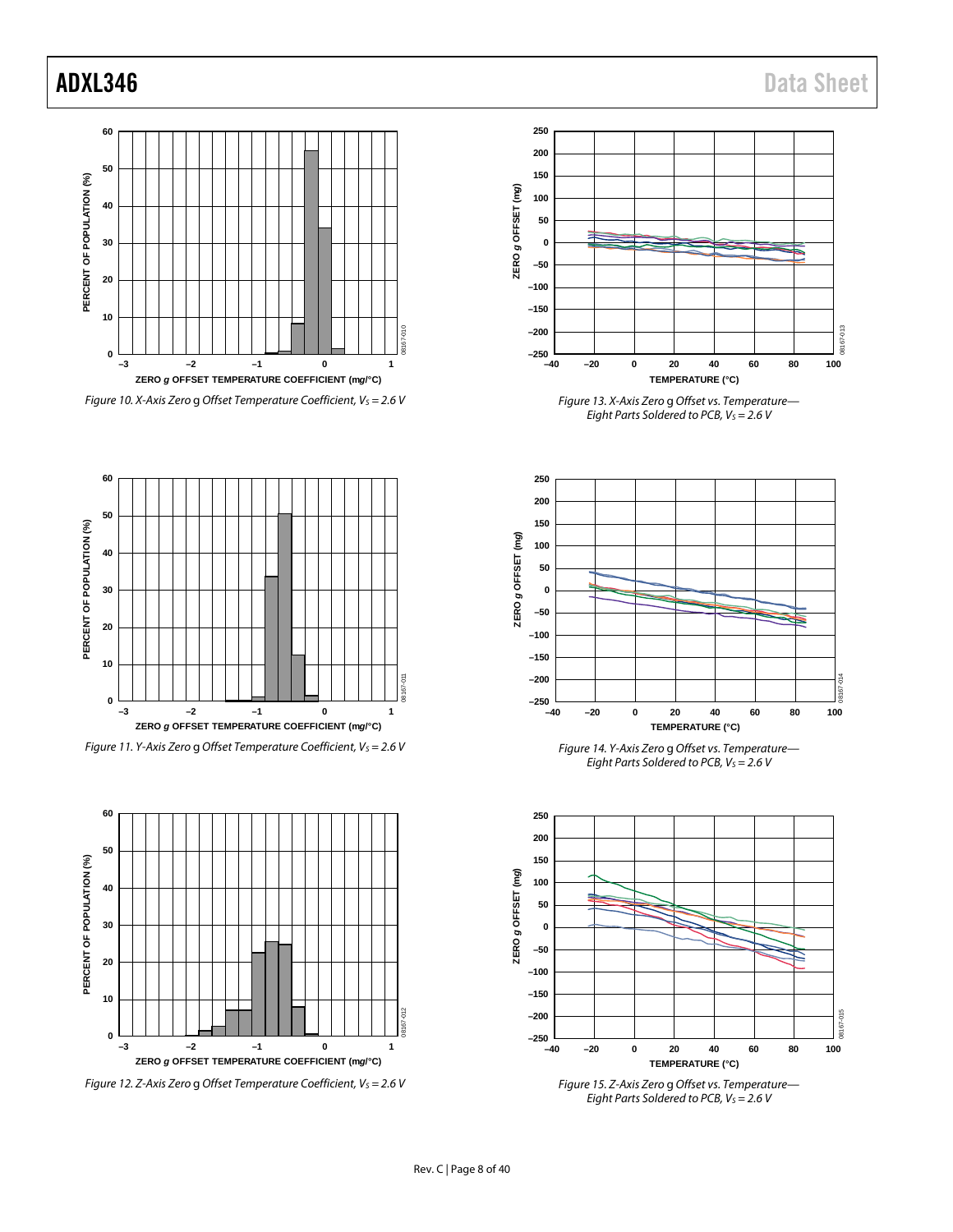# Data Sheet **ADXL346**



*Figure 16. X-Axis Sensitivity at 25°C, V<sub>S</sub> = 2.6 V, Full Resolution* 



*Figure 17. Y-Axis Sensitivity at 25°C, Vs* = 2.6 V, Full Resolution



*Figure 18. Z-Axis Sensitivity at 25°C, VS = 2.6 V, Full Resolution*





*Figure 19. X-Axis Sensitivity at 25°C, V<sub>S</sub> = 1.8 V, Full Resolution* 



*Figure 20. Y-Axis Sensitivity at 25°C, V<sub>S</sub> = 1.8 V, Full Resolution* 



*Figure 21. Z-Axis Sensitivity at 25°C, V<sub>S</sub> = 1.8 V, Full Resolution*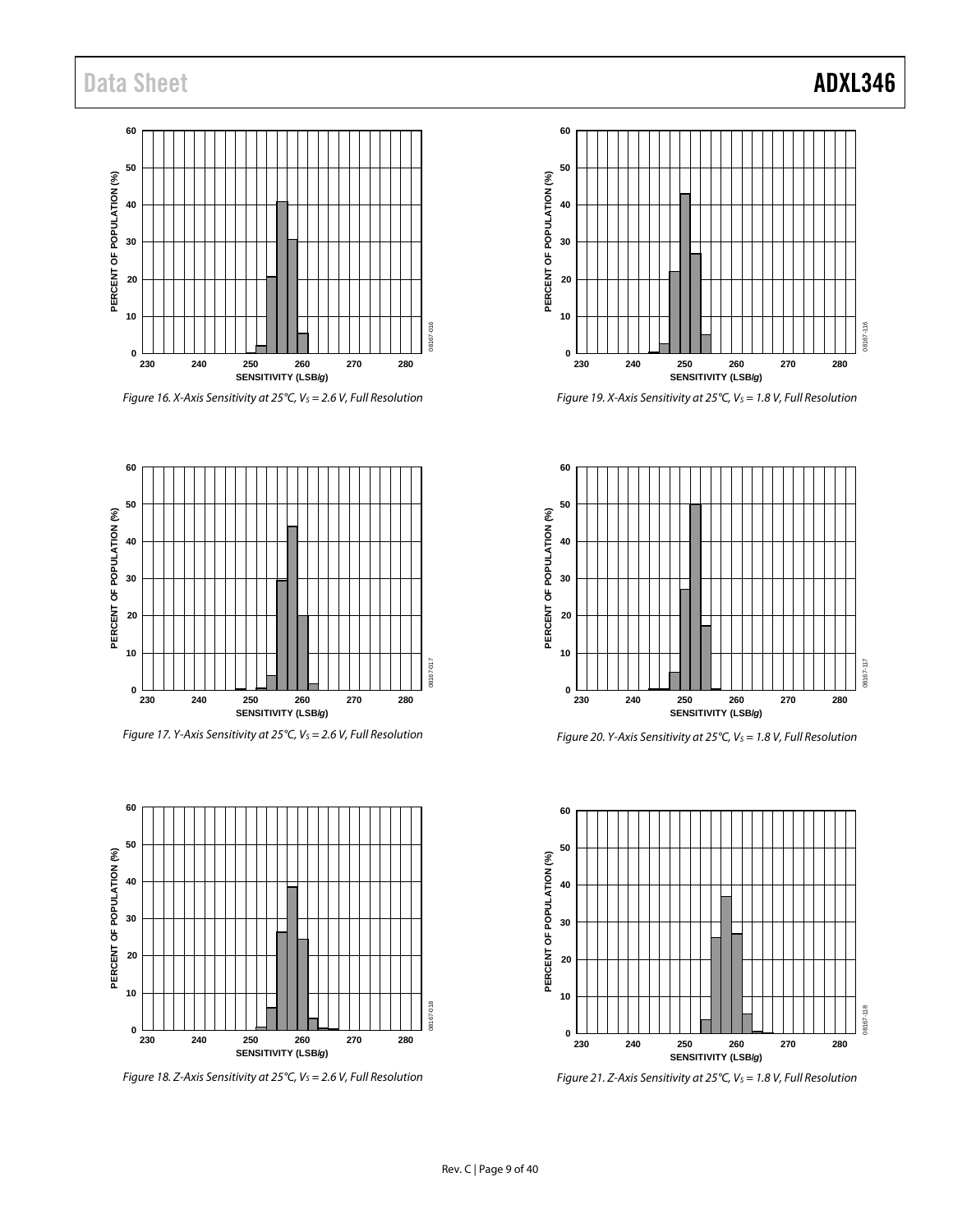



*Figure 23. Y-Axis Sensitivity Temperature Coefficient, V<sub>S</sub> = 2.6 V* 



*Figure 24. Z-Axis Sensitivity Temperature Coefficient, V<sub>S</sub> = 2.6 V* 



*Figure 25. X-Axis Sensitivity vs. Temperature— Eight Parts Soldered to PCB, V<sub>S</sub> = 2.6 V, Full Resolution* 



*Figure 26. Y-Axis Sensitivity vs. Temperature— Eight Parts Soldered to PCB, V<sub>S</sub> = 2.6 V, Full Resolution* 



*Figure 27. Z-Axis Sensitivity vs. Temperature— Eight Parts Soldered to PCB, V<sub>S</sub> = 2.6 V, Full Resolution*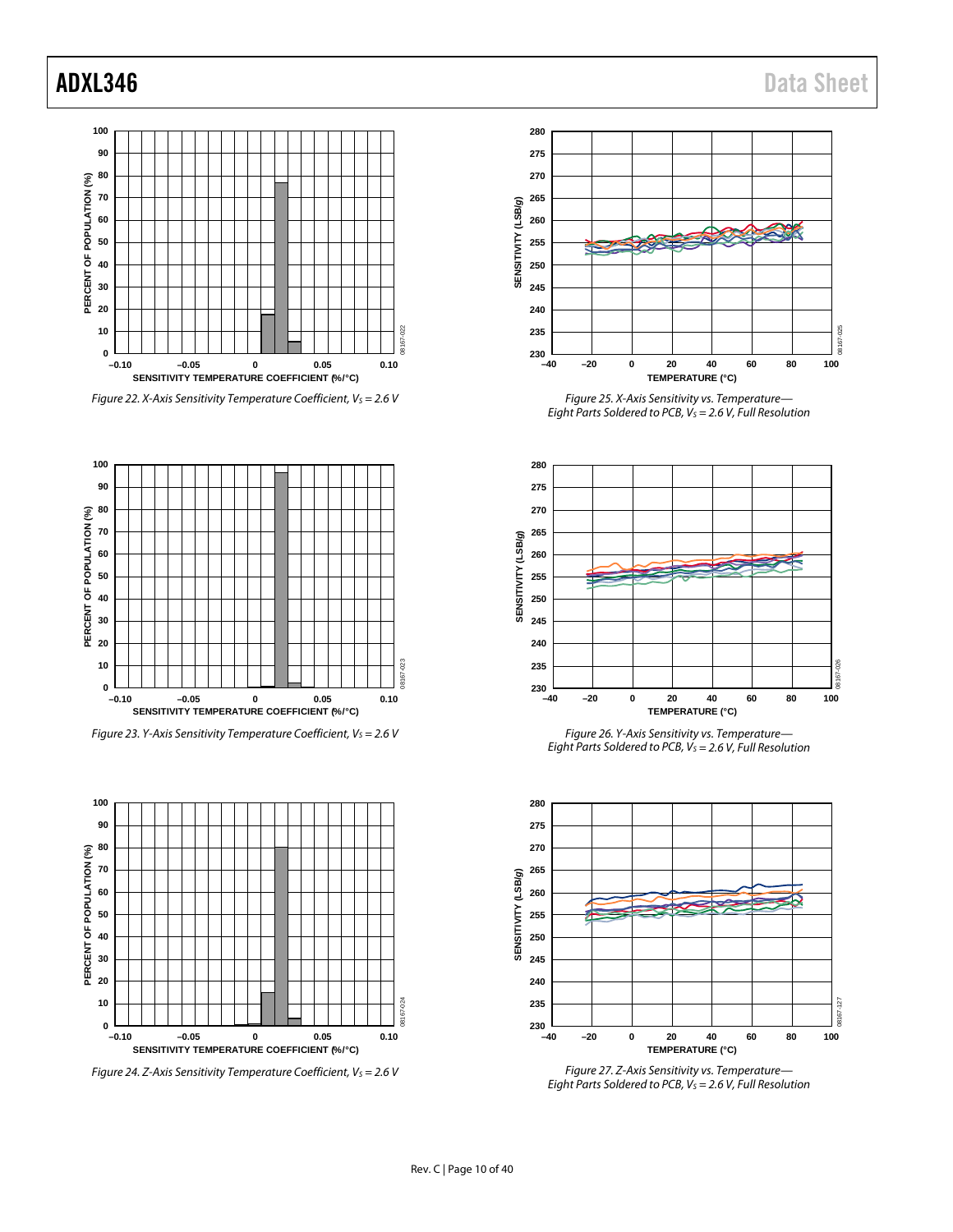# Data Sheet **ADXL346**







*Figure 29. Y-Axis Self-Test Response at 25°C, V<sub>S</sub> = 2.6 V* 



*Figure 30. Z-Axis Self-Test Response at 25°C, V<sub>S</sub> = 2.6 V* 



*Figure 31. Supply Current at 25°C, 100 Hz Output Data Rate, Vs* = 2.6 V



*Figure 32. Supply Current vs. Output Data Rate at 25°C—10 Parts, Vs* = 2.6 V



<span id="page-11-0"></span>*Figure 33. Supply Current vs. Supply Voltage at 25°C*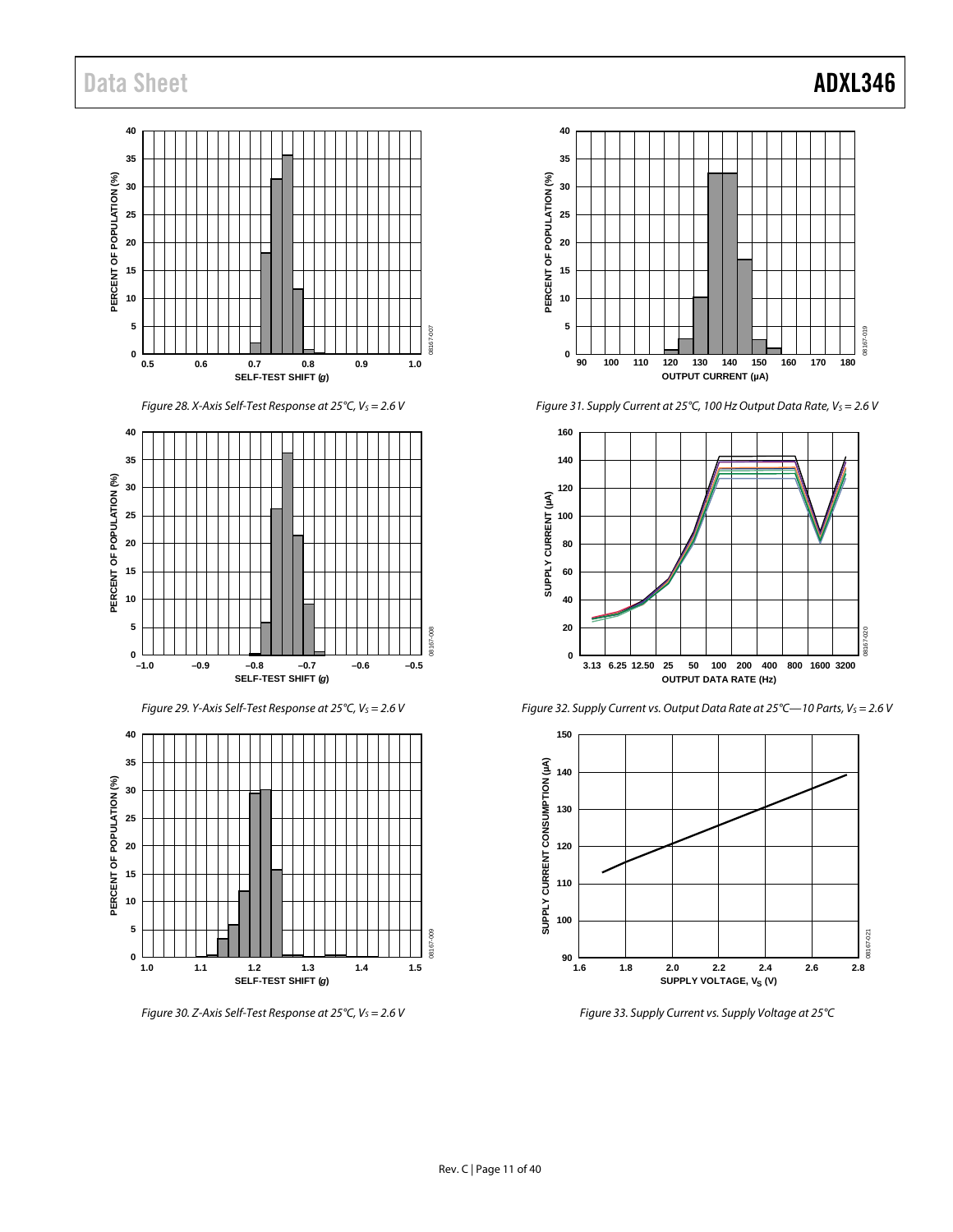# <span id="page-12-0"></span>THEORY OF OPERATION

Th[e ADXL346](http://analog.com/ADXL346?doc=ADXL346.pdf) is a complete 3-axis acceleration measurement system with a selectable measurement range of ±2 *g, ±*4 *g, ±*8 *g*, or ±16 *g*. It measures both dynamic acceleration resulting from motion or shock and static acceleration, such as gravity, which allows the device to be used as a tilt sensor.

The sensor is a polysilicon surface-micromachined structure built on top of a silicon wafer. Polysilicon springs suspend the structure over the surface of the wafer and provide a resistance against forces due to applied acceleration.

Deflection of the structure is measured using differential capacitors that consist of independent fixed plates and plates attached to the moving mass. Acceleration deflects the proof mass and unbalances the differential capacitor, resulting in a sensor output with an amplitude proportional to acceleration. Phase-sensitive demodulation is used to determine the magnitude and polarity of the acceleration.

# <span id="page-12-1"></span>**POWER SEQUENCING**

Power can be applied to  $V_S$  or  $V_{DD\,I/O}$  in any sequence without damaging the [ADXL346.](http://analog.com/ADXL346?doc=ADXL346.pdf) All possible power-on modes are summarized i[n Table 6.](#page-12-2) The interface voltage level is set with the interface supply voltage,  $V_{DD I/O}$ , which must be present to ensure that th[e ADXL346](http://analog.com/ADXL346?doc=ADXL346.pdf) does not create a conflict on the communication bus. For single-supply operation,  $V_{DD I/O}$  can be the same as the main supply,  $V_s$ . In a dual-supply application, however, V<sub>DD I/O</sub> can differ from V<sub>s</sub> to accommodate the desired interface voltage, as long as  $V_s$  is greater than or equal to  $V_{DD I/O}$ .

After  $V_s$  is applied, the device enters standby mode, where power consumption is minimized and the device waits for V<sub>DD I/O</sub> to be applied and for the command to enter measurement mode to be received. (This command can be initiated by setting the measure bit (Bit D3) in the POWER\_CTL register (Address 0x2D).) In addition, any register can be written to or read from to configure the part while the device is in standby mode. It is recommended to configure the device in standby mode and then to enable measurement mode. Clearing the measure bit returns the device to the standby mode.

#### <span id="page-12-2"></span>**Table 6. Power Sequencing**

| $\cdot$                        |     |                    |                                                                                                                                                                                                                                 |
|--------------------------------|-----|--------------------|---------------------------------------------------------------------------------------------------------------------------------------------------------------------------------------------------------------------------------|
| <b>Condition</b>               | Vs  | V <sub>DDI/O</sub> | <b>Description</b>                                                                                                                                                                                                              |
| Power Off                      | Off | Off                | The device is completely off, but there is a potential for a communication<br>bus conflict.                                                                                                                                     |
| <b>Bus Disabled</b>            | On. | Off                | The device is on in standby mode, but communication is unavailable and will<br>create a conflict on the communication bus. The duration of this state should<br>be minimized during power-up to prevent a conflict.             |
| <b>Bus Enabled</b>             | Off | On                 | No functions are available, but the device will not create a conflict on the<br>communication bus.                                                                                                                              |
| Standby or<br>Measurement Mode | On  | On                 | At power-up, the device is in standby mode, awaiting a command to enter<br>measurement mode, and all sensor functions are off. After the device is<br>instructed to enter measurement mode, all sensor functions are available. |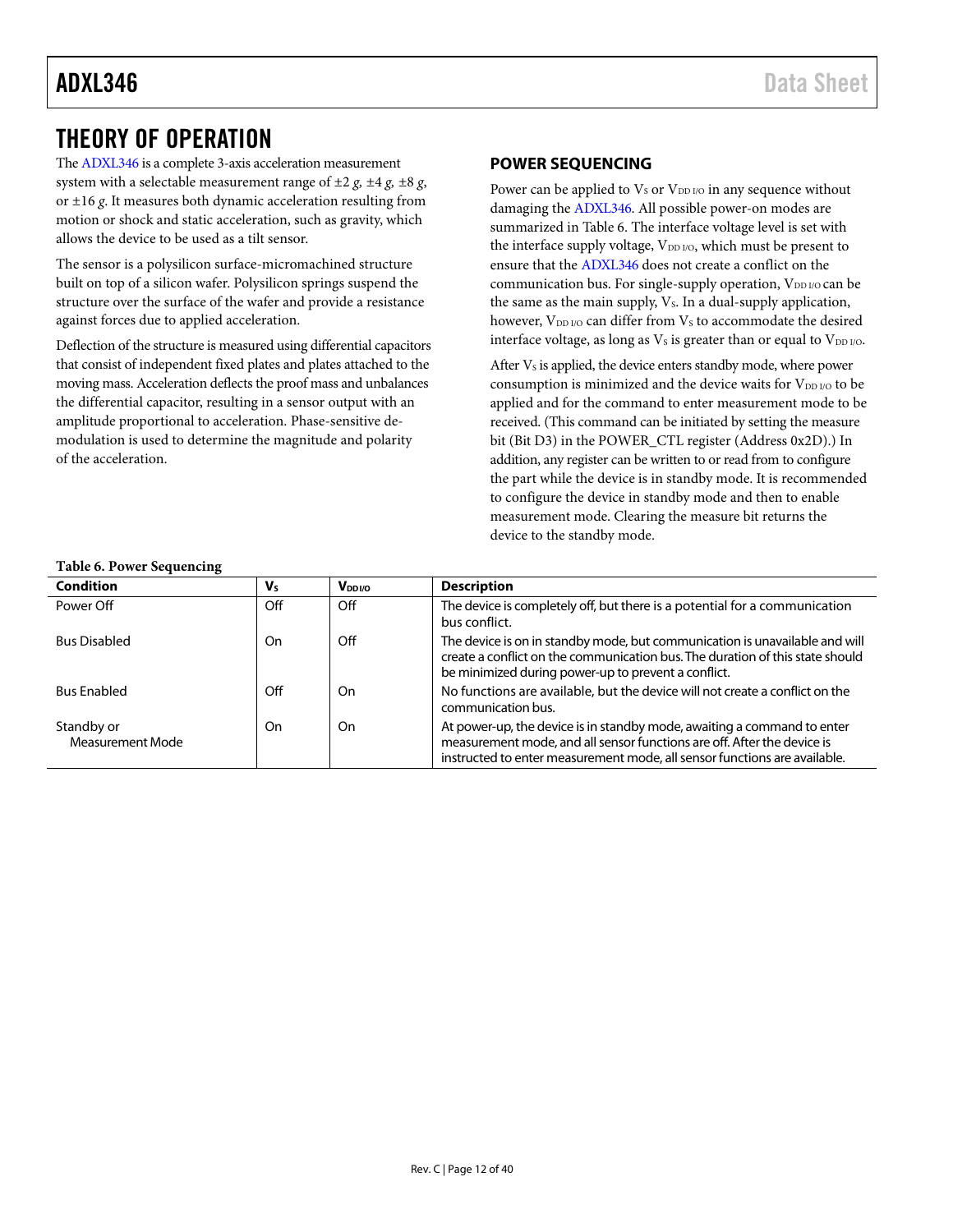# <span id="page-13-0"></span>**POWER SAVINGS**

#### <span id="page-13-3"></span>*Power Modes*

Th[e ADXL346](http://analog.com/ADXL346?doc=ADXL346.pdf) automatically modulates its power consumption in proportion to its output data rate, as outlined i[n Table 7.](#page-13-1) If additional power savings is desired, a lower power mode is available. In this mode, the internal sampling rate is reduced, allowing for power savings in the 12.5 Hz to 400 Hz data rate range at the expense of slightly greater noise. To enter low power mode, set the LOW\_POWER bit (Bit D4) in the BW\_RATE register (Address 0x2C). The current consumption in low power mode is shown in [Table 8](#page-13-2) for cases where there is an advantage to using low power mode. Use of low power mode for a data rate not shown i[n Table 8](#page-13-2) does not provide any advantage over the same data rate in normal power mode. Therefore, it is recommended that only data rates listed i[n Table 8](#page-13-2) be used in low power mode. The current consumption values shown i[n Table 7](#page-13-1) and [Table 8](#page-13-2) are for a  $V<sub>S</sub>$  of 2.6 V.

<span id="page-13-1"></span>

| Table 7. Typical Current Consumption vs. Data Rate |  |  |  |  |  |
|----------------------------------------------------|--|--|--|--|--|
|----------------------------------------------------|--|--|--|--|--|

 $(T_A = 25^{\circ}C, V_s = 2.6 V, V_{DD I/O} = 1.8 V)$ 

| <b>Output Data</b><br>Rate (Hz) | <b>Bandwidth (Hz)</b> | <b>Rate Code</b> | $I_{DD}(\mu A)$ |
|---------------------------------|-----------------------|------------------|-----------------|
| 3200                            | 1600                  | 1111             | 140             |
| 1600                            | 800                   | 1110             | 90              |
| 800                             | 400                   | 1101             | 140             |
| 400                             | 200                   | 1100             | 140             |
| 200                             | 100                   | 1011             | 140             |
| 100                             | 50                    | 1010             | 140             |
| 50                              | 25                    | 1001             | 90              |
| 25                              | 12.5                  | 1000             | 55              |
| 12.5                            | 6.25                  | 0111             | 40              |
| 6.25                            | 3.13                  | 0110             | 31              |
| 3.13                            | 1.56                  | 0101             | 27              |
| 1.56                            | 0.78                  | 0100             | 23              |
| 0.78                            | 0.39                  | 0011             | 23              |
| 0.39                            | 0.20                  | 0010             | 23              |
| 0.20                            | 0.10                  | 0001             | 23              |
| 0.10                            | 0.05                  | 0000             | 23              |

| <b>Output Data</b><br>Rate (Hz) | <b>Bandwidth (Hz)</b> | <b>Rate Code</b> | $I_{DD}(\mu A)$ |
|---------------------------------|-----------------------|------------------|-----------------|
| 400                             | 200                   | 1100             | 90              |
| 200                             | 100                   | 1011             | 55              |
| 100                             | 50                    | 1010             | 40              |
| 50                              | 25                    | 1001             | 31              |
| 25                              | 12.5                  | 1000             | 27              |
| 12.5                            | 6.25                  | 0111             | 23              |

<span id="page-13-2"></span>**Table 8. Typical Current Consumption vs. Data Rate, Low Power Mode (T<sub>A</sub> = 25<sup>°</sup>C, V<sub>S</sub> = 2.6 V, V<sub>DD I/O</sub> = 1.8 V)** 

#### **Autosleep Mode**

Additional power can be saved if th[e ADXL346](http://analog.com/ADXL346?doc=ADXL346.pdf) automatically switches to sleep mode during periods of inactivity. To enable this feature, set the THRESH\_INACT register (Address 0x25) and the TIME\_INACT register (Address 0x26) each to a value that signifies inactivity (the appropriate value depends on the application), and then set the AUTO\_SLEEP bit (Bit D4) and the link bit (Bit D5) in the POWER\_CTL register (Address 0x2D). Current consumption at the sub-8 Hz data rates used in this mode is typically 23  $\mu$ A for a Vs of 2.6 V.

#### **Standby Mode**

For even lower power operation, standby mode can be used. In standby mode, current consumption is reduced to 0.2 µA (typical). In this mode, no measurements are made. Standby mode is entered by clearing the measure bit (Bit D3) in the POWER CTL register (Address 0x2D). Placing the device into standby mode preserves the contents of FIFO.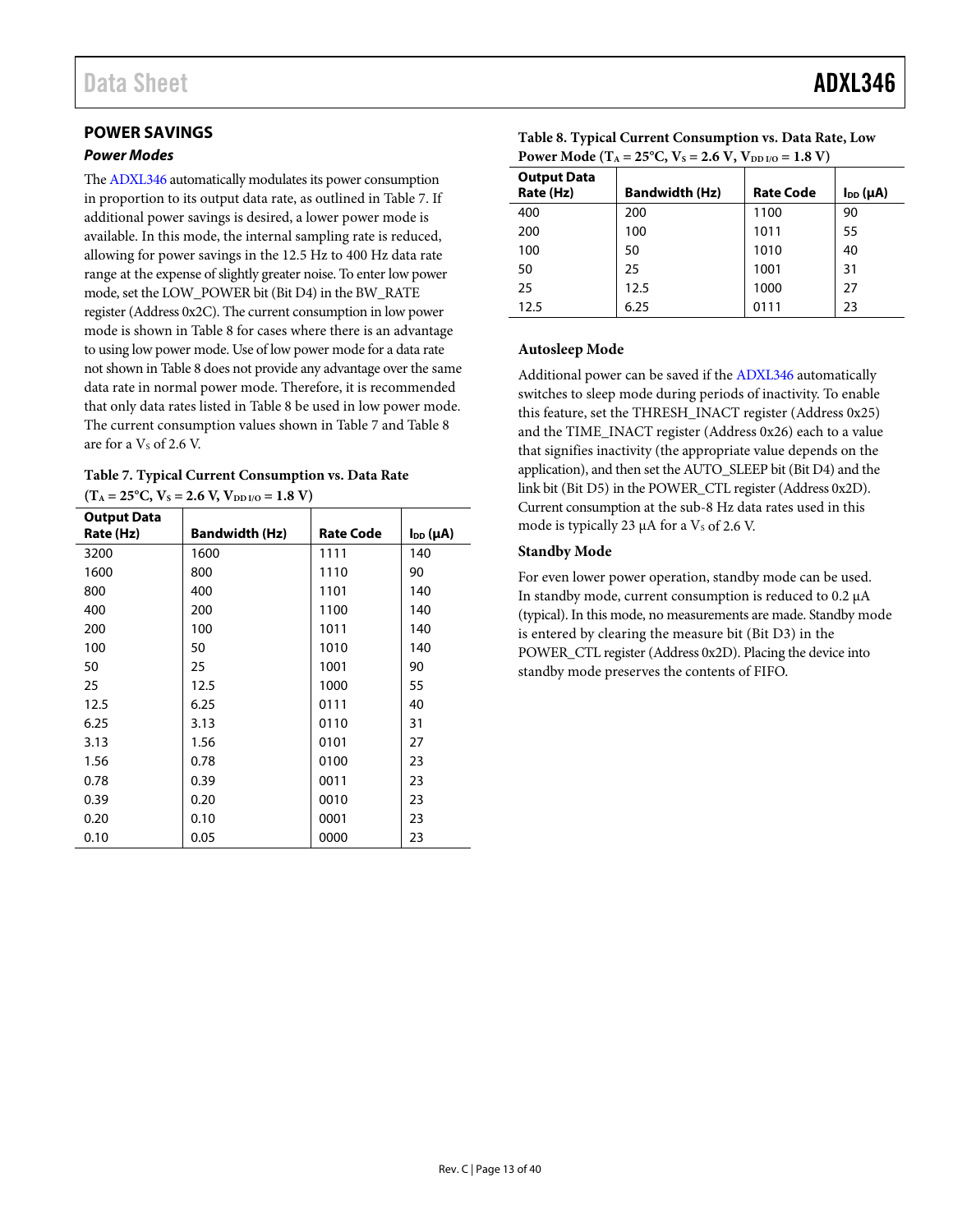# <span id="page-14-0"></span>SERIAL COMMUNICATIONS

I 2 C and SPI digital communications are available. In both cases, th[e ADXL346 o](http://analog.com/ADXL346?doc=ADXL346.pdf)perates as a slave. I<sup>2</sup>C mode is enabled if the CS pin is tied high to  $V_{DD I/O}$ . The  $\overline{CS}$  pin should always be tied high to V<sub>DD I/O</sub> or be driven by an external controller because there is no default mode if the  $\overline{\text{CS}}$  pin is left unconnected. Therefore, not taking these precautions may result in an inability to communicate with the part. In SPI mode, the  $\overline{\text{CS}}$  pin is controlled by the bus master. In both SPI and I<sup>2</sup>C modes of operation, data transmitted from th[e ADXL346](http://analog.com/ADXL346?doc=ADXL346.pdf) to the master device should be ignored during writes to the [ADXL346.](http://analog.com/ADXL346?doc=ADXL346.pdf)

#### <span id="page-14-1"></span>**SPI**

For SPI, either 3- or 4-wire configuration is possible, as shown in the connection diagrams i[n Figure 34 a](#page-14-2)n[d Figure 35.](#page-14-3) Clearing the SPI bit (Bit D6) in the DATA\_FORMAT register (Address 0x31) selects 4-wire mode, whereas setting the SPI bit selects 3-wire mode. The maximum SPI clock speed is 5 MHz with 100 pF maximum loading, and the timing scheme follows clock polarity  $(CPOL) = 1$  and clock phase  $(CPHA) = 1$ . If power is applied to the [ADXL346](http://analog.com/ADXL346?doc=ADXL346.pdf) before the clock polarity and phase of the host processor are configured, the CS pin should be brought high before changing the clock polarity and phase. When using 3-wire SPI, it is recommended that the SDO pin either be pulled up to V<sub>DD I/O</sub> or be pulled down to GND via a 10 kΩ resistor.



<span id="page-14-2"></span>Figure 34. 3-Wire SPI Connection Diagram



Figure 35. 4-Wire SPI Connection Diagram

<span id="page-14-3"></span>CS is the serial port enable line and is controlled by the SPI master. This line must go low at the start of a transmission and high at the end of a transmission, as shown i[n Figure 37.](#page-15-0) SCLK is the serial port clock and is supplied by the SPI master. SCLK should idle high during a period of no transmission. SDI and SDO are the serial data input and output, respectively. Data is updated on the falling edge of SCLK and should be sampled on the rising edge of SCLK.

To read or write multiple bytes in a single transmission, the multiple-byte bit, located after the  $\overline{R/W}$  bit in the first byte transfer (MB i[n Figure 37](#page-15-0) to [Figure 39\)](#page-15-1), must be set. After the register addressing and the first byte of data, each subsequent set of clock pulses (eight clock pulses) causes th[e ADXL346 t](http://analog.com/ADXL346?doc=ADXL346.pdf)o point to the next register for a read or write. This shifting continues until the clock pulses cease and  $\overline{\text{CS}}$  is deasserted. To perform reads or writes on different, nonsequential registers,  $\overline{CS}$  must be deasserted between transmissions and the new register must be addressed separately.

The timing diagram for 3-wire SPI reads or writes is shown in [Figure 39.](#page-15-1) The 4-wire equivalents for SPI writes and reads are shown in [Figure 37 a](#page-15-0)n[d Figure 38,](#page-15-2) respectively. For correct operation of the part, the logic thresholds and timing parameters in [Table 9](#page-16-0) an[d Table 10](#page-16-1) must be met at all times.

Use of the 3200 Hz and 1600 Hz output data rates is recommended only with SPI communication rates greater than or equal to 2 MHz. The 800 Hz output data rate is recommended only for communication speeds greater than or equal to 400 kHz, and the remaining data rates scale proportionally. For example, the minimum recommended communication speed for a 200 Hz output data rate is 100 kHz. Operation at an output data rate above the recommended maximum may result in undesirable effects on the acceleration data, including missing samples or additional noise.

## **Preventing Bus Traffic Errors**

Th[e ADXL346](http://analog.com/ADXL346?doc=ADXL346.pdf) CS pin is used both for initiating SPI transactions, and for enabling I<sup>2</sup>C mode. When th[e ADXL346](http://analog.com/ADXL346?doc=ADXL346.pdf) is used on a SPI bus with multiple devices, its  $\overline{CS}$  pin is held high while the master communicates with the other devices. There may be conditions where a SPI command transmitted to another device looks like a valid I<sup>2</sup>C command. In this case, th[e ADXL346](http://analog.com/ADXL346?doc=ADXL346.pdf) would interpret this as an attempt to communicate in  $I^2C$  mode, and could interfere with other bus traffic. Unless bus traffic can be adequately controlled to assure such a condition never occurs, it is recommended to add a logic gate in front of the SDI pin as shown in [Figure 36.](#page-14-4) This OR gate will hold the SDA line high when CS is high to prevent SPI bus traffic at the [ADXL346 f](http://analog.com/ADXL346?doc=ADXL346.pdf)rom appearing as an I2 C start command.



<span id="page-14-4"></span>Figure 36. Recommended SPI Connection Diagram when Using Multiple SPI Devices on a Single Bus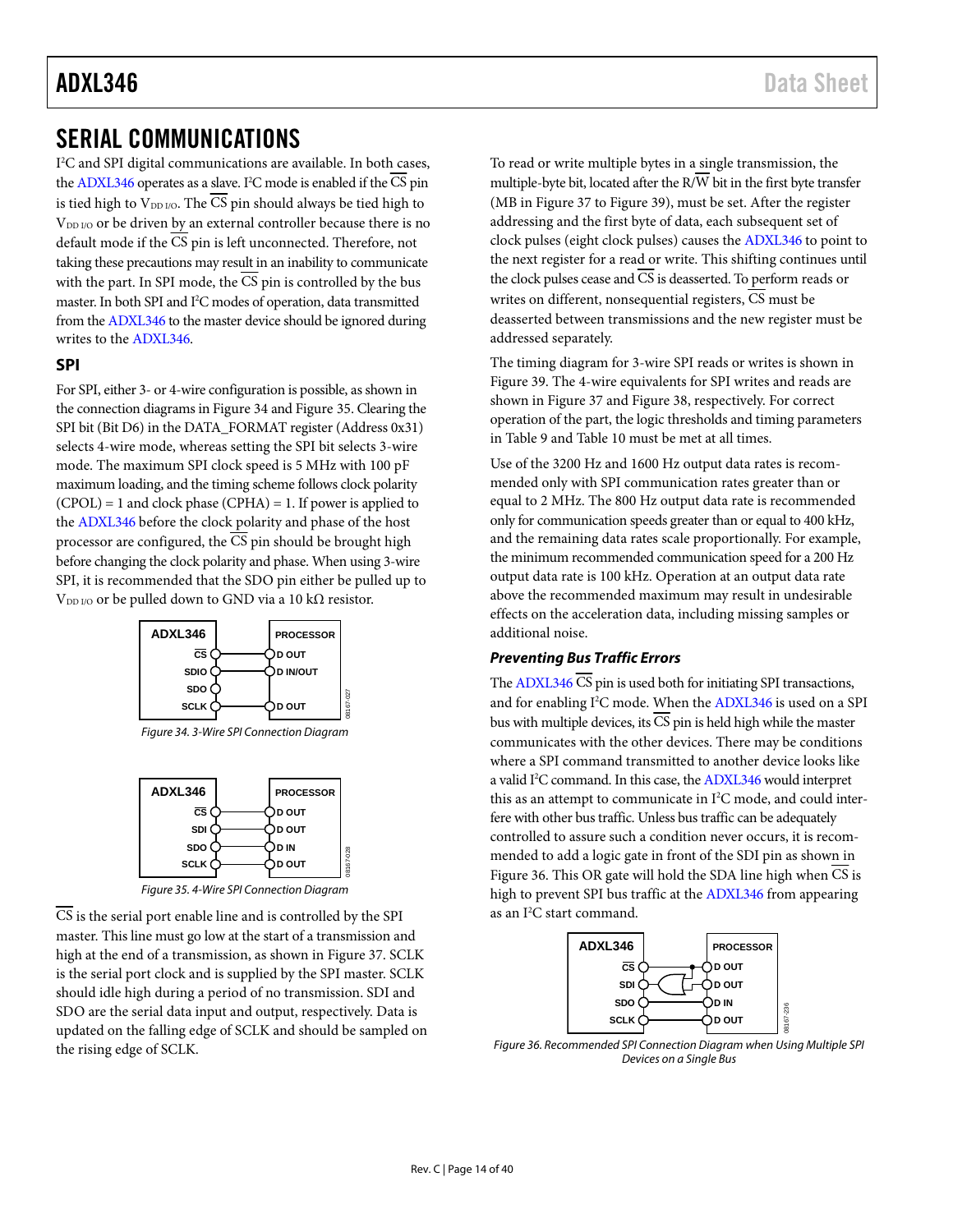Data Sheet **ADXL346** 

<span id="page-15-0"></span>

<span id="page-15-2"></span>**NOTES**

<span id="page-15-1"></span>**1.**  $t_{SDO}$  IS ONLY PRESENT DURING READS.

Figure 39. SPI 3-Wire Read/Write

08167-131 08167-131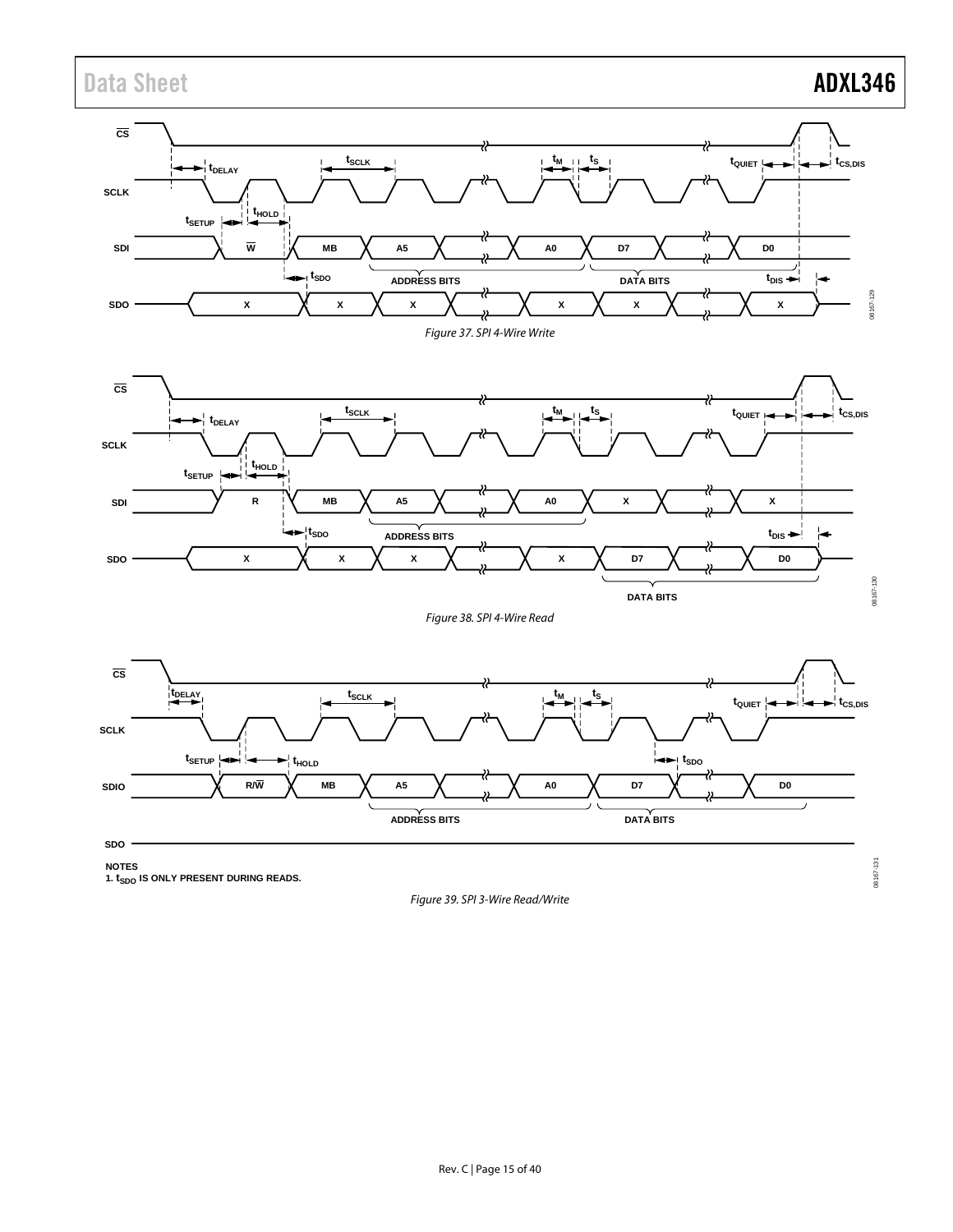## <span id="page-16-0"></span>**Table 9. SPI Digital Input/Output**

|                                              |                                    | Limit <sup>1</sup>                |                     |      |
|----------------------------------------------|------------------------------------|-----------------------------------|---------------------|------|
| <b>Parameter</b>                             | <b>Test Conditions</b>             | Min                               | Max                 | Unit |
| Digital Input                                |                                    |                                   |                     |      |
| Low Level Input Voltage (VL)                 |                                    |                                   | $0.3 \times V_{DD}$ | v    |
| High Level Input Voltage (V <sub>IH</sub> )  |                                    | $0.7 \times V_{DD}$ <sub>VO</sub> |                     | v    |
| Low Level Input Current (IL)                 | $V_{IN} = V_{DD I/O}$              |                                   | 0.1                 | μA   |
| High Level Input Current (I <sub>H</sub> )   | $V_{IN} = 0 V$                     | $-0.1$                            |                     | μA   |
| Digital Output                               |                                    |                                   |                     |      |
| Low Level Output Voltage $(V_{OL})$          | $I_{OL} = 10 \text{ mA}$           |                                   | $0.2 \times V_{DD}$ | v    |
| High Level Output Voltage (V <sub>OH</sub> ) | $I_{OH} = -4 \text{ mA}$           | $0.8 \times V_{DD}$ <sub>VO</sub> |                     | v    |
| Low Level Output Current (loL)               | $V_{OL} = V_{OL,max}$              | 10                                |                     | mA   |
| High Level Output Current (I <sub>OH</sub> ) | $V_{OH} = V_{OH, min}$             |                                   | $-4$                | mA   |
| Pin Capacitance                              | $f_{IN} = 1$ MHz, $V_{IN} = 2.6$ V |                                   | 8                   | pF   |

<sup>1</sup> Limits are based on characterization results; not production tested.

|                                    | Limit $2,3$         |            |             |                                                                               |
|------------------------------------|---------------------|------------|-------------|-------------------------------------------------------------------------------|
| <b>Parameter</b>                   | Min                 | <b>Max</b> | <b>Unit</b> | <b>Description</b>                                                            |
| f <sub>sclk</sub>                  |                     | 5          | <b>MHz</b>  | SPI clock frequency                                                           |
| t <sub>SCLK</sub>                  | 200                 |            | ns          | 1/(SPI clock frequency) mark-space ratio for the SCLK input is 40/60 to 60/40 |
| <b>t</b> DELAY                     |                     |            | ns          | CS falling edge to SCLK falling edge                                          |
| tQUIET                             | 5                   |            | ns          | SCLK rising edge to $\overline{CS}$ rising edge                               |
| $t_{\text{DIS}}$                   |                     | 10         | ns          | CS rising edge to SDO disabled                                                |
| $t_{\overline{CS}}$ <sub>DIS</sub> | 150                 |            | ns          | CS deassertion between SPI communications                                     |
| ts                                 | $0.3 \times t$ SCLK |            | ns          | SCLK low pulse width (space)                                                  |
| tм                                 | $0.3 \times t$ SCLK |            | ns          | SCLK high pulse width (mark)                                                  |
| tsetup                             |                     |            | ns          | SDI valid before SCLK rising edge                                             |
| <b>t</b> <sub>HOLD</sub>           | 5                   |            | ns          | SDI valid after SCLK rising edge                                              |
| $t_{SDO}$                          |                     | 40         | ns          | SCLK falling edge to SDO/SDIO output transition                               |
| $tr^4$                             |                     | 20         | ns          | SDO/SDIO output low to output high transition                                 |
| $t_F$ <sup>4</sup>                 |                     | 20         | ns          | SDO/SDIO output high to output low transition                                 |

#### <span id="page-16-1"></span>Table 10. SPI Timing (T<sub>A</sub> = 25°C, V<sub>S</sub> = 2.6 V, V<sub>DD I/O</sub> = 1.8 V)<sup>1</sup>

<sup>1</sup> The CS, SCLK, SDI, and SDO pins are not internally pulled up or down; they must be driven for proper operation.<br><sup>2</sup> Limits are based on characterization results: not production tested.

 $^2$  Limits are based on characterization results; not production tested.<br><sup>3</sup> The timing values are measured corresponding to the input threshe

<sup>3</sup> The timing values are measured corresponding to the input thresholds (V<sub>IL</sub> and V<sub>IH</sub>) given in Table 9.<br><sup>4</sup> Output rise and fall times are measured with a capacitive load of 150 pF.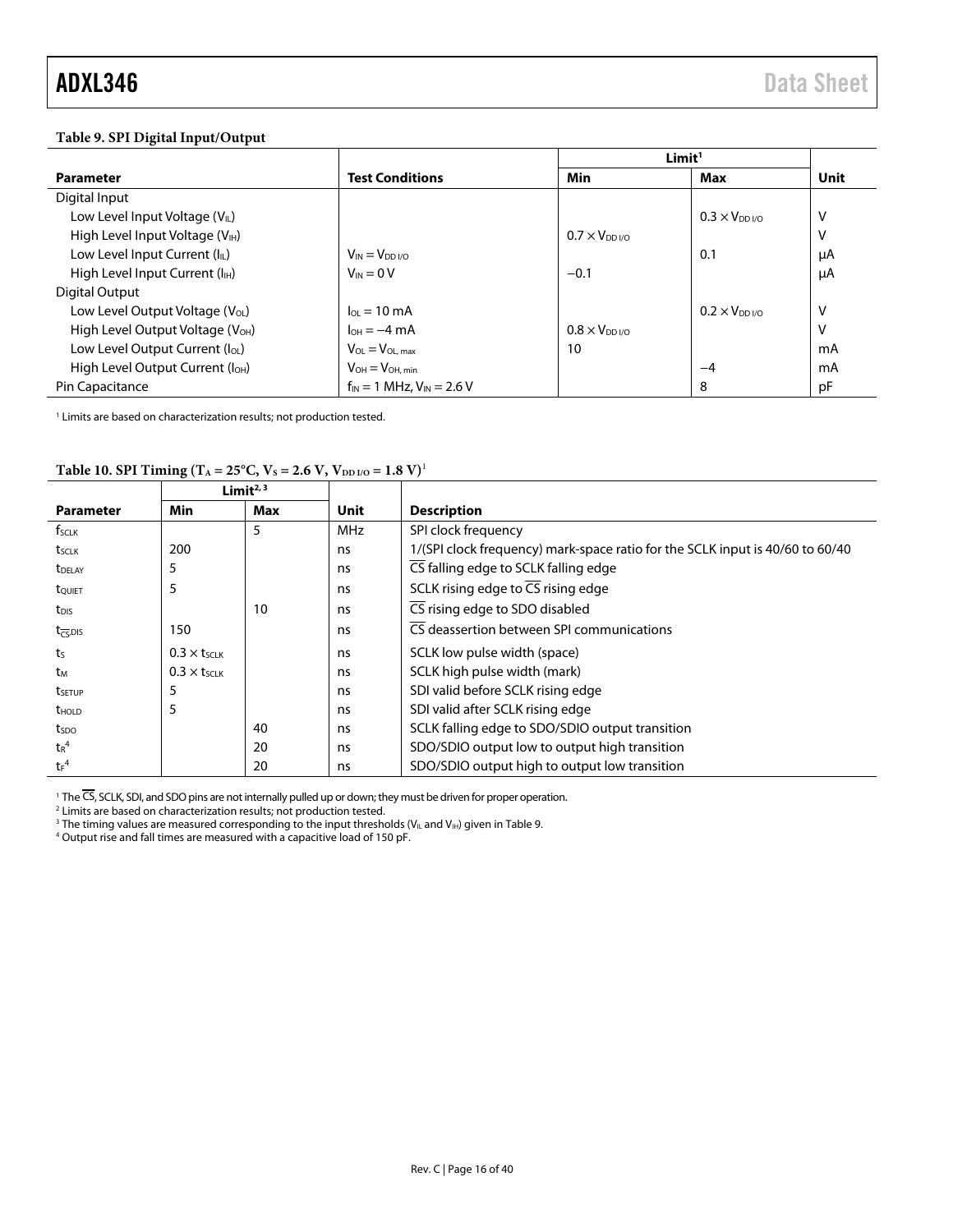08167-033

8167-033

# <span id="page-17-0"></span> $\mathsf{I}^2\mathsf{C}$

With CS tied high to  $V_{DD\,I/O}$ , th[e ADXL346](http://analog.com/ADXL346?doc=ADXL346.pdf) is in I<sup>2</sup>C mode, requiring a simple 2-wire connection as shown i[n Figure 40.](#page-17-1) The [ADXL346](http://analog.com/ADXL346?doc=ADXL346.pdf) conforms to the *UM10204 I 2 C-Bus Specification and User Manual*, Rev. 03—19 June 2007, available from NXP Semiconductors. It supports standard (100 kHz) and fast (400 kHz) data transfer modes if the bus parameters given i[n Table 11](#page-17-2) and [Table 12](#page-18-0) are met. Single- or multiple-byte reads/writes are supported, as shown i[n Figure 41.](#page-17-3) With the ALT ADDRESS pin (Pin 7) high, the 7-bit I<sup>2</sup>C address for the device is 0x1D, followed by the R/W bit. This translates to 0x3A for a write and 0x3B for a read. An alternate  $I^2C$  address of 0x53 (followed by the R/W bit) can be chosen by grounding the ALT ADDRESS pin. This translates to 0xA6 for a write and 0xA7 for a read.

There are no internal pull-up or pull-down resistors for any unused pins; therefore, there is no known state or default state for the CS or ALT ADDRESS pin if left floating or unconnected. It is required that the  $\overline{CS}$  pin be connected to  $V_{DD}$  and that the ALT ADDRESS pin be connected to either V<sub>DD I/O</sub> or GND when using  $I^2C$ .

Due to communication speed limitations, the maximum output data rate when using 400 kHz I2 C is 800 Hz and scales linearly with a change in the I<sup>2</sup>C communication speed. For example, using I<sup>2</sup>C at 100 kHz would limit the maximum ODR to 200 Hz. Operation at an output data rate above the recommended maximum may result in an undesirable effect on the acceleration data, including missing samples or additional noise.



*Figure 40. I2 C Connection Diagram (Address 0x53)*

<span id="page-17-1"></span>If other devices are connected to the same  $I<sup>2</sup>C$  bus, the nominal operating voltage level of these other devices cannot exceed V<sub>DD I/O</sub> by more than 0.3 V. External pull-up resistors,  $R<sub>P</sub>$ , are necessary for proper I2 C operation. Refer to the *UM10204 I 2 C-Bus Specification and User Manual*, Rev. 03—19 June 2007, when selecting pull-up resistor values to ensure proper operation.

|                                             |                                     |                     | Limit <sup>1</sup>  |      |
|---------------------------------------------|-------------------------------------|---------------------|---------------------|------|
| <b>Parameter</b>                            | <b>Test Conditions</b>              | Min                 | Max                 | Unit |
| Digital Input                               |                                     |                     |                     |      |
| Low Level Input Voltage (VL)                |                                     |                     | $0.3 \times V_{DD}$ | ٧    |
| High Level Input Voltage (V <sub>IH</sub> ) |                                     | $0.7 \times V_{DD}$ |                     | ٧    |
| Low Level Input Current (IL)                | $V_{IN} = V_{DD I/O}$               |                     | 0.1                 | μA   |
| High Level Input Current (IH)               | $V_{IN} = 0 V$                      | $-0.1$              |                     | μA   |
| Digital Output                              |                                     |                     |                     |      |
| Low Level Output Voltage $(V_{OL})$         | $V_{DD I/O}$ < 2 V, $I_{OL}$ = 3 mA |                     | $0.2 \times V_{DD}$ | V    |
|                                             | $V_{DD I/O} \ge 2 V, I_{OL} = 3 mA$ |                     | 400                 | mV   |
| Low Level Output Current $(I_{OL})$         | $V_{OL} = V_{OL, max}$              | 3                   |                     | mA   |
| Pin Capacitance                             | $f_{IN} = 1$ MHz, $V_{IN} = 2.6$ V  |                     | 8                   | pF   |

### <span id="page-17-2"></span>**Table 11. I2 C Digital Input/Output**

<sup>1</sup> Limits are based on characterization results; not production tested.

| <b>SINGLE-BYTE WRITE</b>                            |            |                         |            |                                                   |            |             |             |     |             |             |             |           |
|-----------------------------------------------------|------------|-------------------------|------------|---------------------------------------------------|------------|-------------|-------------|-----|-------------|-------------|-------------|-----------|
| <b>MASTER START</b><br><b>SLAVE ADDRESS + WRITE</b> |            | <b>REGISTER ADDRESS</b> |            | <b>DATA</b>                                       |            | <b>STOP</b> |             |     |             |             |             |           |
| <b>SLAVE</b>                                        | ACK        |                         | ACK        |                                                   | ACK        |             |             |     |             |             |             |           |
|                                                     |            |                         |            |                                                   |            |             |             |     |             |             |             |           |
| <b>MULTIPLE-BYTE WRITE</b>                          |            |                         |            |                                                   |            |             |             |     |             |             |             |           |
| <b>MASTER START</b><br><b>SLAVE ADDRESS + WRITE</b> |            | <b>REGISTER ADDRESS</b> |            | <b>DATA</b>                                       |            |             | <b>DATA</b> |     | <b>STOP</b> |             |             |           |
| <b>SLAVE</b>                                        | <b>ACK</b> |                         | <b>ACK</b> |                                                   | <b>ACK</b> |             |             | ACK |             |             |             |           |
|                                                     |            |                         |            |                                                   |            |             |             |     |             |             |             |           |
| <b>SINGLE-BYTE READ</b>                             |            |                         |            |                                                   |            |             |             |     |             |             |             |           |
| <b>MASTER START</b><br><b>SLAVE ADDRESS + WRITE</b> |            | <b>REGISTER ADDRESS</b> |            | START <sup>1</sup><br><b>SLAVE ADDRESS + READ</b> |            |             |             |     | NACK        | <b>STOP</b> |             |           |
| <b>SLAVE</b>                                        | <b>ACK</b> |                         | <b>ACK</b> |                                                   |            | <b>ACK</b>  | <b>DATA</b> |     |             |             |             |           |
|                                                     |            |                         |            |                                                   |            |             |             |     |             |             |             |           |
| <b>MULTIPLE-BYTE READ</b>                           |            |                         |            |                                                   |            |             |             |     |             |             |             |           |
| <b>MASTER START</b><br><b>SLAVE ADDRESS + WRITE</b> |            | <b>REGISTER ADDRESS</b> |            | START <sup>1</sup><br><b>SLAVE ADDRESS + READ</b> |            |             |             |     | <b>ACK</b>  |             |             | NACK STOP |
| <b>SLAVE</b>                                        | ACK        |                         | ACK        |                                                   |            | ACK         | <b>DATA</b> |     |             |             | <b>DATA</b> |           |
|                                                     |            |                         |            |                                                   |            |             |             |     |             |             |             |           |

**1THIS START IS EITHER A RESTART OR A STOP FOLLOWED BY A START.**

<span id="page-17-3"></span>**NOTES 1. THE SHADED AREAS REPRESENT WHEN THE DEVICE IS LISTENING.**

*Figure 41. I2 C Device Addressing*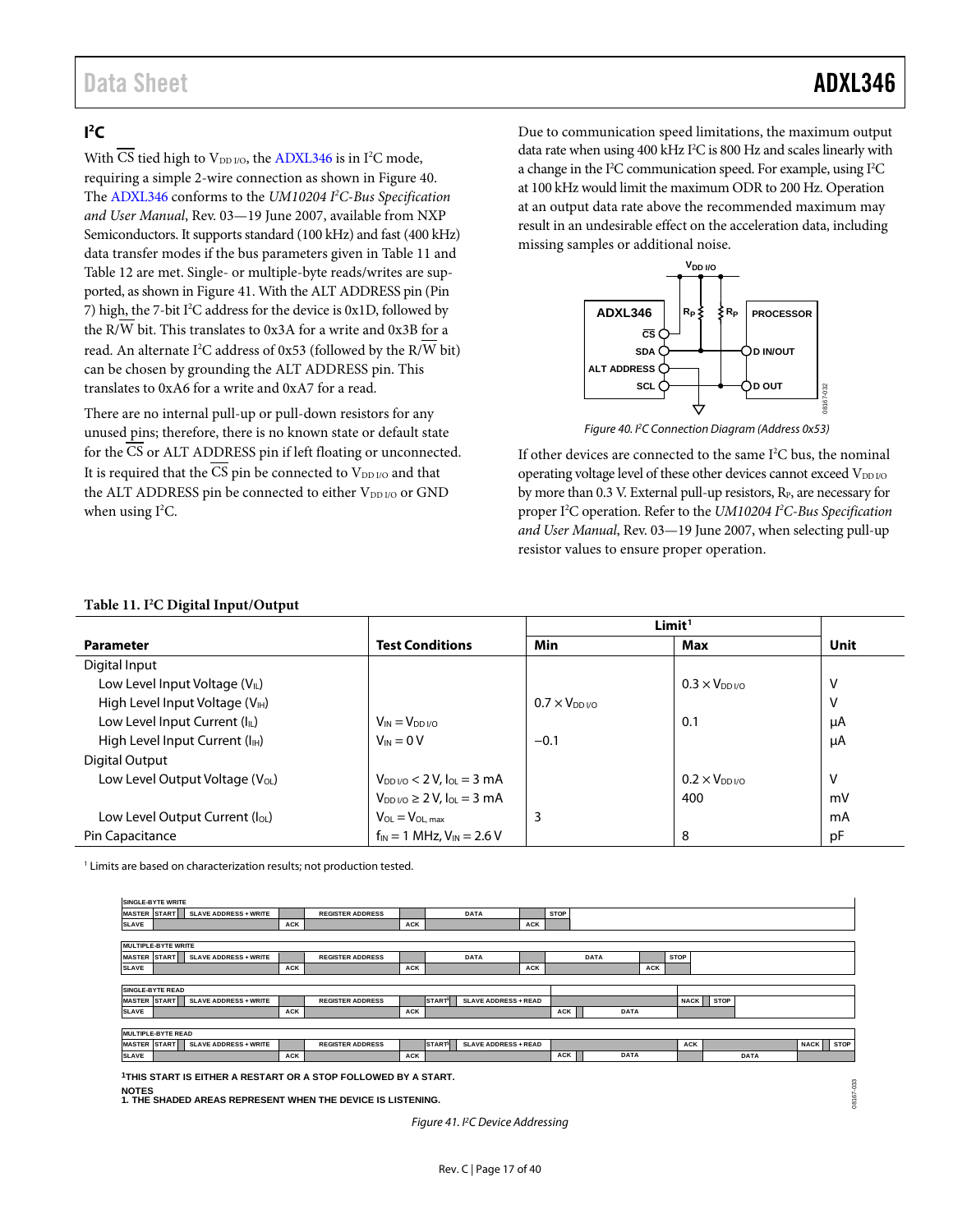|                  | Limit $1/2$ |     |      |                                                                                 |
|------------------|-------------|-----|------|---------------------------------------------------------------------------------|
| <b>Parameter</b> | Min         | Max | Unit | <b>Description</b>                                                              |
| $f_{\text{SCL}}$ |             | 400 | kHz  | SCL clock frequency                                                             |
| $t_1$            | 2.5         |     | μs   | SCL cycle time                                                                  |
| t <sub>2</sub>   | 0.6         |     | μs   | t <sub>HIGH</sub> , SCL high time                                               |
| $t_3$            | 1.3         |     | μs   | t <sub>LOW</sub> , SCL low time                                                 |
| t4               | 0.6         |     | μs   | t <sub>HD</sub> , STA, start/repeated start condition hold time                 |
| t <sub>5</sub>   | 100         |     | ns.  | t <sub>su, DAT</sub> , data setup time                                          |
| $t_6^{3,4,5,6}$  | 0           | 0.9 | μs   | t <sub>HD, DAT</sub> , data hold time                                           |
| t <sub>7</sub>   | 0.6         |     | μs   | t <sub>su, STA</sub> , setup time for repeated start                            |
| $t_8$            | 0.6         |     | μs   | t <sub>su, STO</sub> , stop condition setup time                                |
| t9               | 1.3         |     | μs   | t <sub>BUF</sub> , bus-free time between a stop condition and a start condition |
| $t_{10}$         |             | 300 | ns   | $t_R$ , rise time of both SCL and SDA when receiving                            |
|                  | 0           |     | ns.  | t <sub>R</sub> , rise time of both SCL and SDA when receiving or transmitting   |
| $t_{11}$         |             | 300 | ns   | $t_F$ , fall time of SDA when receiving                                         |
|                  |             | 250 | ns   | t <sub>E</sub> , fall time of both SCL and SDA when transmitting                |
| $C_B$            |             | 400 | pF   | Capacitive load for each bus line                                               |

#### <span id="page-18-0"></span>Table 12. I<sup>2</sup>C Timing (T<sub>A</sub> = 25°C, V<sub>S</sub> = 2.6 V, V<sub>DD I/O</sub> = 1.8 V)

<sup>1</sup> Limits are based on characterization results, with fscL = 400 kHz and a 3 mA sink current; not production tested.<br><sup>2</sup> All values referred to the V<sub>iv</sub> and the V<sub>i</sub> levels given in Table 11.

<sup>2</sup> All values referred to the V<sub>IH</sub> and the V<sub>IL</sub> levels given in Table 11.

 $3$  t<sub>6</sub> is the data hold time that is measured from the falling edge of SCL. It applies to data in transmission and acknowledge.

4 A transmitting device must internally provide an output hold time of at least 300 ns for the SDA signal (with respect to V<sub>IH,min</sub> of the SCL signal) to bridge the undefined region of the falling edge of SCL.

 $^5$  The maximum t<sub>6</sub> value must be met only if the device does not stretch the low period (t<sub>3</sub>) of the SCL signal.<br>© The maximum value for t, is a function of the clock low time (t<sub>2</sub>) the clock rise time (t<sub>2</sub>) and the

<sup>6</sup> The maximum value for t<sub>6</sub> is a function of the clock low time (t<sub>3</sub>), the clock rise time (t<sub>10</sub>), and the minimum data setup time (t<sub>5(min</sub>). This value is calculated as t<sub>6(max)</sub> = t<sub>3</sub> - t<sub>10</sub> - t<sub>5(min</sub>).



Figure 42. PC Timing Diagram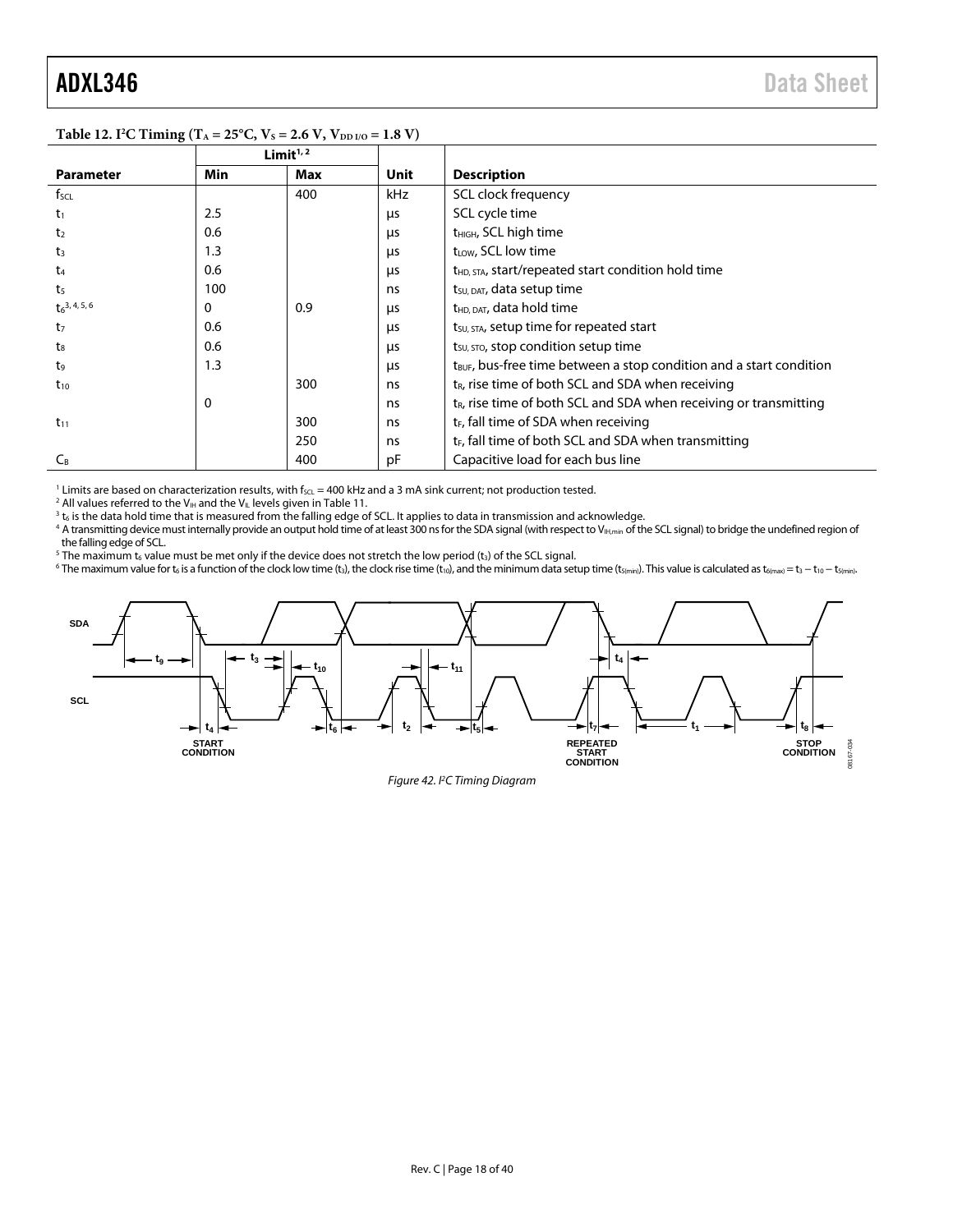# <span id="page-19-0"></span>**INTERRUPTS**

The [ADXL346](http://analog.com/ADXL346?doc=ADXL346.pdf) provides two output pins for driving interrupts: INT1 and INT2. Both interrupt pins are push-pull, low impedance pins with the output specifications listed in [Table 13.](#page-19-1) The default configuration of the interrupt pins is active high. This can be changed to active low by setting the INT\_INVERT bit (Bit D5) in the DATA\_FORMAT (Address 0x31) register. All functions can be used simultaneously, with the only limiting feature being that some functions may need to share interrupt pins.

Interrupts are enabled by setting the appropriate bit in the INT\_ENABLE register (Address 0x2E) and are mapped to either the INT1 or INT2 pin based on the contents of the INT\_MAP register (Address 0x2F). When initially configuring the interrupt pins, it is recommended that the functions and interrupt mapping be done before enabling the interrupts. When changing the configuration of an interrupt, it is recommended that the interrupt be disabled first, by clearing the bit corresponding to that function in the INT\_ENABLE register, and then the function be reconfigured before enabling the interrupt again. Configuration of the functions while the interrupts are disabled helps to prevent the accidental generation of an interrupt before it is desired.

The interrupt functions are latched and cleared by either reading the DATAX, DATAY, and DATAZ registers (Address 0x32 to Address 0x37) until the interrupt condition is no longer valid for the data-related interrupts or by reading the INT\_SOURCE register (Address 0x30) for the remaining interrupts. This section describes the interrupts that can be set in the INT\_ENABLE register and monitored in the INT\_SOURCE register.

#### *DATA\_READY Bit*

The DATA\_READY bit is set when new data is available and is cleared when no new data is available.

#### *SINGLE\_TAP Bit*

The SINGLE\_TAP bit is set when a single acceleration event that is greater than the value in the THRESH\_TAP register (Address 0x1D) occurs for less time than is specified in the DUR register (Address 0x21).

#### <span id="page-19-1"></span>**Table 13. Interrupt Pin Digital Output**

### *DOUBLE\_TAP Bit*

The DOUBLE\_TAP bit is set when two acceleration events that are greater than the value in the THRESH\_TAP register (Address 0x1D) occur for less time than is specified in the DUR register (Address 0x21). The second tap starts after the time specified by the latent register (Address 0x22) but within the time specified in the window register (Address 0x23). See th[e Tap](#page-29-3)  [Detection](#page-29-3) section for more details.

### *Activity Bit*

The activity bit is set when acceleration greater than the value stored in the THRESH\_ACT register(Address 0x24) is experienced on any participating axis, as set by the ACT\_INACT\_CTL register (Address 0x27).

#### *Inactivity Bit*

The inactivity bit is set when acceleration of less than the value stored in the THRESH\_INACT register (Address 0x25) is experienced for more time than is specified in the TIME\_INACT register (Address 0x26) on all participating axes, as set by the ACT\_INACT\_CTL register (Address 0x27). The maximum value for TIME\_INACT is 255 sec.

#### *FREE\_FALL Bit*

The FREE\_FALL bit is set when acceleration of less than the value stored in the THRESH\_FF register (Address 0x28) is experienced for more time than is specified in the TIME\_FF register (Address 0x29) on all axes (logical AND). The FREE\_FALL interrupt differs from the inactivity interrupt as follows: all axes always participate and are logically AND'ed, the timer period is much smaller (1.28 sec maximum), and the mode of operation is always dc-coupled.

#### *Watermark Bit*

The watermark bit is set when the number of samples in FIFO equals the value stored in the samples bits (Register FIFO\_CTL, Address 0x38). The watermark bit is cleared automatically when FIFO is read, and the content returns to a value below the value stored in the samples bits.

|                                              |                                    | Limit <sup>1</sup>                |                     |      |
|----------------------------------------------|------------------------------------|-----------------------------------|---------------------|------|
| <b>Parameter</b>                             | <b>Test Conditions</b>             | Min                               | <b>Max</b>          | Unit |
| Digital Output                               |                                    |                                   |                     |      |
| Low Level Output Voltage (V <sub>OL</sub> )  | $I_{OL}$ = 300 $\mu$ A             |                                   | $0.2 \times V_{DD}$ | V    |
| High Level Output Voltage (V <sub>OH</sub> ) | $I_{OH} = -150 \mu A$              | $0.8 \times V_{DD}$ <sub>VO</sub> |                     | V    |
| Low Level Output Current (loL)               | $V_{OL} = V_{OL, max}$             | 300                               |                     | μA   |
| High Level Output Current (I <sub>OH</sub> ) | $V_{OH} = V_{OH, min}$             |                                   | $-150$              | μA   |
| Pin Capacitance                              | $f_{IN} = 1$ MHz, $V_{IN} = 2.6$ V |                                   | 8                   | pF   |
| Rise/Fall Time                               |                                    |                                   |                     |      |
| Rise Time $(t_R)^2$                          | $C_{LOAD}$ = 150 pF                |                                   | 210                 | ns   |
| Fall Time $(t_F)^3$                          | $CLOAD = 150 pF$                   |                                   | 150                 | ns   |

<sup>1</sup> Limits are based on characterization results; not production tested.

<sup>2</sup> Rise time is measured as the transition time from  $V_{OL, max}$  to  $V_{OH, min}$  of the interrupt pin.

<sup>3</sup> Fall time is measured as the transition time from  $V_{OH, min}$  to  $V_{OL, max}$  of the interrupt pin.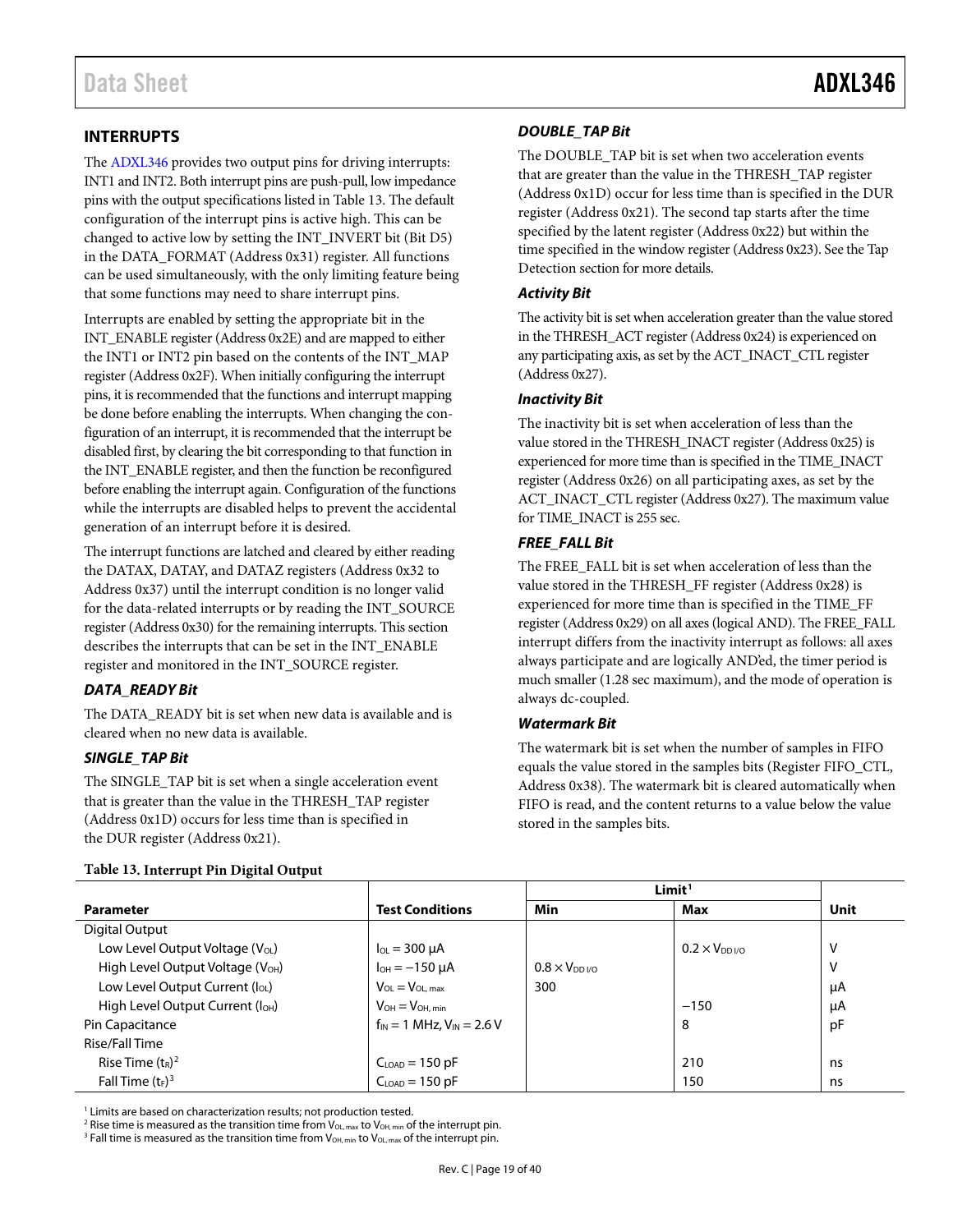### *Overrun Bit*

The overrun bit is set when new data replaces unread data. The precise operation of the overrun function depends on the FIFO mode. In bypass mode, the overrun bit is set when new data replaces unread data in the DATAX, DATAY, and DATAZ registers (Address 0x32 to Address 0x37). In all other modes, the overrun bit is set when FIFO is filled. The overrun bit is automatically cleared when the contents of FIFO are read.

### *Orientation Bit*

The orientation bit is set when the orientation of the accelerometer changes from a valid orientation to a different valid orientation. An interrupt is not generated, however, if the orientation of the accelerometer changes from a valid orientation to an invalid orientation, or from a valid orientation to an invalid orientation and then back to the same valid orientation. An invalid orientation is defined as an orientation within the dead zone, or the region of hysteresis. This region helps to prevent rapid orientation change due to noise when the accelerometer orientation is close to the boundary between two valid orientations.

The orientations that are valid for the interrupt depend on which mode, 2D or 3D, is linked to the orientation interrupt. The mode is selected with the INT\_3D bit (Bit D3) in the ORIENT\_CONF register (Address 0x3B). See th[e Register 0x3B—ORIENT\\_CONF](#page-27-0)  [\(Read/Write\)](#page-27-0) section for more details on how to enable the orientation interrupt.

# <span id="page-20-0"></span>**FIFO**

The [ADXL346](http://analog.com/ADXL346?doc=ADXL346.pdf) contains technology for an embedded memory management system with 32-level FIFO that can be used to minimize host processor burden. This buffer has four modes: bypass, FIFO, stream, and trigger (see [Table 22\)](#page-26-0). Each mode is selected by the settings of the FIFO\_MODE bits (Bits[D7:D6]) in the FIFO\_CTL register (Address 0x38).

## *Bypass Mode*

In bypass mode, FIFO is not operational and, therefore, remains empty.

## *FIFO Mode*

In FIFO mode, data from measurements of the x-, y-, and z-axes are stored in FIFO. When the number of samples in FIFO equals the level specified in the samples bits of the FIFO\_CTL register (Address 0x38), the watermark interrupt is set. FIFO continues accumulating samples until it is full (32 samples from measurements of the x-, y-, and z-axes) and then stops collecting data. After FIFO stops collecting data, the device continues to operate; therefore, features such as tap detection can be used after FIFO is full. The watermark interrupt continues to occur until the number of samples in FIFO is less than the value stored in the samples bits of the FIFO\_CTL register.

## *Stream Mode*

In stream mode, data from measurements of the x-, y-, and zaxes are stored in FIFO. When the number of samples in FIFO equals the level specified in the samples bits of the FIFO\_CTL register (Address 0x38), the watermark interrupt is set. FIFO continues accumulating samples and holds the latest 32 samples from measurements of the x-, y-, and z-axes, discarding older data as new data arrives. The watermark interrupt continues occurring until the number of samples in FIFO is less than the value stored in the samples bits of the FIFO\_CTL register.

### *Trigger Mode*

In trigger mode, FIFO accumulates samples, holding the latest 32 samples from measurements of the x-, y-, and z-axes. After a trigger event occurs and an interrupt is sent to the INT1 or INT2 pin (determined by the trigger bit in the FIFO\_CTL register), FIFO keeps the last n samples (where n is the value specified by the samples bits in the FIFO\_CTL register) and then operates in FIFO mode, collecting new samples only when FIFO is not full. A delay of at least 5 μs should be present between the trigger event occurring and the start of reading data from the FIFO to allow the FIFO to discard and retain the necessary samples. Additional trigger events cannot be recognized until the trigger mode is reset. To reset the trigger mode, set the device to bypass mode and then set the device back to trigger mode. Note that the FIFO data should be read first because placing the device into bypass mode clears FIFO.

#### *Retrieving Data from FIFO*

The FIFO data is read through the DATAX, DATAY, and DATAZ registers (Address 0x32 to Address 0x37). When the FIFO is in FIFO, stream, or trigger mode, reads to the DATAX, DATAY, and DATAZ registers read data stored in the FIFO. Each time data is read from the FIFO, the oldest x-, y-, and z-axes data are placed into the DATAX, DATAY, and DATAZ registers.

If a single-byte read operation is performed, the remaining bytes of data for the current FIFO sample are lost. Therefore, all axes of interest should be read in a burst (or multiple-byte) read operation. To ensure that the FIFO has completely popped (that is, that new data has completely moved into the DATAX, DATAY, and DATAZ registers), there must be at least 5 μs between the end of reading the data registers and the start of a new read of the FIFO or a read of the FIFO\_STATUS register (Address 0x39). The end of reading a data register is signified by the transition of data from Register 0x37 to Register 0x38 or by the CS pin going high.

<span id="page-20-1"></span>For SPI operation at 1.6 MHz or less, the register addressing portion of the transmission is a sufficient delay to ensure that the FIFO has completely popped. For SPI operation greater than 1.6 MHz, it is necessary to deassert the  $\overline{CS}$  pin to ensure a total delay of 5 μs; otherwise, the delay will not be sufficient. The total delay necessary for 5 MHz operation is at most 3.4 μs. This is not a concern when using I<sup>2</sup>C mode because the communication rate is low enough to ensure a sufficient delay between FIFO reads.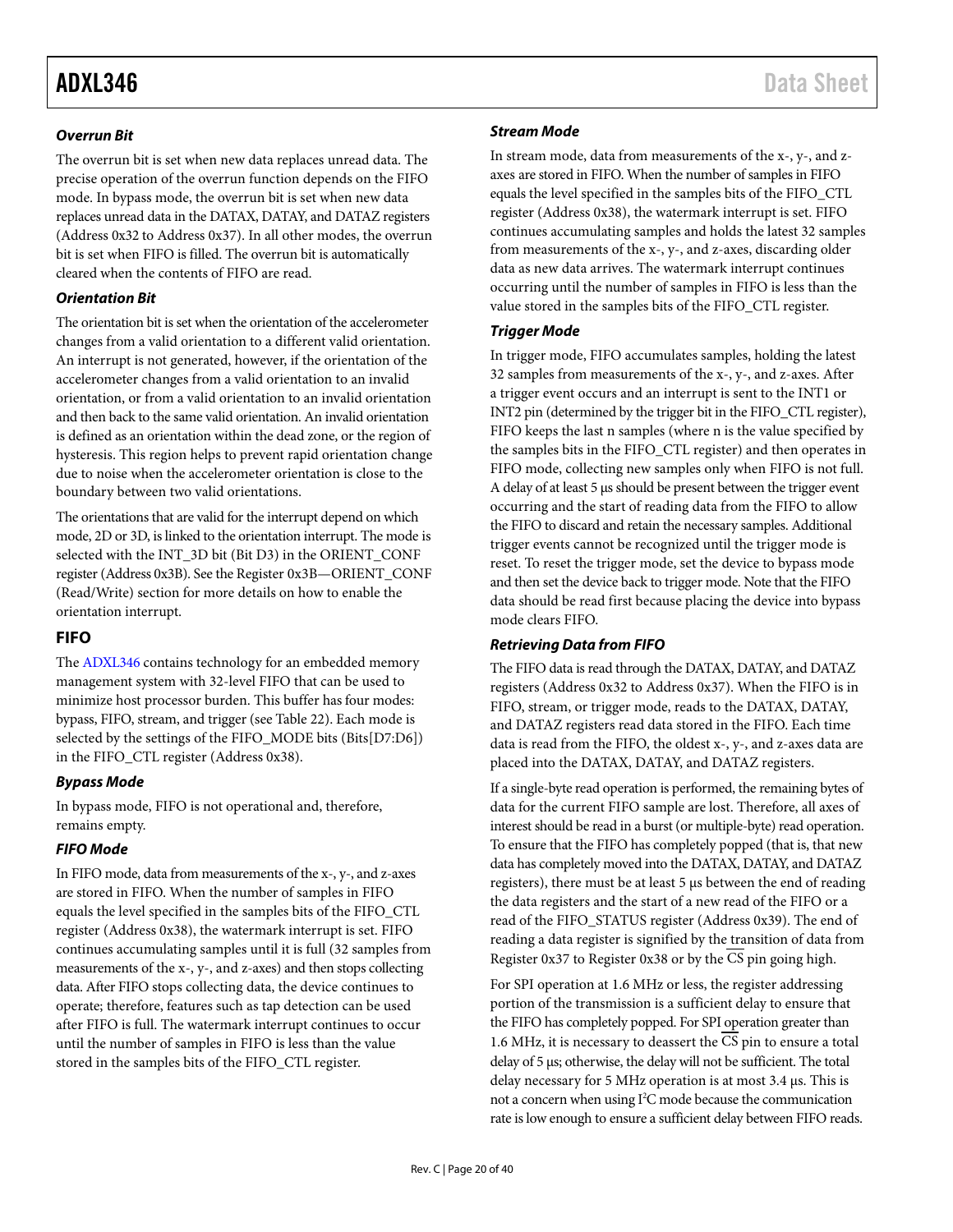# <span id="page-21-6"></span>**SELF-TEST**

The [ADXL346](http://analog.com/ADXL346?doc=ADXL346.pdf) incorporates a self-test feature that effectively tests its mechanical and electronic systems simultaneously. When the self-test function is enabled (via the SELF\_TEST bit (Bit D7 in the DATA\_FORMAT register, Address 0x31), an electrostatic force is exerted on the mechanical sensor. This electrostatic force moves the mechanical sensing element in the same manner as acceleration would, and it is additive to the acceleration experienced by the device. This added electrostatic force results in an output change in the x-, y-, and z-axes. Because the electrostatic force is proportional to  $V_s^2$ , the output change varies with  $V_s$ . This effect is shown in Figure 43.

The scale factors listed i[n Table 14](#page-21-2) can be used to adjust the expected self-test output limits for different supply voltages,  $V_s$ . The self-test feature of th[e ADXL346 a](http://analog.com/ADXL346?doc=ADXL346.pdf)lso exhibits a bimodal behavior. However, the limits listed in [Table 1](#page-3-1) an[d Table 15](#page-21-3) to [Table 18 a](#page-21-4)re valid for both potential self-test values due to bimodality. Use of the self-test feature at data rates less than 100 Hz or at 1600 Hz may yield values outside these limits. Therefore, the part must be in normal power operation (LOW\_POWER bit = 0 in the BW\_RATE register, Address 0x2C) and be placed into a data rate of 100 Hz through 800 Hz or 3200 Hz for the self-test function to operate correctly.



<span id="page-21-1"></span>Figure 43. Self-Test Output Change Limits vs. Supply Voltage

<span id="page-21-2"></span>

| Table 14. Self-Test Output Scale Factors for Different Supply |
|---------------------------------------------------------------|
| Voltages, V <sub>s</sub>                                      |

| Supply Voltage, Vs | X-, Y-Axes | Z-Axis |
|--------------------|------------|--------|
| 1.70V              | 0.43       | 0.38   |
| 1.80 V             | 0.48       | 0.47   |
| 2.00V              | 0.59       | 0.58   |
| 2.60V              | 1.00       | 1.00   |
| 2.75V              | 1.13       | 1.11   |

<span id="page-21-3"></span>

| Table 15. Self-Test Output in LSB for $\pm 2$ g, 10-Bit or Full                                      |
|------------------------------------------------------------------------------------------------------|
| Resolution (T <sub>A</sub> = 25 <sup>o</sup> C, V <sub>S</sub> = 2.6 V, V <sub>DD I/O</sub> = 1.8 V) |

| $\frac{1}{2}$ |        |       |            |  |  |  |  |
|---------------|--------|-------|------------|--|--|--|--|
| Axis          | Min    | Max   | Unit       |  |  |  |  |
|               | 70     | 400   | <b>LSB</b> |  |  |  |  |
|               | $-400$ | $-70$ | <b>LSB</b> |  |  |  |  |
|               | 100    | 500   | <b>LSB</b> |  |  |  |  |

<span id="page-21-5"></span>**Table 16. Self-Test Output in LSB for ±4** *g***, 10-Bit Resolution**   $(T_A = 25^{\circ}C, V_s = 2.6 V, V_{DD U} = 1.8 V)$ 

| Axis | Min    | <b>Max</b> | Unit       |
|------|--------|------------|------------|
|      | 35     | 200        | LSB        |
|      | $-200$ | -35        | <b>LSB</b> |
|      | 50     | 250        | LSB        |

**Table 17. Self-Test Output in LSB for ±8** *g***, 10-Bit Resolution**   $(T_A = 25^{\circ}C, V_S = 2.6 V, V_{DD I/O} = 1.8 V)$ 

| <b>Axis</b> | Min    | Max   | Unit |
|-------------|--------|-------|------|
| ⋏           | 17     | 100   | LSB  |
|             | $-100$ | $-17$ | LSB  |
|             | 25     | 125   | LSB  |

<span id="page-21-4"></span>**Table 18. Self-Test Output in LSB for ±16** *g***, 10-Bit Resolution**   $(T_A = 25^{\circ}C, V_S = 2.6 V, V_{DDUO} = 1.8 V)$ 

<span id="page-21-0"></span>

| $\frac{1}{2}$ and $\frac{1}{2}$ and $\frac{1}{2}$ and $\frac{1}{2}$ and $\frac{1}{2}$<br>. |       |     |             |  |  |  |
|--------------------------------------------------------------------------------------------|-------|-----|-------------|--|--|--|
| <b>Axis</b>                                                                                | Min   | Max | <b>Unit</b> |  |  |  |
|                                                                                            | 8     | 50  | <b>LSB</b>  |  |  |  |
|                                                                                            | $-50$ | -8  | <b>LSB</b>  |  |  |  |
|                                                                                            | 12    | 63  | <b>LSB</b>  |  |  |  |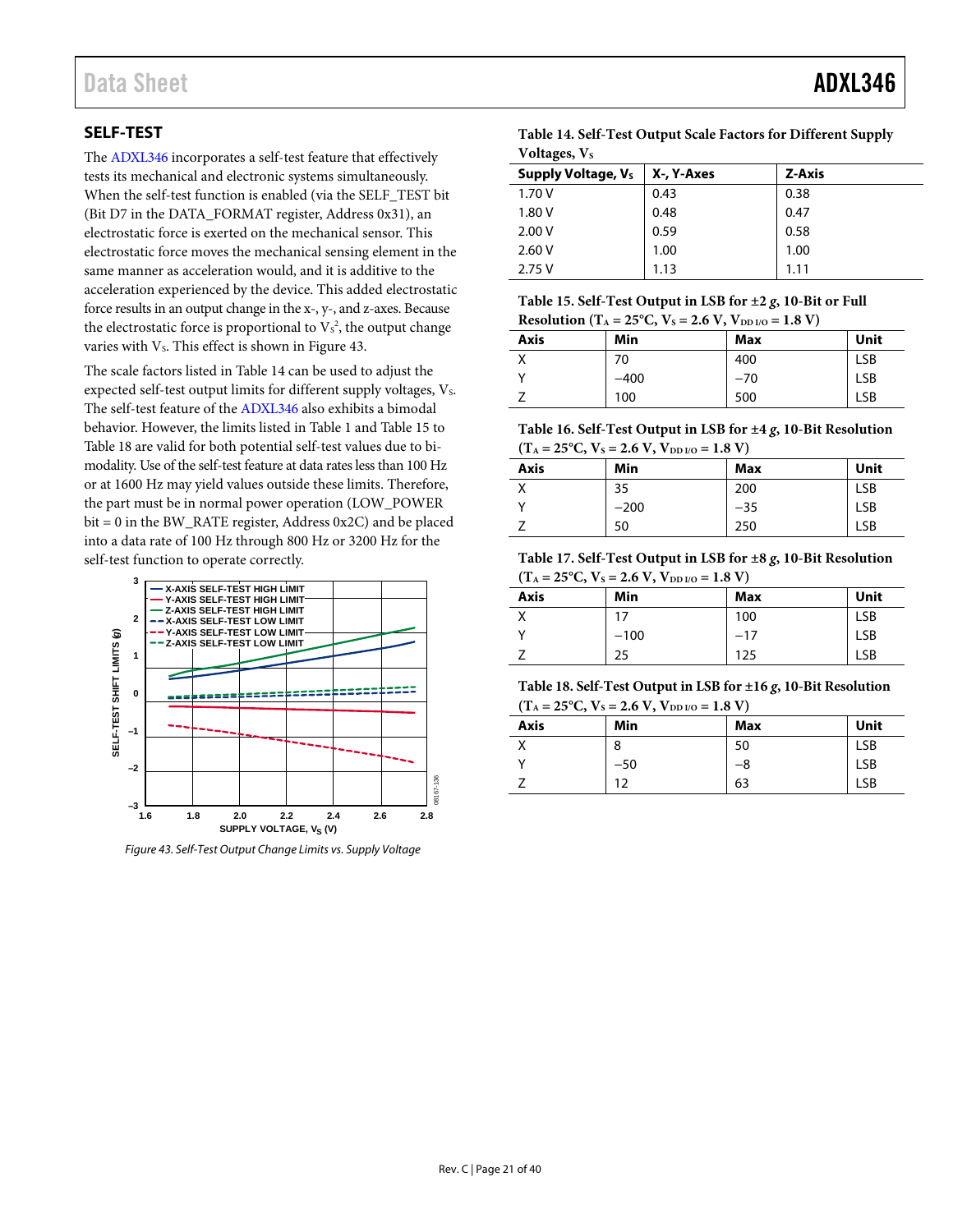# REGISTER MAP

**Table 19. Register Map**

|              | <b>Address</b> |                |                  |                    |                                                            |
|--------------|----------------|----------------|------------------|--------------------|------------------------------------------------------------|
| Hex          | <b>Dec</b>     | <b>Name</b>    | <b>Type</b>      | <b>Reset Value</b> | <b>Description</b>                                         |
| 0x00         | $\Omega$       | <b>DEVID</b>   | R                | 11100110           | Device ID.                                                 |
| 0x01 to 0x1C | 1 to 28        | Reserved       |                  |                    | Reserved. Do not access.                                   |
| 0x1D         | 29             | THRESH_TAP     | $R/\overline{W}$ | 00000000           | Tap threshold.                                             |
| 0x1E         | 30             | <b>OFSX</b>    | $R/\overline{W}$ | 00000000           | X-axis offset.                                             |
| 0x1F         | 31             | <b>OFSY</b>    | $R/\overline{W}$ | 00000000           | Y-axis offset.                                             |
| 0x20         | 32             | OFSZ           | $R/\overline{W}$ | 00000000           | Z-axis offset.                                             |
| 0x21         | 33             | <b>DUR</b>     | $R/\overline{W}$ | 00000000           | Tap duration.                                              |
| 0x22         | 34             | Latent         | $R/\overline{W}$ | 00000000           | Tap latency.                                               |
| 0x23         | 35             | Window         | $R/\overline{W}$ | 00000000           | Tap window.                                                |
| 0x24         | 36             | THRESH_ACT     | $R/\overline{W}$ | 00000000           | Activity threshold.                                        |
| 0x25         | 37             | THRESH_INACT   | $R/\overline{W}$ | 00000000           | Inactivity threshold.                                      |
| 0x26         | 38             | TIME_INACT     | $R/\overline{W}$ | 00000000           | Inactivity time.                                           |
| 0x27         | 39             | ACT_INACT_CTL  | $R/\overline{W}$ | 00000000           | Axis enable control for activity and inactivity detection. |
| 0x28         | 40             | THRESH_FF      | $R/\overline{W}$ | 00000000           | Free-fall threshold.                                       |
| 0x29         | 41             | TIME_FF        | $R/\overline{W}$ | 00000000           | Free-fall time.                                            |
| 0x2A         | 42             | TAP_AXES       | $R/\overline{W}$ | 00000000           | Axis control for single tap/double tap.                    |
| 0x2B         | 43             | ACT_TAP_STATUS | ${\sf R}$        | 00000000           | Source of single tap/double tap.                           |
| 0x2C         | 44             | <b>BW_RATE</b> | $R/\overline{W}$ | 00001010           | Data rate and power mode control.                          |
| 0x2D         | 45             | POWER_CTL      | $R/\overline{W}$ | 00000000           | Power-saving features control.                             |
| 0x2E         | 46             | INT_ENABLE     | $R/\overline{W}$ | 00000000           | Interrupt enable control.                                  |
| 0x2F         | 47             | INT_MAP        | $R/\overline{W}$ | 00000000           | Interrupt mapping control.                                 |
| 0x30         | 48             | INT SOURCE     | R                | 00000010           | Source of interrupts.                                      |
| 0x31         | 49             | DATA_FORMAT    | $R/\overline{W}$ | 00000000           | Data format control.                                       |
| 0x32         | 50             | DATAX0         | R                | 00000000           | X-Axis Data 0.                                             |
| 0x33         | 51             | DATAX1         | R                | 00000000           | X-Axis Data 1.                                             |
| 0x34         | 52             | DATAY0         | R                | 00000000           | Y-Axis Data 0.                                             |
| 0x35         | 53             | DATAY1         | R                | 00000000           | Y-Axis Data 1.                                             |
| 0x36         | 54             | DATAZ0         | ${\sf R}$        | 00000000           | Z-Axis Data 0.                                             |
| 0x37         | 55             | DATAZ1         | R                | 00000000           | Z-Axis Data 1.                                             |
| 0x38         | 56             | FIFO_CTL       | $R/\overline{W}$ | 00000000           | FIFO control.                                              |
| 0x39         | 57             | FIFO_STATUS    | $\mathsf{R}$     | 00000000           | FIFO status.                                               |
| 0x3A         | 58             | TAP_SIGN       | R                | 00000000           | Sign and source for single tap/double tap.                 |
| 0x3B         | 59             | ORIENT_CONF    | $R/\overline{W}$ | 00100101           | Orientation configuration.                                 |
| 0x3C         | 60             | Orient         | R                | 00000000           | Orientation status.                                        |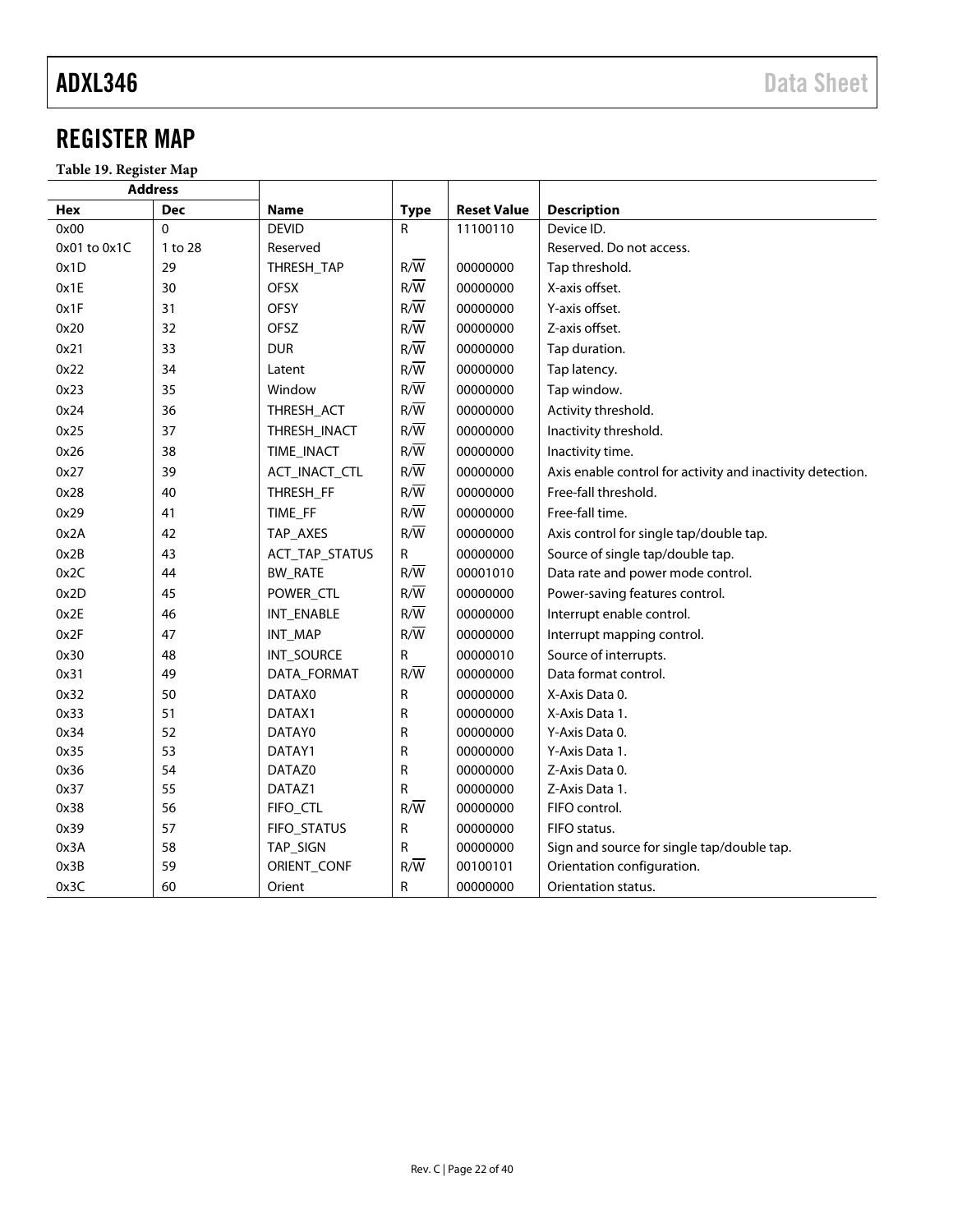# <span id="page-23-0"></span>**REGISTER DEFINITIONS**

#### *Register 0x00—DEVID (Read Only)*

| D7. | D6 | D5 | D4 | . D3 | D <sub>2</sub> | D <sub>1</sub> | D0 |
|-----|----|----|----|------|----------------|----------------|----|
|     |    |    |    |      |                |                |    |

The DEVID register holds a fixed device ID code of 0xE6 (346 octal).

#### *Register 0x1D—THRESH\_TAP (Read/Write)*

The THRESH\_TAP register is eight bits and holds the threshold value for tap interrupts. The data format is unsigned, so the magnitude of the tap event is compared with the value in THRESH\_TAP for normal tap detection. For information on improved tap detection, refer to th[e Improved Tap Detection](#page-30-0) section. The scale factor is 62.5 mg/LSB (that is,  $0xFF = +16 g$ ). A value of 0 may result in undesirable behavior if single-tap/ double-tap interrupts are enabled.

### *Register 0x1E, Register 0x1F, Register 0x20—OFSX, OFSY, OFSZ (Read/Write)*

The OFSX, OFSY, and OFSZ registers are each eight bits and offer user-set offset adjustments in twos complement format with a scale factor of 15.6 m*g*/LSB (that is, 0x7F = 2 *g*). The values stored in the offset registers are automatically added to the acceleration data, and the resulting value is stored in the output data registers. For additional information regarding offset calibration and the use of the offset registers, refer to the [Offset Calibration](#page-31-3) section.

#### *Register 0x21—DUR (Read/Write)*

The DUR register is eight bits and contains an unsigned time value representing the maximum time that an event must be above the THRESH\_TAP threshold to qualify as a tap event. For information on improved tap detection, refer to th[e Improved Tap](#page-30-0)  [Detection](#page-30-0) section. The scale factor is 625 µs/LSB. A value of 0 disables the single-tap/double-tap functions.

#### *Register 0x22—Latent (Read/Write)*

The latent register is eight bits and contains an unsigned time value representing the wait time from the detection of a tap event to the start of the time window (defined by the window register) during which a possible second tap event can be detected. For information on improved tap detection, refer to th[e Improved](#page-30-0)  [Tap Detection](#page-30-0) section. The scale factor is 1.25 ms/LSB. A value of 0 disables the double-tap function.

#### *Register 0x23—Window (Read/Write)*

The window register is eight bits and contains an unsigned time value representing the amount of time after the expiration of the latency time (determined by the latent register) during which a second valid tap can begin. For information on improved tap detection, refer to the Improved Tap Detection section. The scale factor is 1.25 ms/LSB. A value of 0 disables the double-tap function.

#### *Register 0x24—THRESH\_ACT (Read/Write)*

The THRESH\_ACT register is eight bits and holds the threshold value for detecting activity. The data format is unsigned, so the magnitude of the activity event is compared with the value in the THRESH\_ACT register. The scale factor is 62.5 m*g*/LSB. A value of 0 may result in undesirable behavior if the activity interrupt is enabled.

#### *Register 0x25—THRESH\_INACT (Read/Write)*

The THRESH\_INACT register is eight bits and holds the threshold value for detecting inactivity. The data format is unsigned, so the magnitude of the inactivity event is compared with the value in the THRESH\_INACT register. The scale factor is 62.5 m*g*/LSB. A value of 0 may result in undesirable behavior if the inactivity interrupt is enabled.

#### *Register 0x26—TIME\_INACT (Read/Write)*

The TIME\_INACT register is eight bits and contains an unsigned time value representing the amount of time that acceleration must be less than the value in the THRESH\_INACT register for inactivity to be declared. The scale factor is 1 sec/LSB. Unlike the other interrupt functions, which use unfiltered data (see the [Threshold](#page-31-0) section), the inactivity function uses filtered output data. At least one output sample must be generated for the inactivity interrupt to be triggered. This results in the function appearing unresponsive if the TIME\_INACT register is set to a value less than the time constant of the output data rate. A value of 0 results in an interrupt when the output data is less than the value in the THRESH\_INACT register.

#### *Register 0x27—ACT\_INACT\_CTL (Read/Write)*

| D7          | D6                    | D5                    | D4             |
|-------------|-----------------------|-----------------------|----------------|
| ACT ac/dc   | ACT X enable          | ACT Y enable          | ACT Z enable   |
| D3          | D <sub>2</sub>        | D1                    | D0             |
| INACT ac/dc | <b>INACT X enable</b> | <b>INACT Y enable</b> | INACT Z enable |

#### **ACT AC/DC and INACT AC/DC Bits**

A setting of 0 selects dc-coupled operation, and a setting of 1 enables ac-coupled operation. In dc-coupled operation, the current acceleration magnitude is compared directly with THRESH\_ACT and THRESH\_INACT to determine whether activity or inactivity is detected.

In ac-coupled operation for activity detection, the acceleration value at the start of activity detection is taken as a reference value. New samples of acceleration are then compared to this reference value, and if the magnitude of the difference exceeds the THRESH\_ACT value, the device triggers an activity interrupt.

Similarly, in ac-coupled operation for inactivity detection, a reference value is used for comparison and is updated whenever the device exceeds the inactivity threshold. After the reference value is selected, the device compares the magnitude of the difference between the reference value and the current acceleration with THRESH\_INACT. If the difference is less than the value in THRESH\_INACT for the time in TIME\_INACT, the device is considered inactive and the inactivity interrupt is triggered.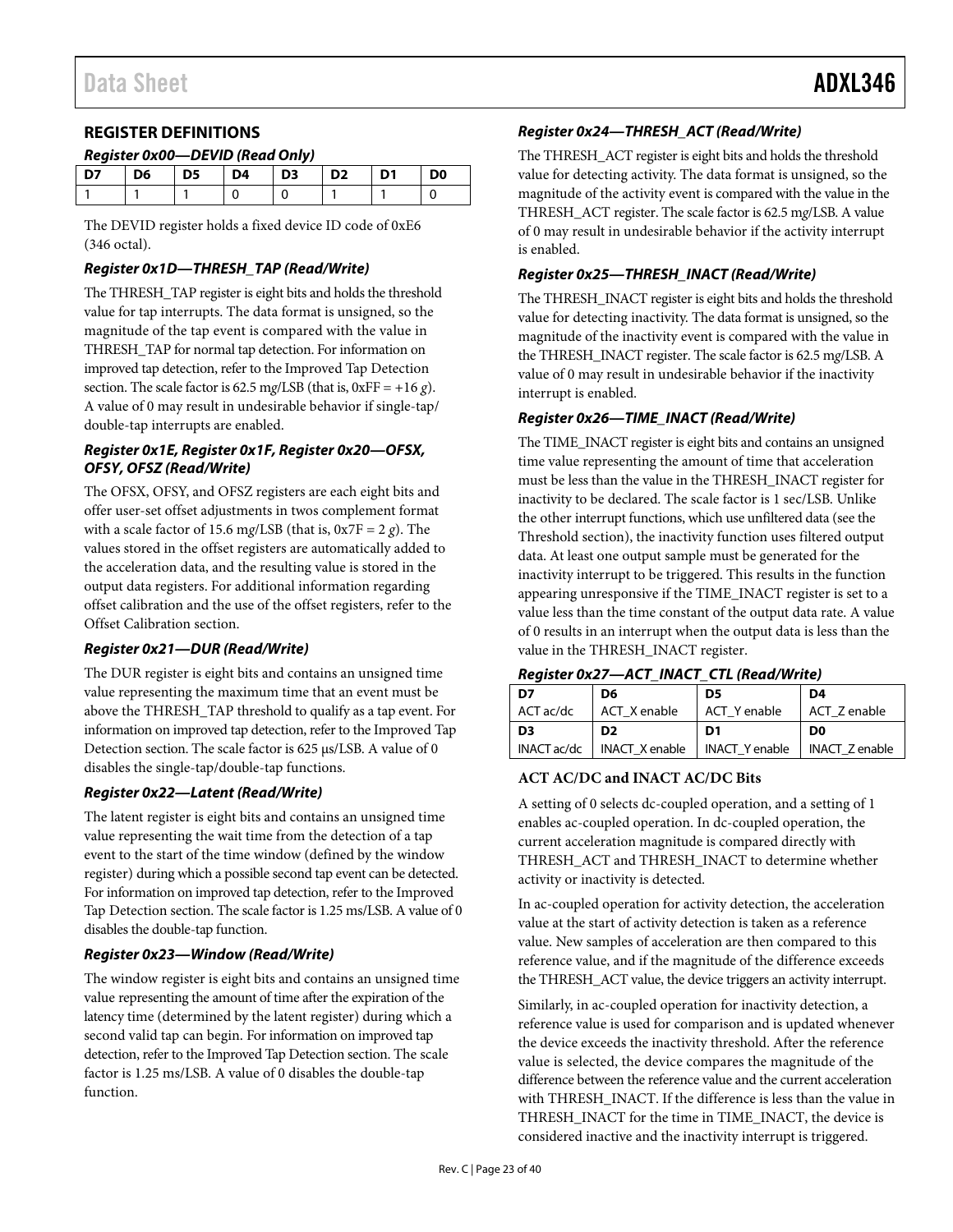### **ACT\_x Enable Bits and INACT\_x Enable Bits**

A setting of 1 enables x-, y-, or z-axis participation in detecting activity or inactivity. A setting of 0 excludes the selected axis from participation. If all axes are excluded, the function is disabled. For activity detection, all participating axes are logically OR'ed, causing the activity function to trigger when any of the participating axes exceeds the threshold. For inactivity detection, all participating axes are logically AND'ed, causing the inactivity function to trigger only if all participating axes are below the threshold for the specified period of time.

#### *Register 0x28—THRESH\_FF (Read/Write)*

The THRESH\_FF register is eight bits and holds the threshold value, in unsigned format, for free-fall detection. The acceleration on all axes is compared with the value in THRESH\_FF to determine if a free-fall event occurred. The scale factor is 62.5 m*g*/LSB. Note that a value of 0 m*g* may result in undesirable behavior if the free-fall interrupt is enabled. Values between 300 m*g* and 600 m*g* (0x05 to 0x09) are recommended.

#### *Register 0x29—TIME\_FF (Read/Write)*

The TIME\_FF register is eight bits and stores an unsigned time value representing the minimum time that the value of all axes must be less than THRESH\_FF to generate a free-fall interrupt. The scale factor is 5 ms/LSB. A value of 0 may result in undesirable behavior if the free-fall interrupt is enabled. Values between 100 ms and 350 ms (0x14 to 0x46) are recommended.

#### *Register 0x2A—TAP\_AXES (Read/Write)*

| D7 | D6 | D <sub>5</sub> | D4       | D3             | D <sub>2</sub> | D <sub>1</sub> | D0     |
|----|----|----------------|----------|----------------|----------------|----------------|--------|
|    |    |                | Improved | Suppress TAP_X |                | TAP Y          | TAP    |
|    |    |                | tap      |                | enable         | enable         | enable |

#### **Improved Tap Bit**

The improved tap bit is used to enable improved tap detection. This mode of operation improves tap detection by performing an ac-coupled differential comparison of the output acceleration data. The improved tap detection is performed on the same output data available in the DATAX, DATAY, and DATAZ registers. Due to the dependency on the output data rate and the ac-coupled differential measurement, the threshold and timing values for single taps and double taps must be adjusted for improved tap detection. For further explanation of improved tap detection, see the [Improved Tap Detection](#page-30-0) section. Improved tap is enabled by setting the improved tap bit to a value of 1 and is disabled by clearing the bit to a value of 0.

#### **Suppress Bit**

Setting the suppress bit suppresses double-tap detection if acceleration greater than the value in THRESH\_TAP is present between taps. See th[e Tap Detection](#page-29-3) section for more details.

#### **TAP\_x Enable Bits**

A setting of 1 in the TAP\_X enable, TAP\_Y enable, or TAP\_Z enable bit enables x-, y-, or z-axis participation in tap detection. A setting of 0 excludes the selected axis from participation in tap detection.

# ADXL346 Data Sheet

#### *Register 0x2B—ACT\_TAP\_STATUS (Read Only)*

| D7 | D6     | D <sub>5</sub>                                 | D <sub>4</sub> | D3 | D <sub>2</sub> | D1            | D <sub>0</sub> |
|----|--------|------------------------------------------------|----------------|----|----------------|---------------|----------------|
|    |        | ACT X   ACT Y   ACT Z   Asleep   TAP X   TAP Y |                |    |                |               | TAP Z          |
|    | source | source                                         | source         |    |                | source source | source         |

#### **ACT\_x Source and TAP\_x Source Bits**

These bits indicate the first axis involved in a tap or activity event. A setting of 1 corresponds to involvement in the event, and a setting of 0 corresponds to no involvement. When new data is available, these bits are not cleared but are overwritten by the new data. The ACT\_TAP\_STATUS register should be read before clearing the interrupt. Disabling an axis from participation clears the corresponding source bit when the next activity or single-tap/double-tap event occurs.

#### **Asleep Bit**

A setting of 1 in the asleep bit indicates that the part is asleep, and a setting of 0 indicates that the part is not asleep. This bit toggles only if the device is configured for autosleep. See the [Register 0x2D—POWER\\_CTL \(Read/Write\)](#page-24-0) section for more information on autosleep mode.

#### *Register 0x2C—BW\_RATE (Read/Write)*

| D7 | D6 | D5 | D4        | D <sub>3</sub> | D <sub>2</sub> | D <sub>1</sub> | D <sub>0</sub> |
|----|----|----|-----------|----------------|----------------|----------------|----------------|
|    |    |    | LOW POWER | Rate           |                |                |                |

#### **LOW\_POWER Bit**

A setting of 0 in the LOW\_POWER bit selects normal operation, and a setting of 1 selects reduced power operation, which is associated with somewhat higher noise (see th[e Power Modes](#page-13-3) section for details).

#### **Rate Bits**

These bits select the device bandwidth and output data rate (see [Table 7](#page-13-1) and [Table 8](#page-13-2) for details). The default value is 0x0A, which translates to a 100 Hz output data rate. An output data rate should be selected that is appropriate for the communication protocol and frequency selected. Selecting too high of an output data rate with a low communication speed results in samples being discarded.

### <span id="page-24-0"></span>*Register 0x2D—POWER\_CTL (Read/Write)*

|  | D7   D6   D5   D4 |                                              | D3 | D <sub>2</sub> | D1 D0 |  |
|--|-------------------|----------------------------------------------|----|----------------|-------|--|
|  |                   | Link   AUTO_SLEEP   Measure   Sleep   Wakeup |    |                |       |  |

#### <span id="page-24-1"></span>**Link Bit**

A setting of 1 in the link bit with both the activity and inactivity functions enabled delays the start of the activity function until inactivity is detected. After activity is detected, inactivity detection begins, preventing the detection of activity. This bit serially links the activity and inactivity functions. When this bit is set to 0, the inactivity and activity functions are concurrent. Additional information can be found in th[e Link Mode](#page-31-1) section.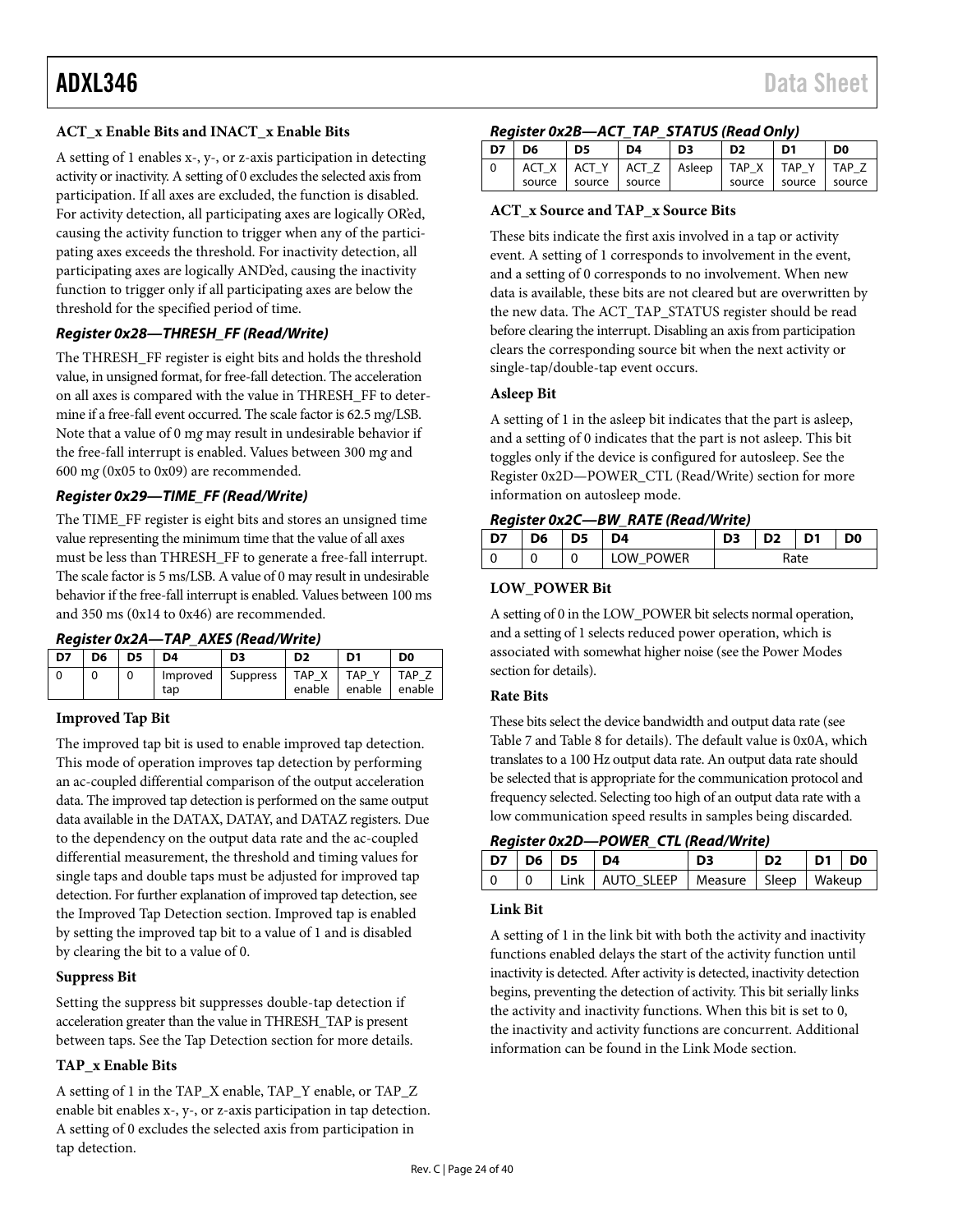When clearing the link bit, it is recommended that the part be placed into standby mode and then set back to measurement mode with a subsequent write. This is done to ensure that the device is properly biased if sleep mode is manually disabled; otherwise, the first few samples of data after the link bit is cleared may have additional noise, especially if the device was asleep when the bit was cleared.

## **AUTO\_SLEEP Bit**

If the link bit is set, a setting of 1 in the AUTO\_SLEEP bit enables the autosleep functionality. In this mode, th[e ADXL346](http://analog.com/ADXL346?doc=ADXL346.pdf) automatically switches to sleep mode if the inactivity function is enabled and inactivity is detected (that is, when acceleration is below the THRESH\_INACT value for at least the time indicated by TIME\_INACT). If activity is also enabled, th[e ADXL346](http://analog.com/ADXL346?doc=ADXL346.pdf) automatically wakes up from sleep after detecting activity and returns to operation at the output data rate set in the BW\_RATE register. A setting of 0 in the AUTO\_SLEEP bit disables automatic switching to sleep mode. See the description of the sleep bit in this section for more information on sleep mode.

If the link bit is not set, the AUTO\_SLEEP feature is disabled, and setting the AUTO\_SLEEP bit does not have any impact on device operation. Refer to th[e Link Bit](#page-24-1) section or th[e Link Mode](#page-31-1) section for more information about using the link feature.

When clearing the AUTO\_SLEEP bit, it is recommended that the part be placed into standby mode and then set back to measurement mode with a subsequent write. This is done to ensure that the device is properly biased if sleep mode is manually disabled; otherwise, the first few samples of data after the AUTO\_SLEEP bit is cleared may have additional noise, especially if the device was asleep when the bit was cleared.

## **Measure Bit**

A setting of 0 in the measure bit places the part into standby mode, and a setting of 1 places the part into measurement mode. The [ADXL346](http://analog.com/ADXL346?doc=ADXL346.pdf) powers up in standby mode with minimum power consumption.

## **Sleep Bit**

A setting of 0 in the sleep bit puts the part into the normal mode of operation, and a setting of 1 places the part into sleep mode. Sleep mode suppresses DATA\_READY, stops transmission of data to FIFO, and switches the sampling rate to one specified by the wakeup bits. In sleep mode, only the activity function can be used. While the DATA\_READY interrupt is suppressed, the output data registers are still updated at the sampling rate set by the wakeup bits.

When clearing the sleep bit, it is recommended that the part be placed into standby mode and then set back to measurement mode with a subsequent write. This is done to ensure that the device is properly biased if sleep mode is manually disabled; otherwise, the first few samples of data after the sleep bit is cleared may have additional noise, especially if the device was asleep when the bit was cleared.

### **Wakeup Bits**

These bits control the frequency of readings in sleep mode as described in [Table 20.](#page-25-0)

<span id="page-25-0"></span>**Table 20. Frequency of Readings in Sleep Mode**

|    | <b>Setting</b> |                       |
|----|----------------|-----------------------|
| D1 | D <sub>0</sub> | <b>Frequency (Hz)</b> |
|    |                | 8                     |
|    |                |                       |
|    | C              |                       |
|    |                |                       |

#### *Register 0x2E—INT\_ENABLE (Read/Write)*

| D7         | D6             | D5         | D4                      |
|------------|----------------|------------|-------------------------|
| DATA READY | SINGLE TAP     | DOUBLE TAP | Activity                |
| D3         | D <sub>2</sub> | D1         | D <sub>0</sub>          |
| Inactivity | FREE FALL      | Watermark  | Overrun/<br>orientation |

Setting bits in this register to a value of 1 enables their respective functions to generate interrupts, whereas a value of 0 prevents the functions from generating interrupts. The DATA\_READY, watermark, and overrun/orientation bits enable only the interrupt output; the functions are always enabled. It is recommended that interrupts be configured before enabling their outputs.

# *Register 0x2F—INT\_MAP (Read/Write)*

| D7             | D6             | D5         | D4                      |
|----------------|----------------|------------|-------------------------|
| DATA READY     | SINGLE TAP     | DOUBLE TAP | Activity                |
| D <sub>3</sub> | D <sub>2</sub> | D1         | D <sub>0</sub>          |
| Inactivity     | FREE FALL      | Watermark  | Overrun/<br>orientation |

Bits set to 0 in this register send their respective interrupts to the INT1 pin, whereas bits set to 1 send their respective interrupts to the INT2 pin. All selected interrupts for a given pin are OR'ed.

## *Register 0x30—INT\_SOURCE (Read Only)*

| ,,,,,,,,,, <i>,</i> ,,,, |                | 500_  0;   |                         |  |  |
|--------------------------|----------------|------------|-------------------------|--|--|
| D7                       | D6             | D5         | D4                      |  |  |
| DATA READY               | SINGLE TAP     | DOUBLE TAP | Activity                |  |  |
| D <sub>3</sub>           | D <sub>2</sub> | D1         | D <sub>0</sub>          |  |  |
| Inactivity               | FREE FALL      | Watermark  | Overrun/<br>orientation |  |  |

Bits set to 1 in this register indicate that their respective functions have triggered an event, whereas bits set to 0 indicate that the corresponding events have not occurred. The DATA\_READY, watermark, and overrun/orientation bits are always set if the corresponding events occur, regardless of the INT\_ENABLE register settings, and are cleared by reading data from the DATAX, DATAY, and DATAZ registers. The DATA\_READY and watermark bits may require multiple reads, as indicated in the FIFO mode descriptions in th[e FIFO](#page-20-0) section. Other bits, and the corresponding interrupts, including orientation if enabled, are cleared by reading the INT\_SOURCE register.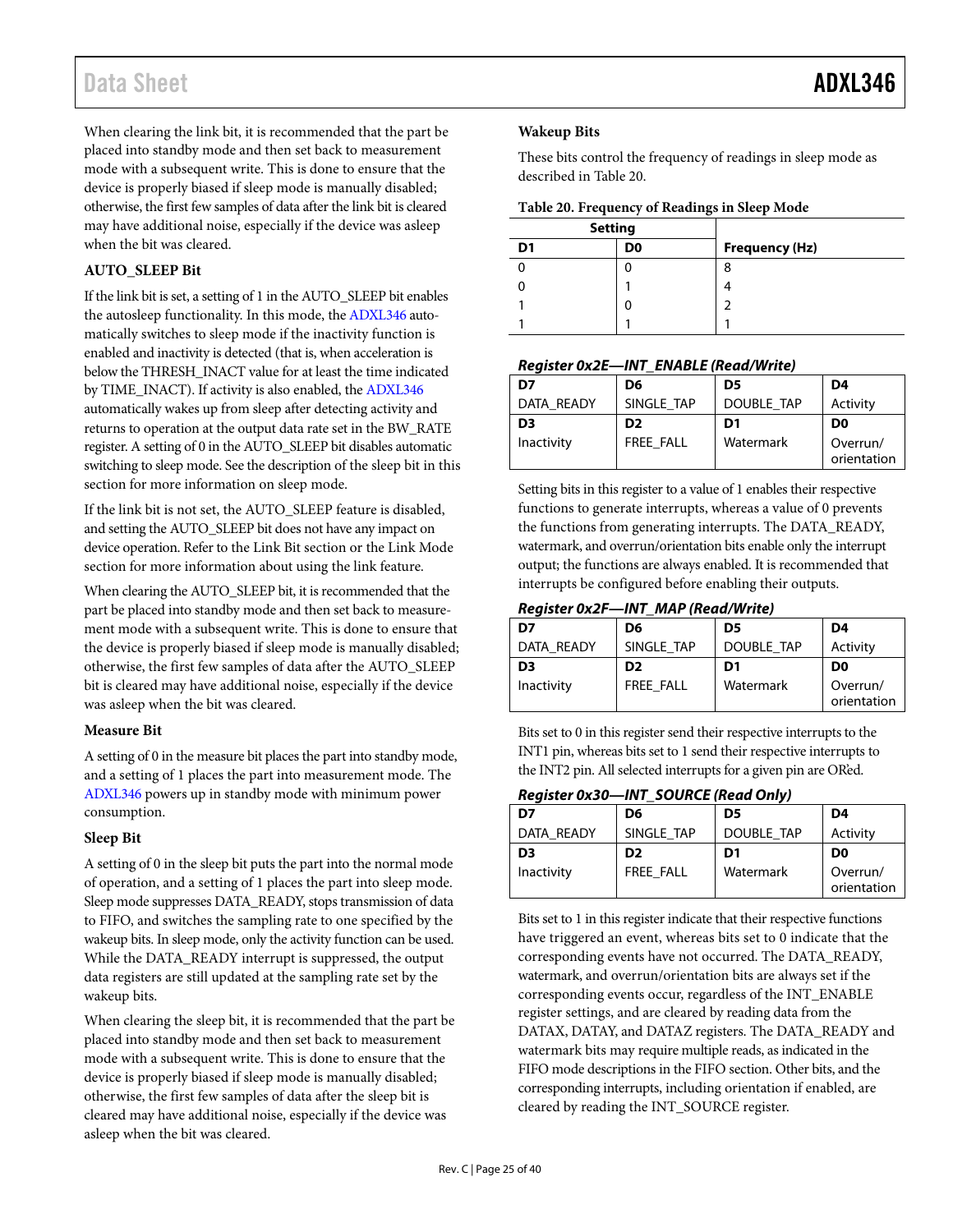#### *Register 0x31—DATA\_FORMAT (Read/Write)*

| .  |       |                                  |                     |                            |                |         |  |
|----|-------|----------------------------------|---------------------|----------------------------|----------------|---------|--|
| D7 | D6 D5 |                                  | $D4$ D <sub>3</sub> |                            | D <sub>2</sub> | $D1$ DO |  |
|    |       | SELF TEST   SPI   INT INVERT   0 |                     | FULL RES   Justify   Range |                |         |  |

The DATA\_FORMAT register controls the presentation of data to Register 0x32 through Register 0x37. All data, except that for the ±16 *g* range, must be clipped to avoid rollover.

#### **SELF\_TEST Bit**

A setting of 1 in the SELF\_TEST bit applies a self-test force to the sensor, causing a shift in the output data. A value of 0 disables the self-test force.

### **SPI Bit**

A value of 1 in the SPI bit sets the device to 3-wire SPI mode, and a value of 0 sets the device to 4-wire SPI mode.

### **INT\_INVERT Bit**

A value of 0 in the INT\_INVERT bit sets the interrupts to active high, and a value of 1 sets the interrupts to active low.

#### **FULL\_RES Bit**

When this bit is set to a value of 1, the device is in full resolution mode, where the output resolution increases with the *g* range set by the range bits to maintain a 4 m*g*/LSB scale factor. When the FULL\_RES bit is set to 0, the device is in 10-bit mode, and the range bits determine the maximum *g* range and scale factor.

#### **Justify Bit**

A setting of 1 in the justify bit selects left-justified (MSB) mode, and a setting of 0 selects right-justified mode with sign extension.

#### **Range Bits**

These bits set the *g* range as described in [Table 21.](#page-26-1)

<span id="page-26-1"></span>**Table 21.** *g* **Range Setting**

| <b>Setting</b> |    |                        |
|----------------|----|------------------------|
| D <sub>1</sub> | D0 | g Range                |
| 0              | 0  | $\pm 2 g$              |
| 0              |    |                        |
|                | 0  | $\pm 4 g$<br>$\pm 8 g$ |
|                |    | ±16g                   |

### *Register 0x32 to Register 0x37—DATAX0, DATAX1, DATAY0, DATAY1, DATAZ0, DATAZ1 (Read Only)*

These six bytes (Register 0x32 to Register 0x37) are eight bits each and hold the output data for each axis. Register 0x32 and Register 0x33 hold the output data for the x-axis, Register 0x34 and Register 0x35 hold the output data for the y-axis, and Register 0x36 and Register 0x37 hold the output data for the z-axis. The output data is twos complement, with DATAx0 as the least significant byte

and DATAx1 as the most significant byte, where x represents X, Y, or Z. The DATA\_FORMAT register (Address 0x31) controls the format of the data. It is recommended that a multiple-byte read of all registers be performed to prevent a change in data between reads of sequential registers.

#### *Register 0x38—FIFO\_CTL (Read/Write)*

| D7 | D6 | D5                  | D4 | D <sub>3</sub> | D <sub>2</sub> | D <sub>0</sub> |
|----|----|---------------------|----|----------------|----------------|----------------|
|    |    | FIFO_MODE   Trigger |    |                | Samples        |                |

#### **FIFO\_MODE Bits**

These bits set the FIFO mode, as described in [Table 22.](#page-26-0) 

<span id="page-26-0"></span>

|    | <b>Setting</b> |                |                                                                                                                                                                                                                      |
|----|----------------|----------------|----------------------------------------------------------------------------------------------------------------------------------------------------------------------------------------------------------------------|
| D7 | D6             | Mode           | <b>Function</b>                                                                                                                                                                                                      |
| U  | 0              | <b>Bypass</b>  | FIFO is bypassed.                                                                                                                                                                                                    |
|    |                | <b>FIFO</b>    | FIFO collects up to 32 values and then<br>stops collecting data, collecting new<br>data only when FIFO is not full.                                                                                                  |
|    | 0              | Stream         | FIFO holds the last 32 data values.<br>When FIFO is full, the oldest data is<br>overwritten with newer data.                                                                                                         |
|    |                | <b>Trigger</b> | When triggered by the trigger bit,<br>FIFO holds the last data samples<br>before the trigger event and then<br>continues to collect data until FIFO is<br>full. New data is collected only when<br>FIFO is not full. |

#### **Trigger Bit**

A value of 0 in the trigger bit links the trigger event of trigger mode to INT1, and a value of 1 links the trigger event to INT2.

#### **Samples Bits**

The function of these bits depends on the FIFO mode selected (see [Table 23\)](#page-26-2). Entering a value of 0 in the samples bits immediately sets the watermark bit in the INT\_SOURCE register (Address 0x30), regardless of which FIFO mode is selected. Undesirable operation may occur if a value of 0 is used for the samples bits when trigger mode is used.

#### <span id="page-26-2"></span>**Table 23. Samples Bits Functions**

| <b>FIFO Mode</b> | <b>Samples Bits Function</b>                                                               |
|------------------|--------------------------------------------------------------------------------------------|
| <b>Bypass</b>    | None.                                                                                      |
| <b>FIFO</b>      | Specifies how many FIFO entries are needed to<br>trigger a watermark interrupt.            |
| Stream           | Specifies how many FIFO entries are needed to<br>trigger a watermark interrupt.            |
| <b>Trigger</b>   | Specifies how many FIFO samples are retained in<br>the FIFO buffer before a trigger event. |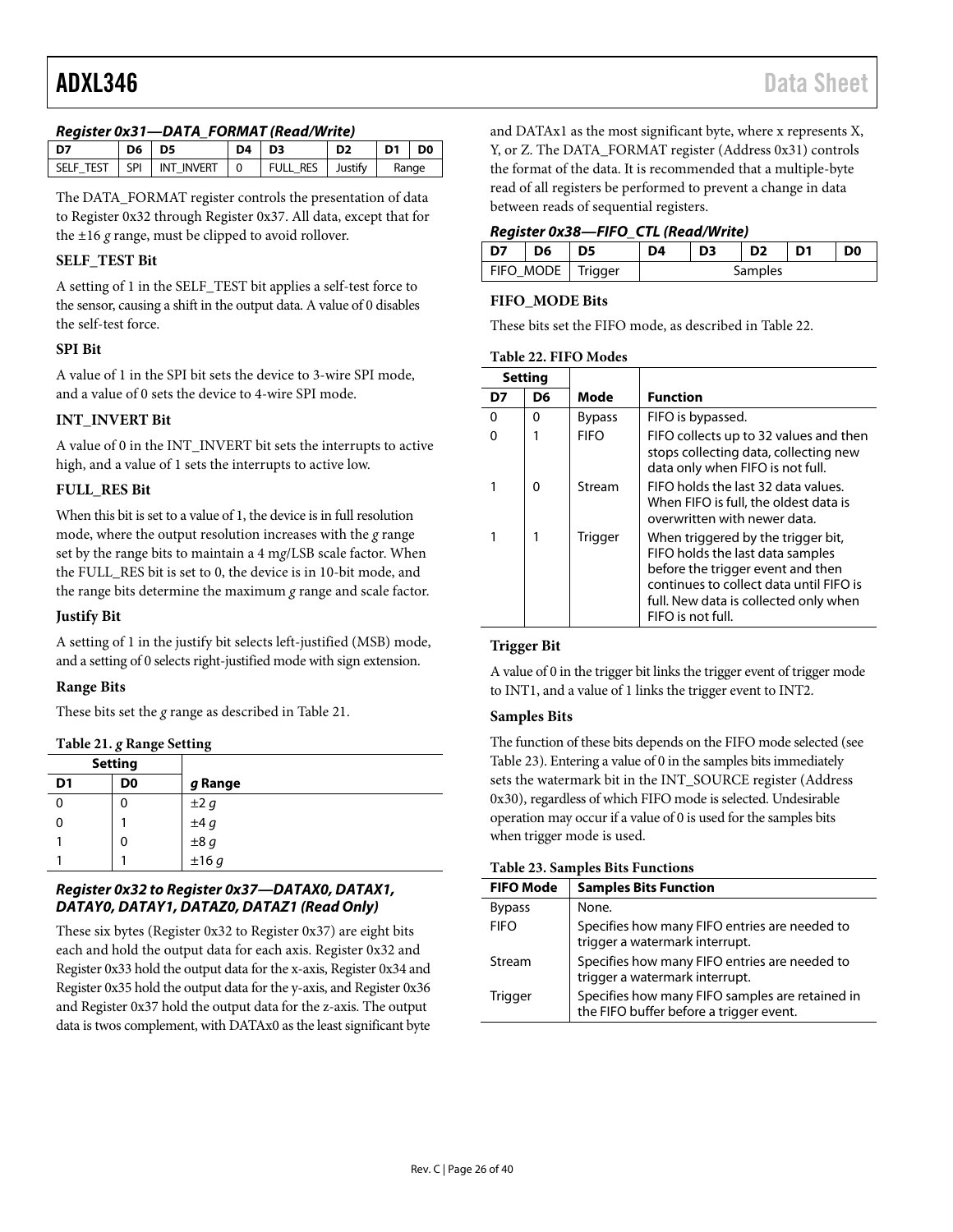| Register 0x39—FIFO_STATUS (Read Only) |  |
|---------------------------------------|--|
|                                       |  |

|           | D6 | D5 | D4 | $\overline{D}$ | $\overline{D2}$ | D1 | D <sub>0</sub> |
|-----------|----|----|----|----------------|-----------------|----|----------------|
| FIFO TRIG |    |    |    | <b>Entries</b> |                 |    |                |

## **FIFO\_TRIG Bit**

A 1 in the FIFO\_TRIG bit corresponds to a trigger event occurring, and a 0 means that a FIFO trigger event has not occurred.

### **Entries Bits**

These bits report how many data values are stored in FIFO. Access to collect the data from FIFO is provided through the DATAX, DATAY, and DATAZ registers. FIFO reads must be done in burst or multiple-byte mode because each FIFO level is cleared after any read (single- or multiple-byte) of FIFO. FIFO stores a maximum of 32 entries, which equates to a maximum of 33 entries available at any given time because an additional entry is available at the output filter of the device.

*Register 0x3A—TAP\_SIGN (Read Only)*

| D7. | D6 | D <sub>5</sub> | D4                        | D <sub>3</sub> | $\overline{D2}$ | l D1        | D <sub>0</sub> |
|-----|----|----------------|---------------------------|----------------|-----------------|-------------|----------------|
| - 0 |    |                | XSIGN   YSIGN   ZSIGN   0 |                | XTAP            | $YTAP$ 7TAP |                |
|     |    |                |                           |                |                 |             |                |

#### **xSIGN Bits**

These bits indicate the sign of the first axis involved in a tap event. A setting of 1 corresponds to acceleration in the negative direction, and a setting of 0 corresponds to acceleration in the positive direction. These bits update only when a new singletap/double-tap event is detected, and only the axes enabled in the TAP\_AXES register (Address 0x2A) are updated. The TAP\_SIGN register should be read before clearing the interrupt. See th[e Tap](#page-30-1)  [Sign](#page-30-1) section for more details.

## **xTAP Bits**

These bits indicate the first axis involved in a tap event. A setting of 1 corresponds to involvement in the event, and a setting of 0 corresponds to no involvement. When new data is available, these bits are not cleared but are overwritten by the new data. The TAP\_SIGN register should be read before clearing the interrupt. Disabling an axis from participation clears the corresponding source bit when the next single-tap/double-tap event occurs.

<span id="page-27-0"></span>*Register 0x3B—ORIENT\_CONF (Read/Write)*

|               |           | $10.913101$ $0.355$ $0.111111$ $0.0111$ $1.1004$ , $1.1110$ |    |                |                |                |    |
|---------------|-----------|-------------------------------------------------------------|----|----------------|----------------|----------------|----|
| D7            | D6        | D <sub>5</sub>                                              | D4 | D <sub>3</sub> | D <sub>2</sub> | D1             | D0 |
| INT<br>ORIENT | Dead zone |                                                             |    | INT<br>3D      |                | <b>Divisor</b> |    |

## **INT\_ORIENT Bit**

Setting the INT\_ORIENT bit enables the orientation interrupt. A value of 1 overrides the overrun function of the device and replaces overrun in the INT\_MAP (Address 0x2F), INT\_ENABLE (Address 0x2E), and INT\_SOURCE (Address 0x30) registers with the orientation function. After setting the INT\_ORIENT bit, the orientation bits in the INT\_MAP and INT\_ENABLE registers must be configured to map the orientation interrupt to INT1 or INT2 and to enable generation of the interrupt to the pin.

An orientation interrupt is generated whenever the orientation status for the mode selected by the INT\_3D bit changes in the orient register (Address 0x3C). The orientation interrupt is cleared by reading the INT\_SOURCE register. Clearing the INT\_ORIENT bit, or the orientation bit in the INT\_ENABLE register (Address 0x2E), disables and clears the interrupt.

Writing to the BW\_RATE register (Address 0x2C) or placing the part into standby mode resets the orientation feature, clearing the orientation filter and the interrupt. However, resetting the orientation feature also resets the orientation status in the orient register (Address 0x3C) and, therefore, causes an interrupt to be generated when the next output sample is available if the present orientation is not the default orientation. A value of 0 for the INT\_ORIENT bit disables generation of the orientation interrupt and permits the use of the overrun function.

## **Dead Zone Bits**

These bits determine the region between two adjacent orientations, where the orientation is considered invalid and is not updated. A value of 0 may result in undesirable behavior when the orientation is close to the bisector between two adjacent regions. The dead zone angle is determined by these bits, as described in [Table 24.](#page-27-1) See the [Orientation Sensing](#page-32-1) section for more details.

| <b>Decimal</b> | <b>Binary</b> | <b>Dead Zone Angle</b><br>(Degrees) | <b>Divisor</b><br><b>Bandwidth (Hz)</b> |
|----------------|---------------|-------------------------------------|-----------------------------------------|
| 0              | 000           | 5.1                                 | ODR/9                                   |
|                | 001           | 10.2                                | <b>ODR/22</b>                           |
| $\mathcal{P}$  | 010           | 15.2                                | <b>ODR/50</b>                           |
| 3              | 011           | 20.4                                | ODR/100                                 |
| 4              | 100           | 25.5                                | ODR/200                                 |
| 5              | 101           | 30.8                                | ODR/400                                 |
| 6              | 110           | 36.1                                | ODR/800                                 |
| 7              | 111           | 41.4                                | ODR/1600                                |

<span id="page-27-1"></span>**Table 24. Dead Zone and Divisor Codes**

## **INT\_3D Bit**

If the orientation interrupt is enabled, the INT\_3D bit determines whether 2D or 3D orientation detection generates an interrupt. A value of 0 generates an interrupt only if the 2D orientation changes from a valid 2D orientation to a different valid 2D orientation. A value of 1 generates an interrupt only if the 3D orientation changes from a valid 3D orientation to a different valid 3D orientation.

#### **Divisor Bits**

These bits set the bandwidth of the filter used to low-pass filter the measured acceleration for stable orientation sensing. The divisor bandwidth is determined by these bits, as detailed in [Table 24,](#page-27-1) where ODR is the output data rate set in the BW\_RATE register (Address 0x2C). See th[e Orientation Sensing](#page-32-1) section for more details.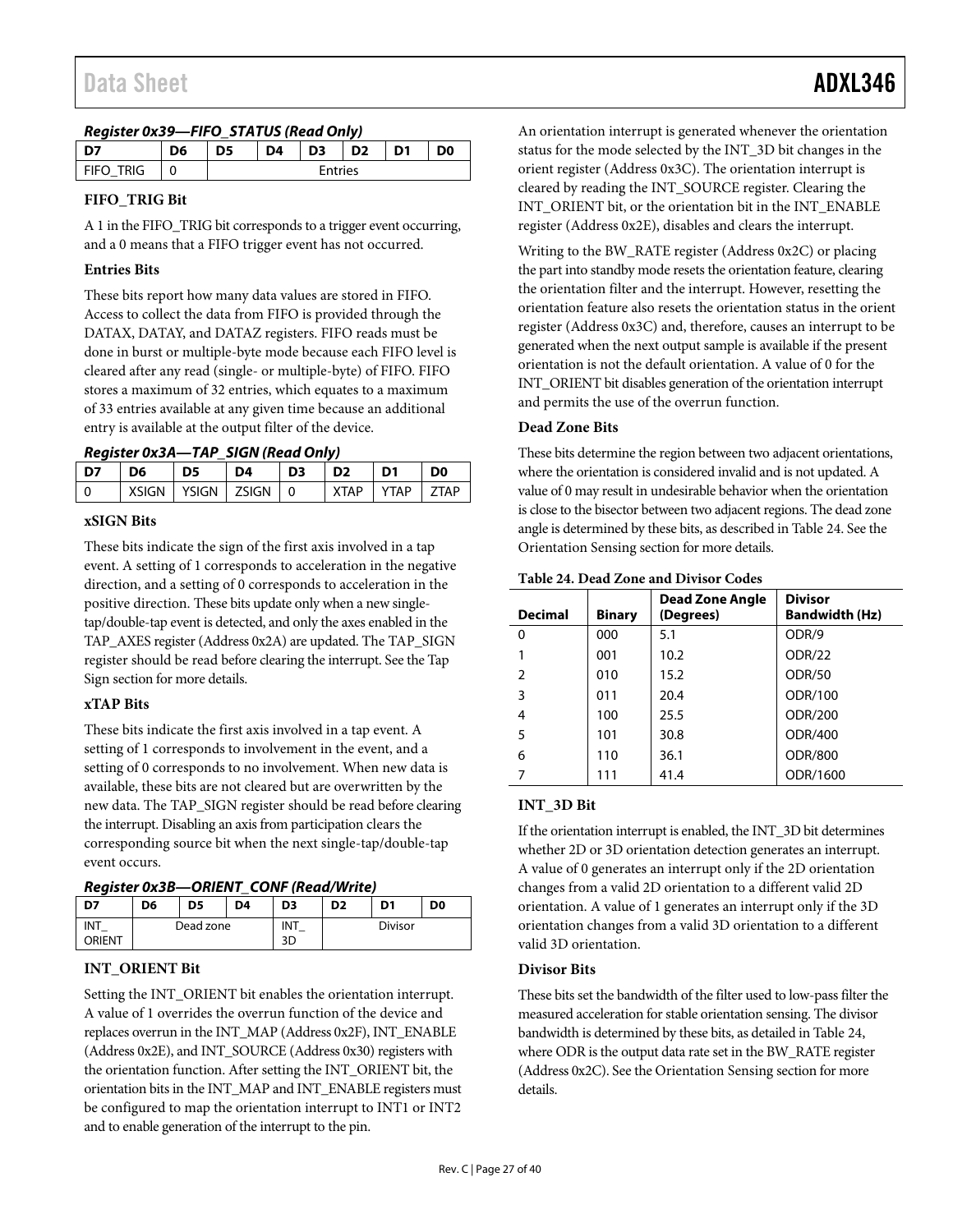| $n_{\rm G}$ |    |           |    |    |    |                  |                |  |  |
|-------------|----|-----------|----|----|----|------------------|----------------|--|--|
| D7          | D6 | D5        | D4 | D3 | D2 |                  | D <sub>0</sub> |  |  |
|             |    | 2D ORIENT |    | V3 |    | <b>3D ORIENT</b> |                |  |  |

### *Register 0x3C—Orient (Read Only)*

#### **Vx Bits**

These bits show the validity of the 2D (V2) and 3D (V3) orientations. A value of 1 corresponds to the orientation being valid. A value of 0 means that the orientation is invalid because the current orientation is in the dead zone.

### **xD\_ORIENT Bits**

These bits represent the current 2D (2D\_ORIENT) and 3D (3D\_ORIENT) orientations of the accelerometer. If the orientation interrupt is enabled, this register is read to determine the orientation of the device when the interrupt occurs. Because this register updates with each new sample of acceleration data, it should be read at the time of the orientation interrupt to ensure that the orientation change that caused the interrupt has been identified. Orientation values are shown i[n Table 25](#page-28-0) an[d Table 26.](#page-28-1)  See the [Orientation Sensing](#page-32-1) section for more details.

Writing to the BW\_RATE register (Address 0x2C) or placing the part into standby mode resets the orientation feature, clearing the orientation filter and the orientation status. An orientation interrupt (if enabled) results from these actions if the orientation during the next output sample is different from the default value (+X for 2D orientation detection and undefined for 3D orientation).

#### <span id="page-28-0"></span>**Table 25. 2D Orientation Codes**

| <b>Decimal</b> | <b>Binary</b> | <b>Orientation</b> | <b>Dominant Axis</b> |
|----------------|---------------|--------------------|----------------------|
|                | 00            | Portrait positive  | $+X$                 |
|                | 01            | Portrait negative  | –х                   |
|                | 10            | Landscape positive | $+Y$                 |
|                |               | Landscape negative |                      |

## <span id="page-28-1"></span>**Table 26. 3D Orientation Codes**

| <b>Decimal</b> | <b>Binary</b> | <b>Orientation</b> | <b>Dominant Axis</b> |
|----------------|---------------|--------------------|----------------------|
| 3              | 011           | Front              | $+X$                 |
| 4              | 100           | <b>Back</b>        | $-X$                 |
| 2              | 010           | Left               | $+Y$                 |
| 5              | 101           | Right              | $-Y$                 |
|                | 001           | Top                | $+Z$                 |
| 6              | 110           | <b>Bottom</b>      |                      |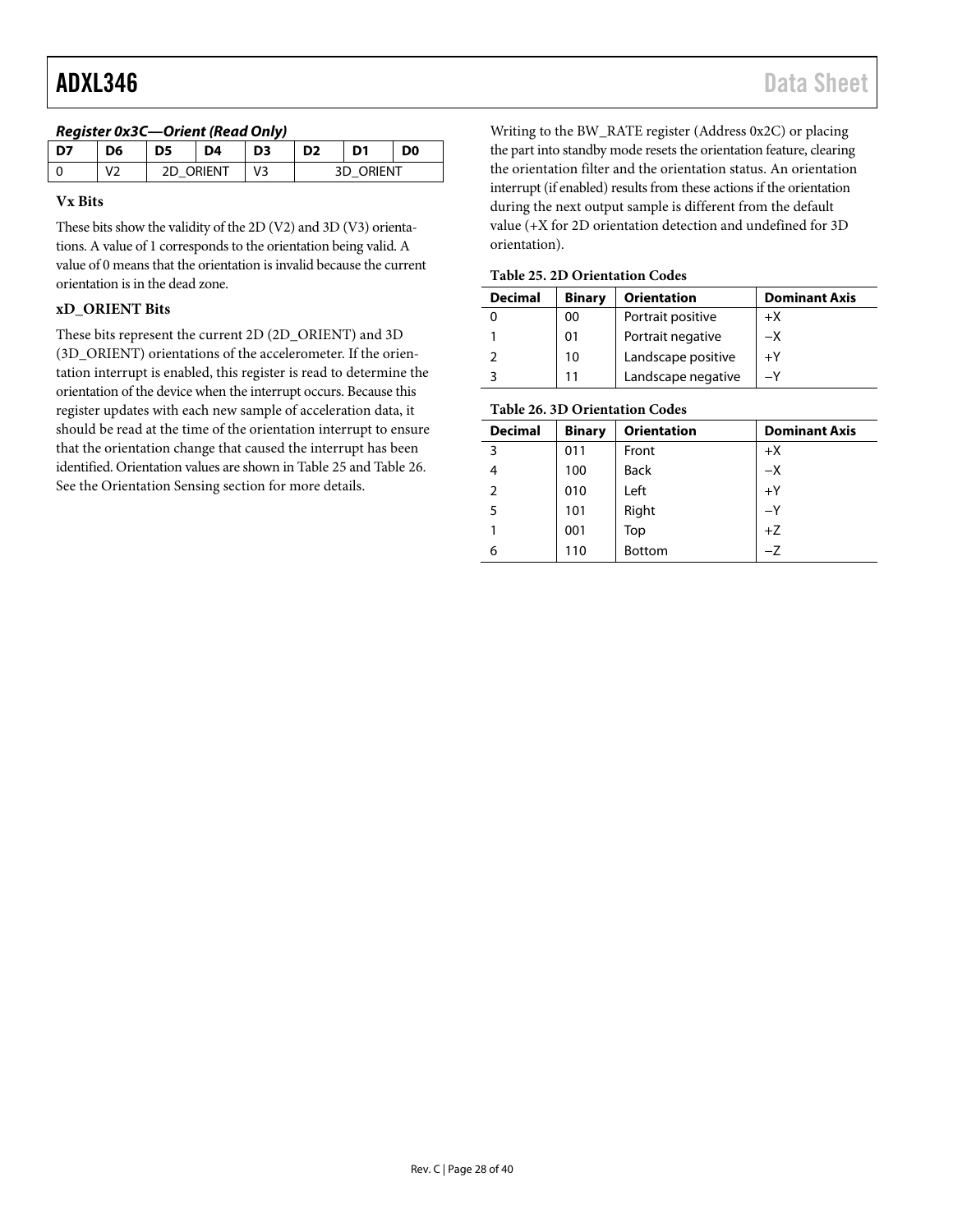# <span id="page-29-0"></span>APPLICATIONS INFORMATION **POWER SUPPLY DECOUPLING**

<span id="page-29-1"></span>A 1 μF tantalum capacitor (C<sub>s</sub>) at  $V_s$  and a 0.1 μF ceramic capacitor  $(C<sub>I/O</sub>)$  at  $V<sub>DD I/O</sub>$  placed close to th[e ADXL346](http://analog.com/ADXL346?doc=ADXL346.pdf) supply pins is recommended to adequately decouple the accelerometer from noise on the power supply. If additional decoupling is necessary, a resistor or ferrite bead, no larger than 100  $\Omega$ , in series with Vs may be helpful. Additionally, increasing the bypass capacitance on  $V_s$  to a 10 μF tantalum capacitor in parallel with a 0.1 μF ceramic capacitor may also improve noise.

Care should be taken to ensure that the connection from the [ADXL346](http://analog.com/ADXL346?doc=ADXL346.pdf) ground to the power supply ground has low impedance because noise transmitted through ground has an effect similar to noise transmitted through V<sub>S</sub>. It is recommended that V<sub>S</sub> and  $V_{DD I/O}$  be separate supplies to minimize digital clock noise on the V<sub>s</sub> supply. If this is not possible, additional filtering of the supplies as previously mentioned may be necessary.



*Figure 44. Applications Diagram*

## <span id="page-29-2"></span>**MECHANICAL CONSIDERATIONS FOR MOUNTING**

The [ADXL346](http://analog.com/ADXL346?doc=ADXL346.pdf) should be mounted on the PCB in a location close to a hard mounting point of the PCB to the case. Mounting the [ADXL346](http://analog.com/ADXL346?doc=ADXL346.pdf) at an unsupported PCB location, as shown in [Figure 45,](#page-29-4) may result in large, apparent measurement errors due to undampened PCB vibration. Locating the accelerometer near a hard mounting point ensures that any PCB vibration at the accelerometer is above the accelerometer's mechanical sensor resonant frequency and, therefore, effectively invisible to the accelerometer. Multiple mounting points, close to the sensor, and/or a thicker PCB also help to reduce the effect of system resonance on the performance of the sensor.



<span id="page-29-4"></span>*Figure 45. Incorrectly Placed Accelerometers*

# <span id="page-29-3"></span>**TAP DETECTION**

The tap interrupt function is capable of detecting either single or double taps. The following parameters are shown i[n Figure 46](#page-29-5) for a valid single-tap event and a valid double-tap event:

- The tap detection threshold is defined by the THRESH\_TAP register (Address 0x1D).
- The maximum tap duration time is defined by the DUR register (Address 0x21).
- The tap latency time is defined by the latent register (Address 0x22) and is the waiting period from the end of the first tap until the start of the time window when a second tap can be detected, which is determined by the value in the window register (Address 0x23).
- The interval after the latency time (set by the latent register) is defined by the window register. Although a second tap must begin after the latency time has expired, it need not finish before the end of the time defined by the window register.



<span id="page-29-5"></span>*Figure 46. Tap Interrupt Function with Valid Single and Double Taps*

If only the single-tap function is in use, the single-tap interrupt is triggered when the acceleration goes below the threshold, as long as DUR has not been exceeded. If both single and doubletap functions are in use, the single-tap interrupt is triggered when the double-tap event has been either validated or invalidated.

Several events can occur to invalidate the second tap of a double-tap event. First, if the suppress bit in the TAP\_AXES register (Address 0x2A) is set, any acceleration spike above the threshold during the latency time (set by the latent register) invalidates the double-tap detection, as shown i[n Figure 47.](#page-30-2)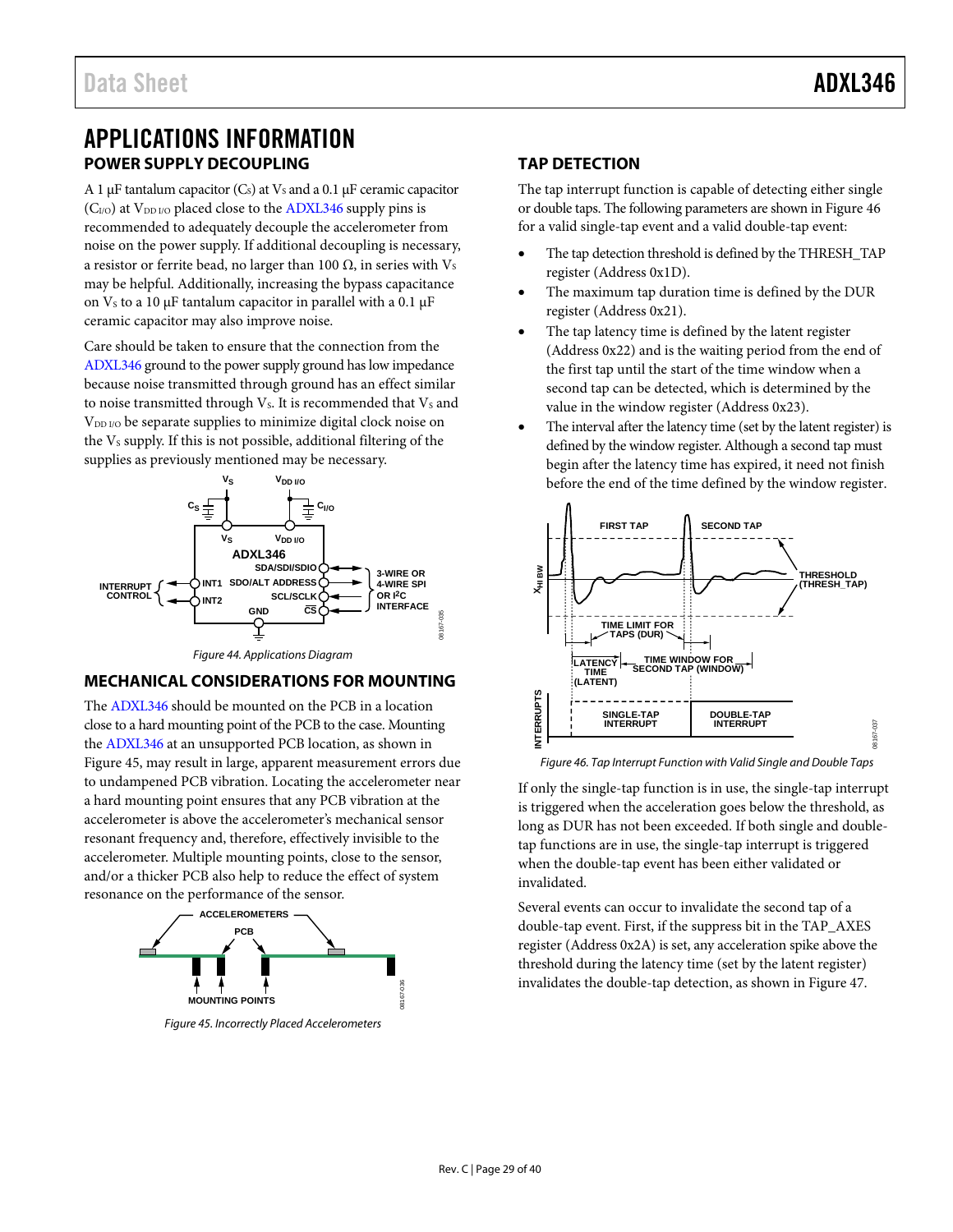

<span id="page-30-2"></span>A double-tap event can also be invalidated if acceleration above the threshold is detected at the start of the time window for the second tap (set by the window register (Address  $0x23$ )). This results in an invalid double tap at the start of this window, as shown in [Figure 48.](#page-30-3) Additionally, a double-tap event can be invalidated if an acceleration exceeds the time limit for taps (set by the DUR register (Address 0x21)), resulting in an invalid double tap at the end of the DUR time limit for the second tap event, also shown in [Figure 48.](#page-30-3)



*Figure 48. Tap Interrupt Function with Invalid Double Taps*

<span id="page-30-3"></span>Single taps, double taps, or both can be detected by setting the respective bits in the INT\_ENABLE register (Address 0x2E). Control over participation of each of the three axes in single-tap/ double-tap detection is exerted by setting the appropriate bits in the TAP\_AXES register (Address 0x2A). For the double-tap function to operate, both the latent and window registers must be set to a nonzero value.

Every mechanical system has somewhat different single-tap/ double-tap responses based on the mechanical characteristics of the system. Therefore, some experimentation with values for the

DUR, latent, window, and THRESH\_TAP registers is required. In general, a good starting point is to set the DUR register to a value greater than 0x10 (10 ms), the latent register to a value greater than 0x10 (20 ms), the window register to a value greater than 0x40 (80 ms), and the THRESH\_TAP register to a value greater than 0x30 (3 *g*). Setting a very low value in the latent, window, or THRESH\_TAP register may result in an unpredictable response due to the accelerometer picking up echoes of the tap inputs.

After a tap interrupt has been received, the first axis to exceed the THRESH\_TAP level is reported in the ACT\_TAP\_STATUS register (Address 0x2B). This register is never cleared but is overwritten with new data.

### <span id="page-30-0"></span>**IMPROVED TAP DETECTION**

Improved tap detection is enabled by setting the improved tap bit of the TAP\_AXES register (Address 0x2A). When improved tap detection is enabled, the filtered output data corresponding to the output data rate set in the BW\_RATE register (Address 0x2C) is processed to determine if a tap event occurred. In addition, an ac-coupled differential measurement is used. This results in the timing values and threshold values for improved tap detection being different from those used for normal tap detection.

When improved tap detection is used, new values must be determined based on test results. In general, no timing values (in the DUR, latent, or window registers) should be set that are less than the time step resolution set by the output data rate. The threshold value for improved tap detection can typically be set much lower than the threshold for normal tap detection. The value used depends on the value in the BW\_RATE register and should be determined through system testing. Refer to the [Threshold](#page-31-0) section for more details.

#### <span id="page-30-1"></span>**TAP SIGN**

A negative sign is produced by experiencing a negative acceleration, which corresponds to tapping on the positive face of the device for the desired axis. The positive face of the device is the face such that movement in that direction is positive acceleration. For example, tapping on the face that corresponds to the  $+X$ direction, labeled as front in [Figure 49,](#page-30-4) results in a negative sign for the x-axis. Tapping on the face labeled as left i[n Figure 49](#page-30-4) results in a negative sign for the y-axis, and tapping on the face labeled top results in a negative sign for the z-axis. Conversely, tapping on the back, right, or bottom side results in positive signs for the corresponding axes.



<span id="page-30-4"></span>*Figure 49. 3D Orientation with Coordinate System*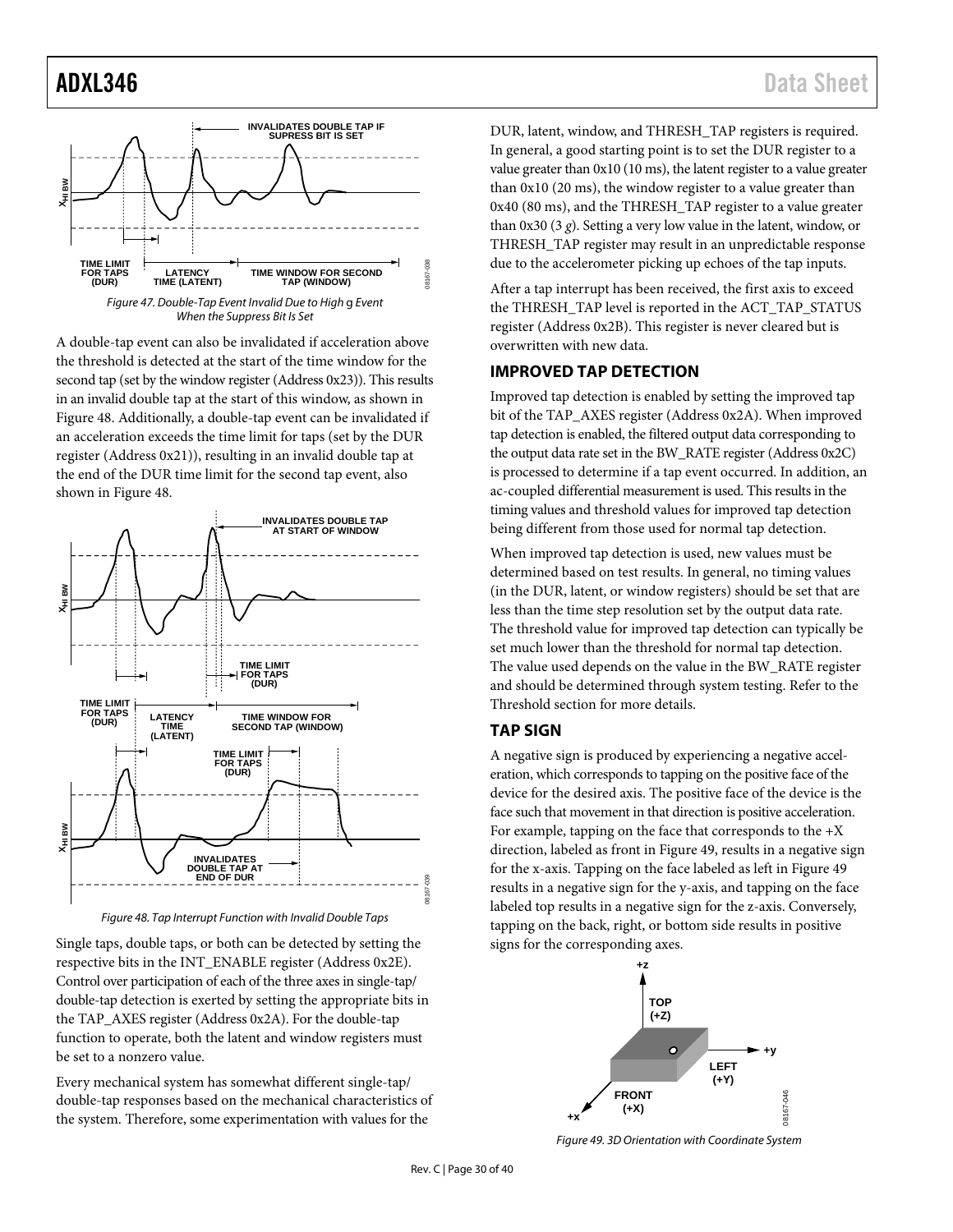# <span id="page-31-0"></span>**THRESHOLD**

The lower output data rates are achieved by decimating a common sampling frequency inside the device. The activity, free-fall, and single-tap/double-tap detection functions without improved tap enabled are performed using undecimated data. As the bandwidth of the output data varies with the data rate and is lower than the bandwidth of the undecimated data, the high frequency and high *g* data that is used to determine activity, free-fall, and single-tap/double-tap events may not be present if the output of the accelerometer is examined. This may result in functions triggering when acceleration data does not appear to meet the conditions set by the user for the corresponding function.

## <span id="page-31-1"></span>**LINK MODE**

The function of the link bit is to reduce the number of activity interrupts that the processor must service by setting the device to look for activity only after inactivity. For proper operation of this feature, the processor must still respond to the activity and inactivity interrupts by reading the INT\_SOURCE register (Address 0x30) and, therefore, clearing the interrupts. If an activity interrupt is not cleared, the part cannot go into autosleep mode. The asleep bit in the ACT\_TAP\_STATUS register (Address 0x2B) indicates whether the part is asleep.

## <span id="page-31-2"></span>**SLEEP MODE VS. LOW POWER MODE**

In applications where a low data rate and low power consumption are desired (at the expense of noise performance), it is recommended that low power mode be used. The use of low power mode preserves the functionality of the DATA\_READY interrupt and the FIFO for postprocessing of the acceleration data. Sleep mode, while offering a low data rate and power consumption, is not intended for data acquisition.

However, when sleep mode is used in conjunction with the AUTO\_SLEEP mode and the link mode, the part can automatically switch to a low power, low sampling rate mode when inactivity is detected. To prevent the generation of redundant inactivity interrupts, the inactivity interrupt is automatically disabled and activity is enabled. When th[e ADXL346](http://analog.com/ADXL346?doc=ADXL346.pdf) is in sleep mode, the host processor can also be placed into sleep mode or low power mode to save significant system power. Once activity is detected, the accelerometer automatically switches back to the original data rate of the application and provides an activity interrupt that can be used to wake up the host processor. Similar to when inactivity occurs, detection of activity events is disabled and inactivity is enabled.

# <span id="page-31-3"></span>**OFFSET CALIBRATION**

Accelerometers are mechanical structures containing elements that are free to move. These moving parts can be very sensitive to mechanical stresses, much more so than solid-state electronics. The 0 *g* bias or offset is an important accelerometer metric because it defines the baseline for measuring acceleration. Additional stresses can be applied during assembly of a system containing an accelerometer. These stresses can come from, but are not limited to, component soldering, board stress during mounting,

and application of any compounds on or over the component. If calibration is deemed necessary, it is recommended that calibration be performed after system assembly to compensate for these effects.

A simple method of calibration is to measure the offset while assuming that the sensitivity of th[e ADXL346](http://analog.com/ADXL346?doc=ADXL346.pdf) is as specified in [Table 1.](#page-3-1) The offset can then be automatically accounted for by using the built-in offset registers(Register 0x1E, Register 0x1F, and Register 0x20). This results in the data acquired from the DATAX, DATAY, and DATAZ registers (Address 0x32 to Address 0x37) already compensating for any offset.

In a no-turn or single-point calibration scheme, the part is oriented such that one axis, typically the z-axis, is in the 1 *g* field of gravity and the remaining axes, typically the x- and y-axes, are in a 0 *g* field. The output is then measured by taking the average of a series of samples. The number of samples averaged is a choice of the system designer, but a recommended starting point is 0.1 sec worth of data for data rates of 100 Hz or greater. This corresponds to 10 samples at the 100 Hz data rate. For data rates of less than 100 Hz, it is recommended that at least 10 samples be averaged together. These values are stored as  $X_{0g}$ ,  $Y_{0g}$ , and  $Z_{+1g}$  for the 0  $g$ measurements on the x- and y-axes and the 1 *g* measurement on the z-axis, respectively.

The values measured for  $X_{0g}$  and  $Y_{0g}$  correspond to the offset of the x- and y-axes, and compensation is done by subtracting those values from the output of the accelerometer to obtain the actual acceleration:

$$
X_{ACTUAL} = X_{MEAS} - X_{0g}
$$

$$
Y_{ACTUAL} = Y_{MEAS} - Y_{0g}
$$

Because the z-axis measurement is done in a 1 *g* field, a no-turn or single-point calibration scheme assumes an ideal sensitivity,  $S_{Z}$ , for the z-axis. This is subtracted from Z+1*<sup>g</sup>* to attain the z-axis offset, which is then subtracted from future measured values to obtain the actual value:

$$
Z_{0g} = Z_{1g} - S_Z
$$
  
Zactual = Zmeas - Z<sub>0g</sub>

Th[e ADXL346](http://analog.com/ADXL346?doc=ADXL346.pdf) can automatically compensate the output for offset by using the offset registers (Register 0x1E, Register 0x1F, and Register 0x20). These registers contain an 8-bit, twos complement value that is automatically added to all measured acceleration values, and the result is then placed into the DATAX, DATAY, and DATAZ registers. Because the value placed in an offset register is additive, a negative value is placed into the register to eliminate a positive offset and vice versa for a negative offset. The register has a scale factor of 15.6 m*g*/LSB and is independent of the selected *g* range.

As an example, assume that th[e ADXL346](http://analog.com/ADXL346?doc=ADXL346.pdf) is placed into fullresolution mode with a sensitivity of typically 256 LSB/*g*. The part is oriented such that the z-axis is in the field of gravity and the outputs of the x-, y-, and z-axes are measured as +10 LSB, −13 LSB, and +9 LSB,respectively. Using the previous equations, X0*<sup>g</sup>* is +10 LSB, Y0*<sup>g</sup>* is −13 LSB, and Z0*<sup>g</sup>* is +9 LSB. Each LSB of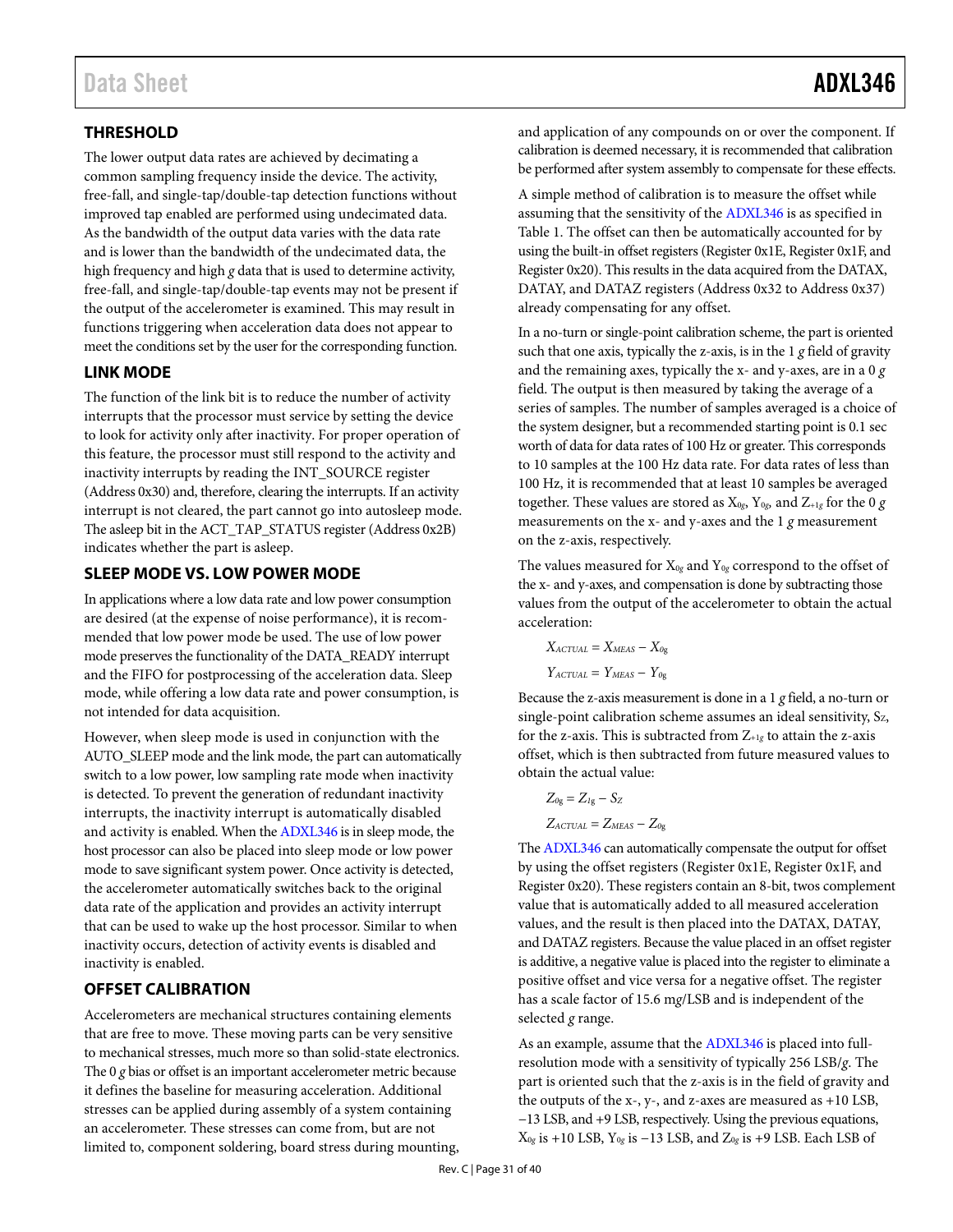output in full-resolution is 3.9 m*g* or one-quarter of an LSB of the offset register.

Because the offset register is additive, the 0 *g* values are negated and rounded to the nearest LSB of the offset register:

```
X_{OFFSET} = -Round(10/4) = -3 LSB
Y<sub>OFFSET = −Round(−13/4) = 3 LSB</sub>
Z<sub>OFFSET</sub> = -Round(9/4) = -2 LSB
```
These values are programmed into the OFSX, OFSY, and OFXZ registers, respectively, as 0xFD, 0x03, and 0xFE. As with all registers in the [ADXL346,](http://analog.com/ADXL346?doc=ADXL346.pdf) the offset registers do not retain the value written into them when power is removed from the part. Power-cycling the [ADXL346](http://analog.com/ADXL346?doc=ADXL346.pdf) returns the offset registers to their default value of 0x00.

Because the no-turn or single-point calibration method assumes an ideal sensitivity in the z-axis, any error in the sensitivity results in offset error. For instance, if the actual sensitivity was 250 LSB/*g* in the previous example, the offset would be 15 LSB, not 9 LSB. To help minimize this error, an additional measurement point can be used with the z-axis in a 0 *g* field, and the 0 *g* measurement can be used in the ZACTUAL equation.

# <span id="page-32-0"></span>**USING SELF-TEST**

The self-test change is defined as the difference between the acceleration output of an axis with self-test enabled and the acceleration output of the same axis with self-test disabled (see Endnote 8 of [Table 1\)](#page-3-1). This definition assumes that the sensor does not move between these two measurements, because if the sensor moves, a non–self-test related shift corrupts the test.

Proper configuration of the [ADXL346](http://analog.com/ADXL346?doc=ADXL346.pdf) is also necessary for an accurate self-test measurement. The part should be set with a data rate of 100 Hz through 800 Hz, or 3200 Hz. This is done by ensuring that a value of 0x0A through 0x0D, or 0x0F is written into the rate bits (Bit D3 through Bit D0) in the BW\_RATE register (Address 0x2C). The part also must be placed into normal power operation by ensuring that the LOW\_POWER bit (Bit D4) in the BW\_RATE register is cleared (LOW\_POWER bit  $= 0$ ) for accurate self-test measurements. It is recommended that the part be set to full-resolution, 16 *g* mode to ensure that there is sufficient dynamic range for the entire self-test shift. This is done by setting the FULL\_RES bit (Bit D3) and writing a value of 0x03 to the range bits (Bit D1 and Bit D0) of the DATA\_FORMAT register (Address 0x31). This results in a high dynamic range for measurement and a 3.9 m*g*/LSB scale factor.

After the part is configured for accurate self-test measurement, several samples of acceleration data for the x-, y-, and z-axes should be retrieved from the sensor and averaged together. The number of samples averaged is a choice of the system designer, but a recommended starting point is 0.1 sec worth of data for data rates of 100 Hz or greater. This corresponds to 10 samples at the 100 Hz data rate. For data rates of less than 100 Hz, it is

recommended that at least 10 samples be averaged together. The averaged values should be stored and labeled appropriately as the self-test disabled data, that is,  $X_{ST\_OFF}$ ,  $Y_{ST\_OFF}$ , and  $Z_{ST\_OFF}$ .

Next, self-test should be enabled by setting Bit D7 of the DATA\_FORMAT register (Address 0x31). The output needs some time (about four samples) to settle once self-test is enabled. After allowing the output to settle, several samples of acceleration data for the x-, y-, and z-axes should be taken again and averaged. It is recommended that the same number of samples be taken for this average as was previously taken. These averaged values should again be stored and labeled appropriately as the value with selftest enabled, that is,  $X_{ST\_ON}$ ,  $Y_{ST\_ON}$ , and  $Z_{ST\_ON}$ . Self-test can then be disabled by clearing Bit D7 of the DATA\_FORMAT register (Address 0x31).

With the stored values for self-test enabled and disabled, the self-test change is as follows:

$$
X_{ST} = X_{ST\_ON} - X_{ST\_OFF}
$$
  
\n
$$
Y_{ST} = Y_{ST\_ON} - Y_{ST\_OFF}
$$
  
\n
$$
Z_{ST} = Z_{ST\_ON} - Z_{ST\_OFF}
$$

Because the measured output for each axis is expressed in LSBs, XST, YST, and ZST are also expressed in LSBs. These values can be converted to *g*'s of acceleration by multiplying each value by the 3.9 m*g*/LSB scale factor, if configured for full-resolution mode. Additionally[, Table 15](#page-21-3) throug[h Table 18](#page-21-4) correspond to the self-test range converted to LSBs and can be compared with the measured self-test change when operating at a  $V<sub>S</sub>$  of 2.6 V. For other voltages, the minimum and maximum self-test output values should be adjusted based on (multiplied by) the scale factors shown in [Table 14.](#page-21-2) If the part was placed into  $\pm 2$  *g*, 10-bit or full-resolution mode, the values listed in [Table 15](#page-21-3) should be used. Although the fixed 10-bit mode or a range other than 16 *g* can be used, a different set of values, as indicated in [Table 16](#page-21-5) throug[h Table 18,](#page-21-4)  would need to be used. Using a range below 8 *g* may result in insufficient dynamic range and should be considered when selecting the range of operation for measuring self-test.

If the self-test change is within the valid range, the test is considered successful. Generally, a part is considered to pass if the minimum magnitude of change is achieved. However, a part that changes by more than the maximum magnitude is not necessarily a failure.

Another effective method for using the self-test to verify accelerometer functionality is to toggle the self-test at a certain rate and then perform an FFT on the output. The FFT should have a corresponding tone at the frequency the self-test was toggled. This methodology removes the dependency of the test on supply voltage and on self-test magnitude, which can vary within a rather wide range.

## <span id="page-32-1"></span>**ORIENTATION SENSING**

The orientation function of the [ADXL346](http://analog.com/ADXL346?doc=ADXL346.pdf) reports both 2D and 3D orientation concurrently through the orient register (Address 0x3C). The V2 and V3 bits (Bit D6 and Bit D3 in the orient register) report the validity of the 2D and 3D orientation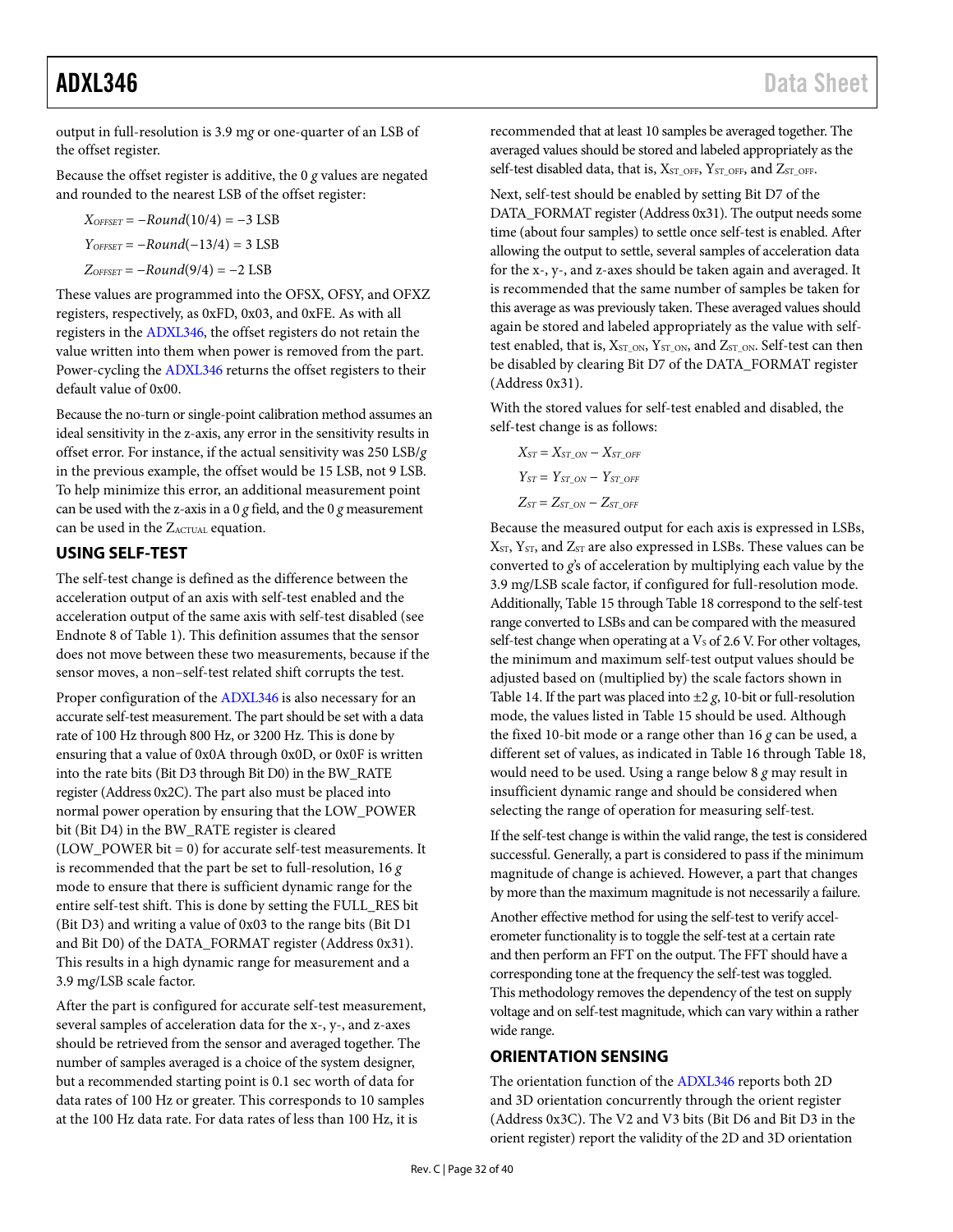# Data Sheet **ADXL346**

codes. If V2 or V3 are set, their respective code is a valid orientation. If V2 or V3 are cleared, the orientation of the accelerometer is unknown, such as when the orientation is within the dead zone between valid regions.

For 2D orientation sensing, the relation of the x- and y-axes to gravity is used to determine the accelerometer orientation (see [Figure 50](#page-33-0) an[d Table 25\)](#page-28-0). Portrait positive corresponds to the x-axis being most closely aligned to the gravity vector and directed upwards, opposite the gravity vector. Portrait negative is the opposite of portrait positive, with the x-axis pointing downwards along the gravity vector. Landscape positive corresponds to the y-axis being most closely aligned with the gravity vector and directed upwards, away from the gravity vector. Landscape negative is the orientation opposite landscape positive. The dead zone regions are shown in the orientations for portrait positive (+X) and portrait negative (−X) of [Figure 50.](#page-33-0) These regions also exist for landscape positive (+Y) and landscape negative (−Y), as shown in [Figure 50.](#page-33-0)

In 3D orientation, the z-axis is also included. If the accelerometer is placed in a Cartesian coordinate system, as shown in [Figure 49](#page-30-4) of the [Tap Sign](#page-30-1) section, the top of the device corresponds to the positive z-axis direction, the front of the device corresponds to the positive x-axis direction, and the right side of the device corresponds to the positive y-axis direction.

The states shown in [Table 26](#page-28-1) correspond to which side of the accelerometer is directed upwards, opposite the gravity vector. As shown in [Figure 49,](#page-30-4) the accelerometer is oriented in the top state. If the device is flipped over such that the top of the device is facing down, toward gravity, the orientation is reported as the bottom state. If the device is adjusted such that the positive x-axis or positive y-axis direction is pointing upwards, away from the gravity vector, the accelerometer reports the orientation as front or left, respectively.

The algorithm to detect orientation change is performed after filtering the output acceleration data to eliminate the effects of high frequency motion. This is performed by using a low-pass filter with a bandwidth set by the divisor bits (ORIENT\_CONF register, Address 0x3B). The orientation filter uses the same output data available in the output data registers (Address 0x32 to Address 0x37); therefore, the orient register (Address 0x3C) is updated at the same rate as the data rate that is set in the BW\_RATE register (Address 0x2C). Because the output data is used, the bandwidth of the orientation filter depends on the value set in the BW\_RATE register, and the divisor bandwidth values i[n Table 24](#page-27-1) are referenced to the selected output data rate.

To eliminate most human motion, such as walking or shaking, the value in the divisor bits (Bits[D2:D0]) of the ORIENT\_CONF register (Address 0x3B) should be selected to effectively limit the orientation bandwidth to 1 Hz or 2 Hz. For example, with an output data rate of 100 Hz, a divisor selection of 3 (ODR/100) results in a 1 Hz bandwidth for orientation detection. For best results, it is recommended that an output data rate of ≥25 Hz in normal power mode and ≥200 Hz in low power operation be used.



*Figure 50. 2D Orientation with Corresponding Codes*

<span id="page-33-0"></span>The width of the dead zone region between two orientation positions is determined by setting the value of the dead zone bits (Bits[D6:D4]) in the ORIENT\_CONF register (Address 0x3B). The dead zone region size can be specified as per the values shown in [Table 24.](#page-27-1) The dead zone angle represents the total angle where the orientation is considered invalid. Therefore, a dead zone of 15.4° corresponds to 7.7° in either direction away from the bisector of two bordering regions. An example with a dead zone region of 15.4° is shown in [Figure 51.](#page-33-1) It should be noted that the values shown in [Table 24](#page-27-1) correspond to the typical dead zone angle when the gravity vector is completely contained in only two axes (xy, xz, or yz) and should be used only as a starting point. If the device is oriented such that the projection of gravity onto all three axes is nonzero, the effective sensitivity is reduced, causing an increase in the dead zone angle. Therefore, evaluation needs to be performed for specific application uses to determine the optimal setting for the dead zone.



*Figure 51. Orientation Showing a 15.4° Dead Zone Region*

<span id="page-33-1"></span>By setting the INT\_ORIENT bit (Bit D7) of the ORIENT\_CONF register (Address 0x3B), an interrupt can be generated when the device is placed into a new valid orientation. Only one mode of orientation detection, 2D or 3D, can generate an interrupt at a time. The orientation detection mode is selected by setting or clearing the INT\_3D bit (Bit D3) of the ORIENT\_CONF register (Address 0x3B). For more details, refer to the [Register 0x3B—](#page-27-0) [ORIENT\\_CONF \(Read/Write\)](#page-27-0) section.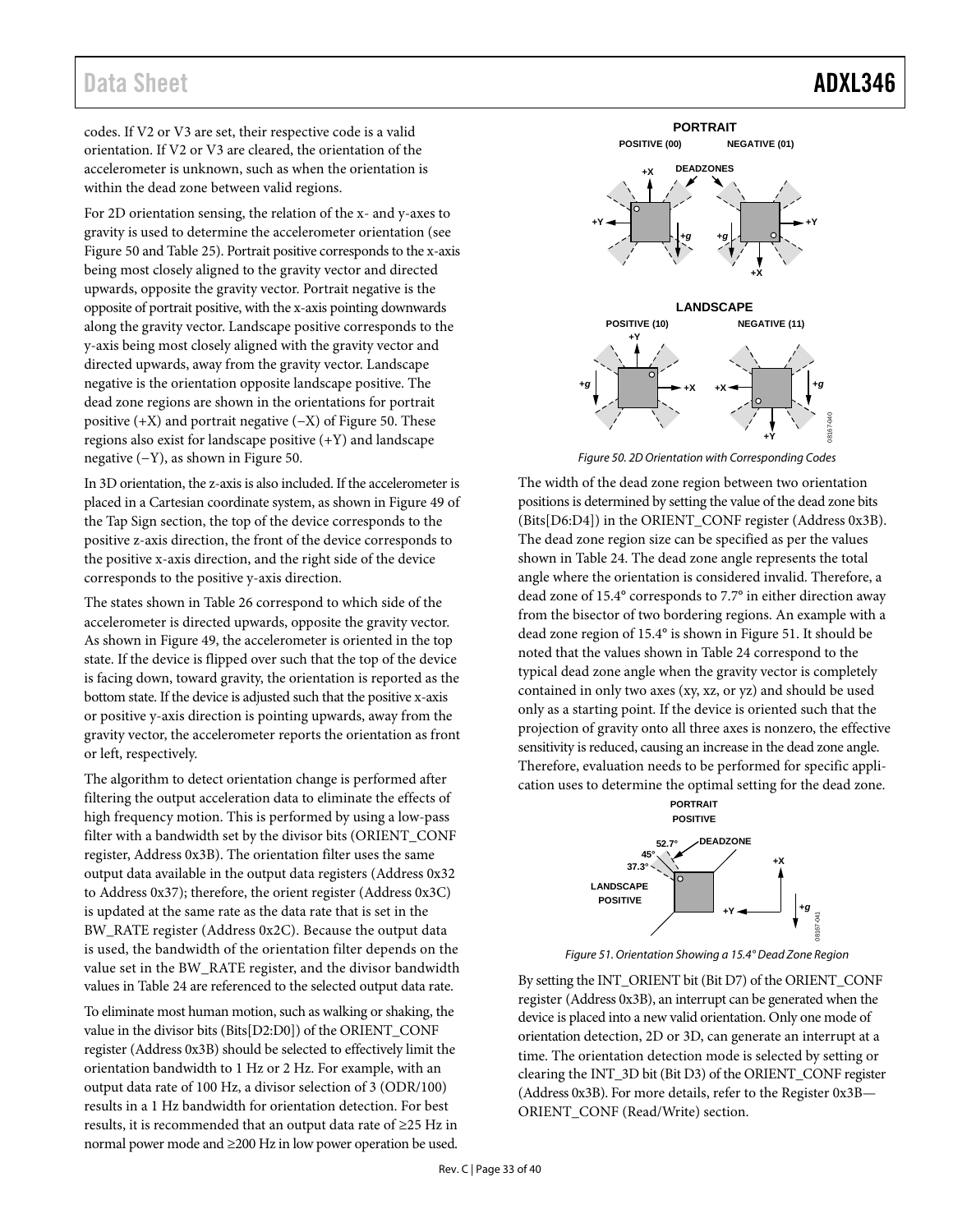Writing to the BW\_RATE register or placing the part into standby mode resets the orientation feature, clearing the orientation filter and the orientation status. These actions cause an orientation interrupt (if enabled), however, if the orientation during the next output sample is different from the default value (+X for 2D orientation detection and undefined for 3D orientation).

# <span id="page-34-0"></span>**DATA FORMATTING OF UPPER DATA RATES**

Formatting of output data at the 3200 Hz and 1600 Hz output data rates changes depending on the mode of operation (fullresolution or fixed 10-bit) and the selected output range.

When using the 3200 Hz or 1600 Hz output data rates in full-resolution or  $\pm 2$  *g*, 10-bit operation, the LSB of the output data-word is always 0. When data is right justified, this corresponds to Bit D0 of the DATAx0 register, as shown i[n Figure 52.](#page-34-1) When data is left justified and the part is operating in ±2 *g*, 10-bit mode,

the LSB of the output data-word is Bit D6 of the DATAx0 register. In full-resolution operation when data is left justified, the location of the LSB changes according to the selected output range. For a range of  $\pm 2$  *g*, the LSB is Bit D6 of the DATAx0 register; for  $\pm 4$  *g*, Bit D5 of the DATAx0 register; for ±8 *g*, Bit D4 of the DATAx0 register; and for  $\pm 16$  g, Bit D3 of the DATAx0 register. This is shown in [Figure 53.](#page-34-2)

The use of 3200 Hz and 1600 Hz output data rates for fixed 10-bit operation in the  $\pm 4$  *g*,  $\pm 8$  *g*, and  $\pm 16$  *g* output ranges provides an LSB that is valid and that changes according to the applied acceleration. Therefore, in these modes of operation, Bit D0 is not always 0 when output data is right justified, and Bit D6 is not always 0 when output data is left justified. Operation at any data rate of 800 Hz or lower also provides a valid LSB in all ranges and modes that change according to the applied acceleration.

08167-146

8167-1



<span id="page-34-1"></span>

<span id="page-34-2"></span>**FOR 3200Hz AND 1600Hz OUTPUT DATA RATES, THE LSB IN THESE MODES IS ALWAYS 0. ADDITIONALLY, ANY BITS TO THE RIGHT OF THE LSB ARE ALWAYS 0 WHEN THE OUTPUT DATA IS LEFT JUSTIFIED.**

*Figure 53. Data Formatting When Output Data Is Left Justified*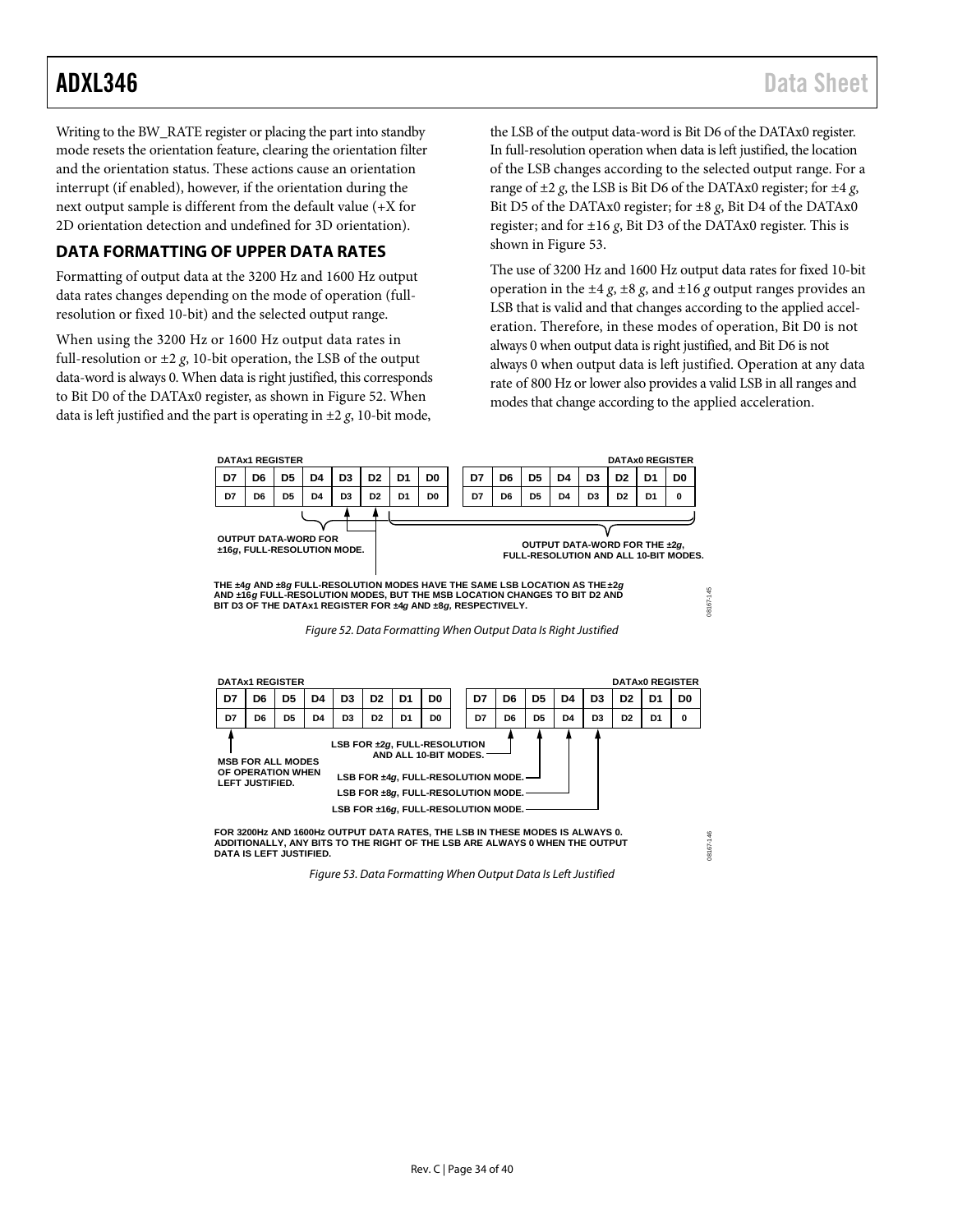### <span id="page-35-0"></span>**NOISE PERFORMANCE**

The specification of noise shown in [Table 1](#page-3-1) corresponds to the typical noise performance of th[e ADXL346](http://analog.com/ADXL346?doc=ADXL346.pdf) in normal power operation with an output data rate of 100 Hz (LOW\_POWER bit = 0, rate =  $0x0A$  in the BW\_RATE register, Address  $0x2C$ . For normal power operation at data rates below 100 Hz, the noise of the [ADXL346](http://analog.com/ADXL346?doc=ADXL346.pdf) is equivalent to the noise at 100 Hz ODR in LSBs. For data rates greater than 100 Hz, the noise increases approximately by a factor of  $\sqrt{2}$  per doubling of the data rate. For example, at 400 Hz ODR, the noise on the x- and y-axes is typically less than 2 LSB rms, and the noise on the z-axis is typically less than 3 LSB rms.

For low power operation (LOW\_POWER bit = 1 in the BW\_RATE register, Address 0x2C), the noise of th[e ADXL346](http://analog.com/ADXL346?doc=ADXL346.pdf) is constant for all valid data rates shown i[n Table 8.](#page-13-2) This value is typically less than 2.83 LSB rms for the x- and y-axes and typically less than 4.25 LSB rms for the z-axis.

The trend of noise performance for both normal power and low power modes of operation of th[e ADXL346](http://analog.com/ADXL346?doc=ADXL346.pdf) is shown in [Figure 54.](#page-35-2)

[Figure 55](#page-35-3) shows the typical Allan deviation for th[e ADXL346.](http://analog.com/ADXL346?doc=ADXL346.pdf)  The 1/f corner of the device, as shown in this figure, is very low, allowing absolute resolution of approximately 100 µg (assuming that there is sufficient integration time). The figure also shows that the noise density is 420  $\mu$ g/ $\sqrt{Hz}$  for the x- and y-axes and 530  $\mu$ g/ $\sqrt{Hz}$  for the z-axis.

[Figure 56](#page-35-4) shows the typical noise performance trend of the [ADXL346](http://analog.com/ADXL346?doc=ADXL346.pdf) over supply voltage. The performance is normalized to the tested and specified supply voltage,  $V_s = 2.6$  V. The x-axis offers the best noise performance over supply voltage, increasing by typically less than 25% from nominal at a supply voltage of 1.8 V. The performance of the y- and z-axes is comparable, with both axes increasing by typically less than 35% when operating with a supply voltage of 1.8 V. It should be noted, as shown i[n Figure 54,](#page-35-2)  that the noise on the z-axis is typically higher than that on the y-axis; therefore, although the noise on the z- and y-axes change roughly the same in percentage over supply voltage, the magnitude of change on the z-axis is greater than the magnitude of change on the y-axis.



<span id="page-35-2"></span>*Figure 54. Noise vs. Output Data Rate for Normal and Low Power Modes, Full Resolution (256 LSB/*g*)*

<span id="page-35-3"></span>

<span id="page-35-4"></span><span id="page-35-1"></span>*Figure 56. Normalized Noise vs. Supply Voltage*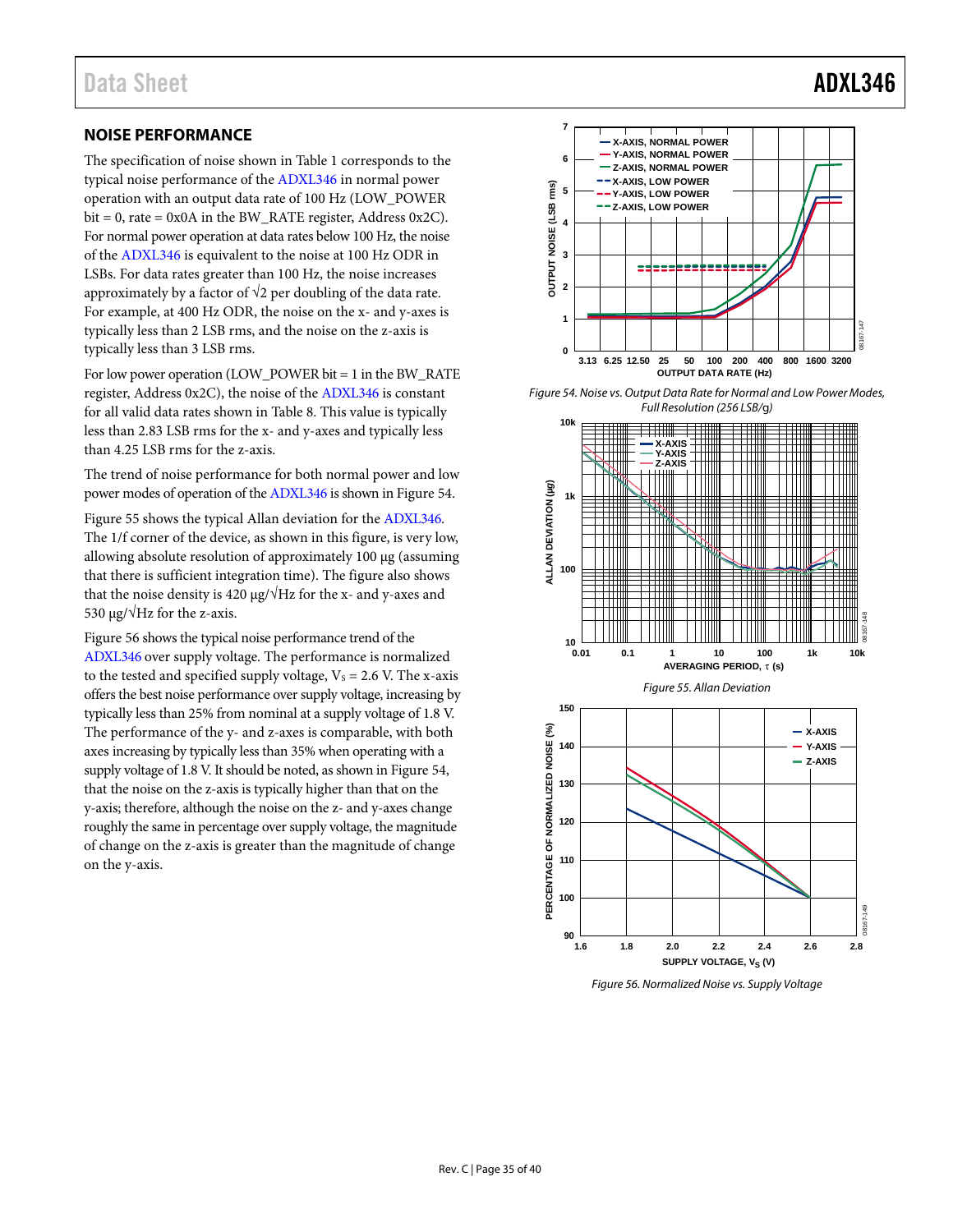# **OPERATION AT VOLTAGES OTHER THAN 2.6 V**

The [ADXL346](http://analog.com/ADXL346?doc=ADXL346.pdf) is tested and specified at a supply voltage of  $V_s = 2.6$  V; however, it can be powered with a  $V_s$  as high as 2.75 V or as low as 1.7 V. Some performance parameters change as the supply voltage changes, including the offset, sensitivity, noise, self-test, and supply current.

Due to minuscule changes in the electrostatic forces as supply voltage is varied, the offset and sensitivity change slightly. When operating at a supply voltage of  $V_s = 1.8$  V, the offset of the x- and y-axes is typically 25 mg higher than at  $V_s = 2.6$  V operation. The z-axis is typically 20 m*g* lower when operating at a supply voltage of 1.8 V than when operating at  $V_s = 2.6$  V. Sensitivity on the x- and y-axes typically shifts from a nominal 256 LSB/*g* (fullresolution or  $\pm 2$  *g*, 10-bit operation) at  $V_s = 2.6$  V operation to 250 LSB/*g* when operating with a supply voltage of 1.8 V. The z-axis sensitivity is unaffected by a change in supply voltage and is the same at  $V_s = 1.8$  V operation as it is at  $V_s = 2.6$  V operation. Simple linear interpolation can be used to determine typical shifts in offset and sensitivity at other supply voltages.

Changes in noise performance, self-test response, and supply current are discussed elsewhere throughout the data sheet. For more information about noise performance, review th[e Noise](#page-35-0)  [Performance](#page-35-0) section. The [Self-Test](#page-21-6) section discusses both the operation of self-test over voltage (a square relationship with the supply voltage) and the conversion of the self-test response in *g*'s to LSBs. Finally, [Figure 33](#page-11-0) shows the impact of supply voltage on typical current consumption at a 100 Hz output data rate, with all other output data rates following the same trend.

## <span id="page-36-0"></span>**OFFSET PERFORMANCE AT LOWEST DATA RATES**

The [ADXL346](http://analog.com/ADXL346?doc=ADXL346.pdf) offers several output data rates and bandwidths designed for a wide range of applications. However, at the lowest data rates, described as those data rates below 6.25 Hz, the offset performance over temperature can vary significantly from the remaining data rates. [Figure 57,](#page-36-1) [Figure 58,](#page-36-2) and [Figure 59](#page-36-3) show the typical offset performance of th[e ADXL346](http://analog.com/ADXL346?doc=ADXL346.pdf) over temperature for data rates of 6.25 Hz and lower. All plots are normalized to the offset at 100 Hz output data rate; therefore, a nonzero value corresponds to additional offset shift due to the temperature for that data rate.

When using the lowest data rates, it is recommended that the operating temperature range of the device be limited to provide minimal offset shift across the operating temperature range. Due to variability between parts, it is also recommended that calibration over temperature be performed if any data rates below 6.25 Hz are in use.



<span id="page-36-1"></span>*Figure 57. Typical X-Axis Output vs. Temperature at Lower Data Rates, Normalized to 100 Hz Output Data Rate, Vs = 2.6 V* 



<span id="page-36-2"></span>*Figure 58. Typical Y-Axis Output vs. Temperature at Lower Data Rates, Normalized to 100 Hz Output Data Rate, Vs = 2.6 V* 



<span id="page-36-3"></span>*Figure 59. Typical Z-Axis Output vs. Temperature at Lower Data Rates, Normalized to 100 Hz Output Data Rate, V<sub>S</sub> = 2.6 V*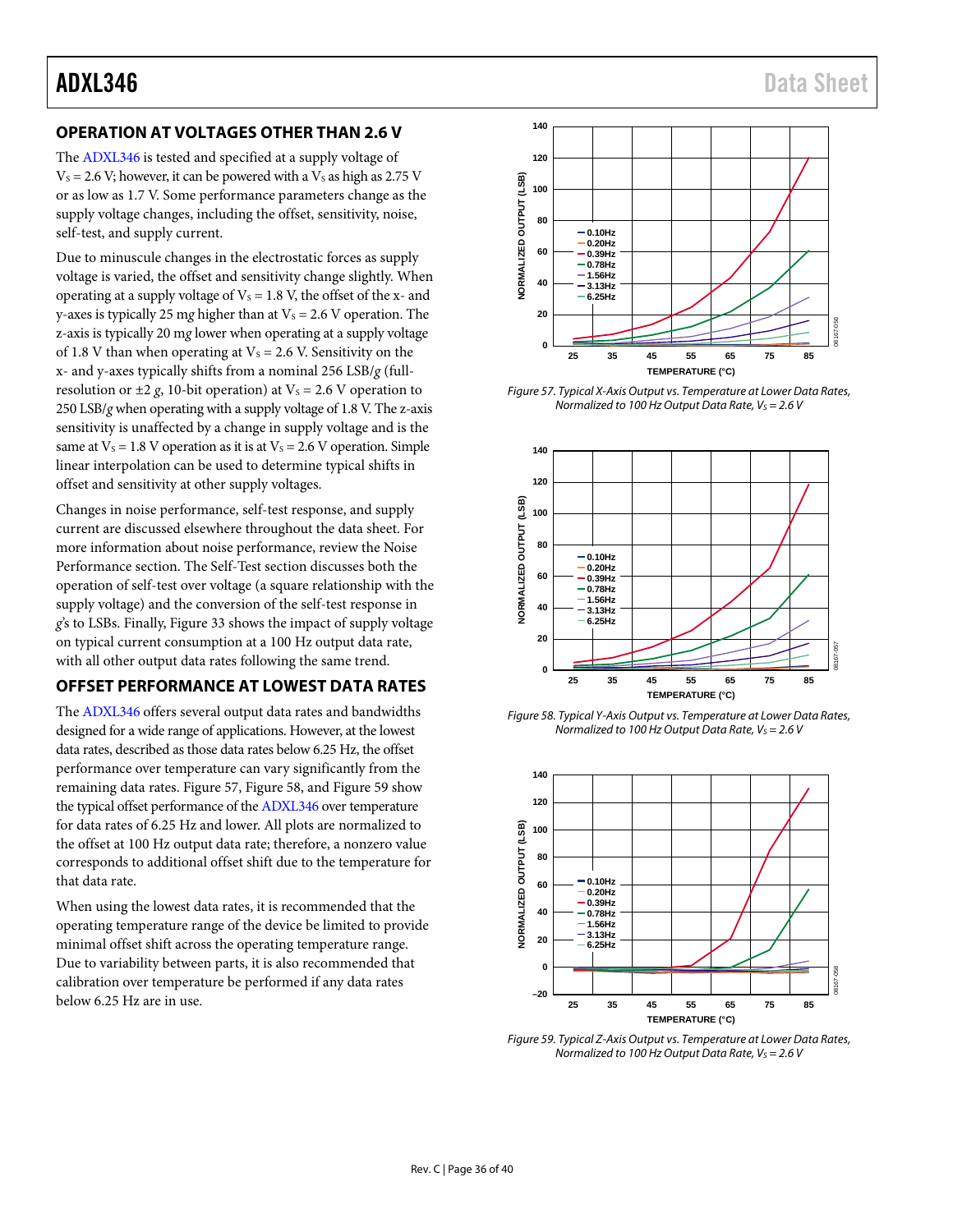# <span id="page-37-0"></span>**AXES OF ACCELERATION SENSITIVITY**



*Figure 60. Axes of Acceleration Sensitivity (Corresponding Output Increases When Accelerated Along the Sensitive Axis)*

08167-042



*Figure 61. Output Response vs. Orientation to Gravity*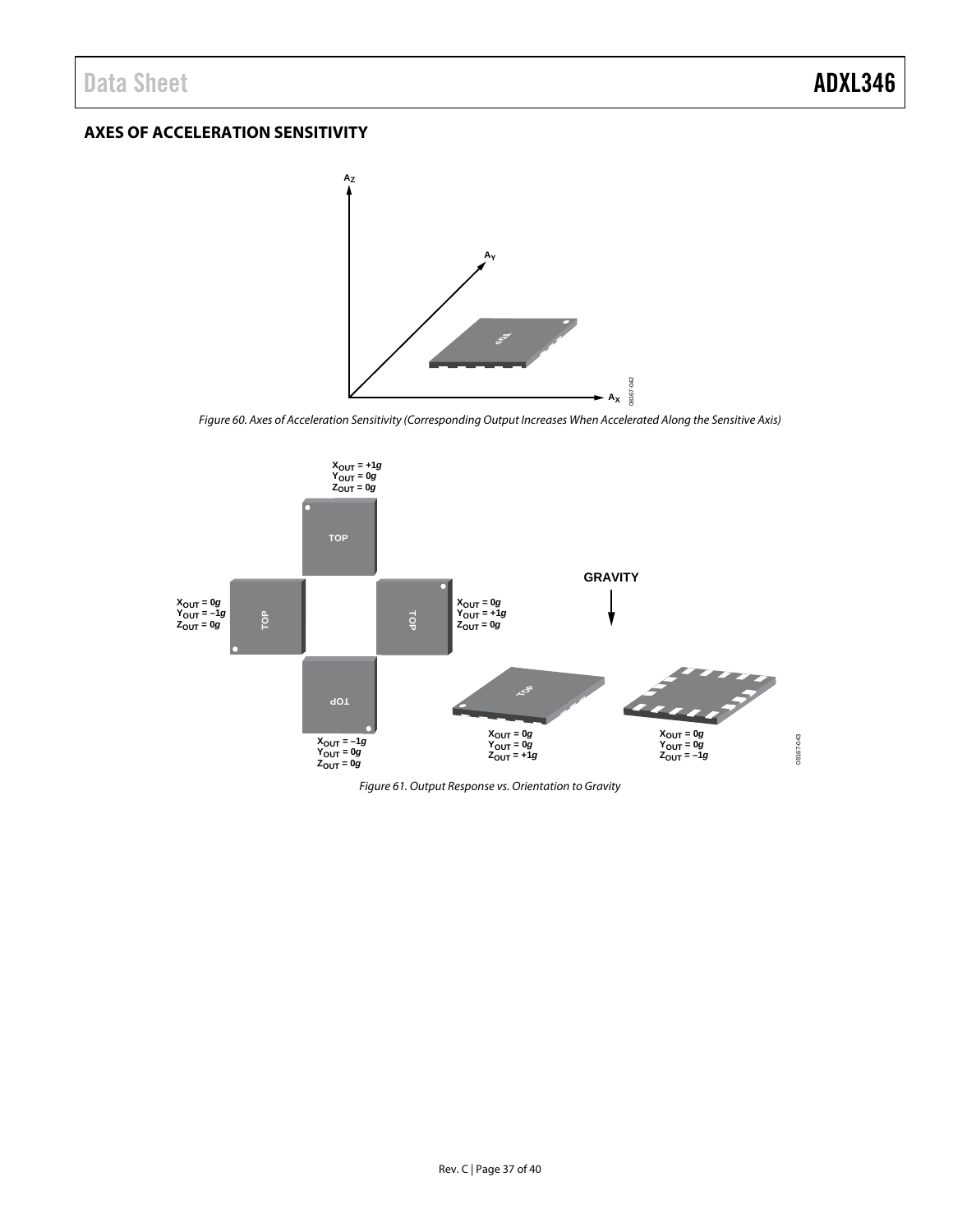# <span id="page-38-0"></span>**LAYOUT AND DESIGN RECOMMENDATIONS**

[Figure 62](#page-38-1) shows the recommended printed wiring board land pattern. [Figure 63](#page-38-2) and [Table 27](#page-38-3) provide details about the recommended soldering profile.



*Figure 62. Recommended Printed Wiring Board Land Pattern (Dimensions shown in millimeters)* 

<span id="page-38-1"></span>

*Figure 63. Recommended Soldering Profile* 

#### <span id="page-38-3"></span><span id="page-38-2"></span>Table 27. Recommended Soldering Profile<sup>1, 2</sup>

|                                                                               | <b>Condition</b>      |                       |  |
|-------------------------------------------------------------------------------|-----------------------|-----------------------|--|
| <b>Profile Feature</b>                                                        | Sn63/Pb37             | <b>Pb-Free</b>        |  |
| Average Ramp Rate from Liquid Temperature $(T_L)$ to Peak Temperature $(T_P)$ | 3°C/sec max           | 3°C/sec max           |  |
| Preheat                                                                       |                       |                       |  |
| Minimum Temperature (T <sub>SMIN</sub> )                                      | $100^{\circ}$ C       | $150^{\circ}$ C       |  |
| Maximum Temperature (T <sub>SMAX</sub> )                                      | $150^{\circ}$ C       | $200^{\circ}$ C       |  |
| Time from T <sub>SMIN</sub> to T <sub>SMAX</sub> (t <sub>S</sub> )            | 60 sec to 120 sec     | 60 sec to 180 sec     |  |
| $T_{SMAX}$ to $T_L$ Ramp-Up Rate                                              | 3°C/sec max           | 3°C/sec max           |  |
| Liquid Temperature $(T_L)$                                                    | $183^{\circ}$ C       | $217^{\circ}$ C       |  |
| Time Maintained Above $T_L(t_L)$                                              | 60 sec to 150 sec     | 60 sec to 150 sec     |  |
| Peak Temperature (T <sub>P</sub> )                                            | $240 + 0/-5$ °C       | $260 + 0/-5$ °C       |  |
| Time of Actual $T_P - 5^{\circ}C$ (t <sub>P</sub> )                           | 10 sec to 30 sec      | 20 sec to 40 sec      |  |
| Ramp-Down Rate                                                                | $6^{\circ}$ C/sec max | $6^{\circ}$ C/sec max |  |
| Time 25°C to Peak Temperature                                                 | 6 minutes max         | 8 minutes max         |  |

<sup>1</sup> Based on JEDEC Standard J-STD-020D.1.

<sup>2</sup> For best results, the soldering profile should be in accordance with the recommendations of the manufacturer of the solder paste used.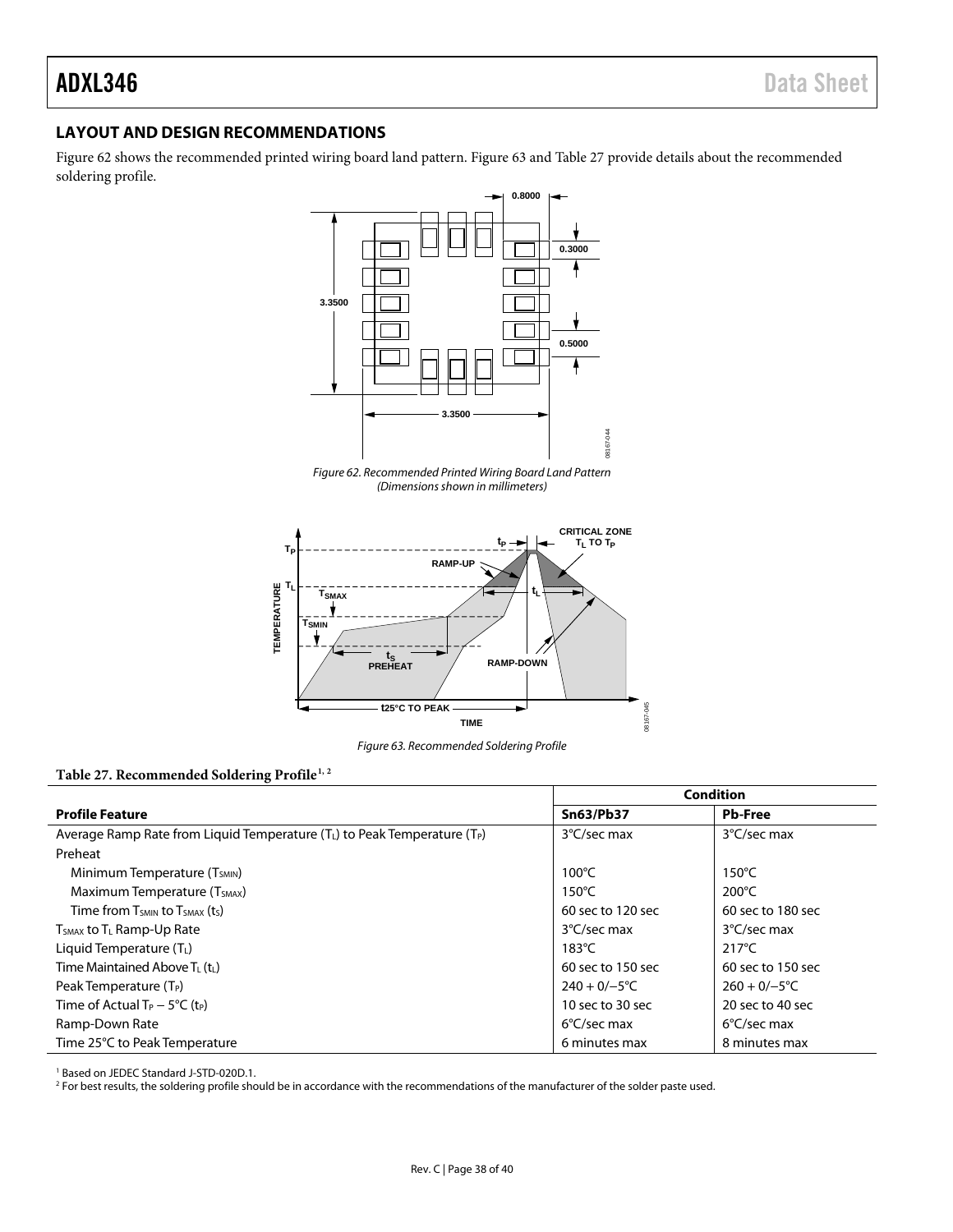# <span id="page-39-0"></span>OUTLINE DIMENSIONS



*Figure 64. 16-Terminal Land Grid Array [LGA] (CC-16-3) Solder Terminations Finish Is Au over Ni Dimensions shown in millimeters*

**07-30-2012-B**

07-30-2012-B

## <span id="page-39-1"></span>**ORDERING GUIDE**

| Model <sup>1</sup> | <b>Measurement</b><br>Range ( <i>g</i> ) | Specified<br>Voltage (V) | <b>Temperature</b><br>Range        | <b>Package Description</b>                                                      | Package<br><b>Option</b> | <b>Branding</b><br>Code |
|--------------------|------------------------------------------|--------------------------|------------------------------------|---------------------------------------------------------------------------------|--------------------------|-------------------------|
| ADXL346ACCZ-R2     | $\pm 2, \pm 4, \pm 8, \pm 16$            | 2.6                      | $-40^{\circ}$ C to $+85^{\circ}$ C | 16-Terminal Land Grid Array [LGA]                                               | $CC-16-3$                | Y <sub>2</sub> Z        |
| ADXL346ACCZ-RL     | $\pm 2, \pm 4, \pm 8, \pm 16$            | 2.6                      | $-40^{\circ}$ C to $+85^{\circ}$ C | 16-Terminal Land Grid Array [LGA]                                               | $CC-16-3$                | Y <sub>2</sub> Z        |
| ADXL346ACCZ-RL7    | $\pm 2, \pm 4, \pm 8, \pm 16$            | 2.6                      | $-40^{\circ}$ C to $+85^{\circ}$ C | 16-Terminal Land Grid Array [LGA]                                               | $CC-16-3$                | Y <sub>2</sub> Z        |
| EVAL-ADXL346Z      |                                          |                          |                                    | <b>Evaluation Board</b>                                                         |                          |                         |
| EVAL-ADXL346Z-DB   |                                          |                          |                                    | Inertial Sensor Development/Data Logger<br>Board                                |                          |                         |
| EVAL-ADXL346Z-M    |                                          |                          |                                    | Analog Devices Inertial Sensor Evaluation<br>System, Includes ADXL346 Satellite |                          |                         |
| EVAL-ADXL346Z-S    |                                          |                          |                                    | ADXL346 Satellite, Standalone                                                   |                          |                         |

 $1 Z =$  RoHS Compliant Part.